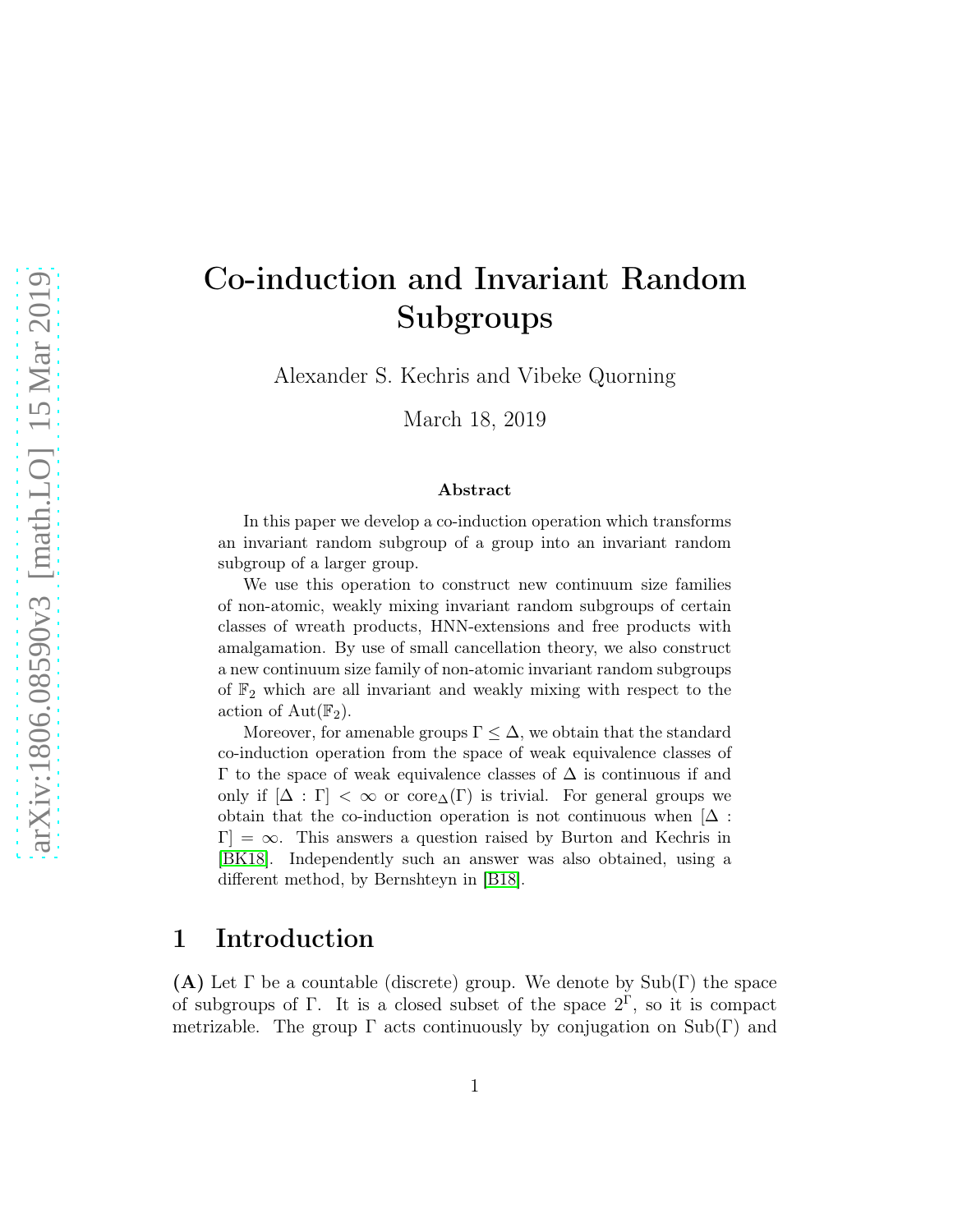a probability Borel measure on Sub(Γ) invariant under this action is called an invariant random subgroup (IRS). We denote by  $\text{IRS}(\Gamma)$  the space of invariant random subgroups for  $\Gamma$ , which, viewed as a subset of the space of probability Borel measures on  $Sub(\Gamma)$ , with the usual weak<sup>\*</sup>-topology, is a compact metrizable space, in fact a Choquet simplex (see, e.g., [\[G03,](#page-46-0) page 95]). For example, if N is a normal subgroup of  $\Gamma$ , then the Dirac measure  $\delta_N$  is an IRS, and one can think of an IRS as a random version of the notion of normal subgroup.

The study of invariant random subgroups on various classes of groups has been an active area of research in the last several years, see, for example, [\[BGK17\]](#page-45-2) and the references contained therein, as well as [\[Bo14\]](#page-45-3), [\[TT-D14\]](#page-47-0), [\[LM15\]](#page-46-1), [\[Ge15\]](#page-46-2), [\[BGN15\]](#page-45-4), [\[O15\]](#page-46-3), [\[LM15\]](#page-46-1), [\[GL16\]](#page-46-4), [\[HT16\]](#page-46-5), [\[EG16\]](#page-46-6), [\[BDLW16\]](#page-45-5), [\[G17\]](#page-46-7), [\[BBT17\]](#page-45-6), [\[BT17\]](#page-45-7), [\[DM17\]](#page-46-8), [\[HY17\]](#page-46-9), [\[Ge18\]](#page-46-10), [\[BT18\]](#page-45-8), [\[TT-D18\]](#page-47-1), [\[BLT18\]](#page-45-9), [\[GeL18\]](#page-46-11). One usually concentrates on the study of ergodic (with respect to the conjugacy action) invariant random subgroups, which are the extreme points of the Choquet simplex  $IRS(\Gamma)$ . Among those are the atomic, ergodic invariant random subgroups, which are given by the uniform measure on the set of conjugates of a subgroup of  $\Gamma$  that has finitely many conjugates. So we will naturally focus on the non-atomic, ergodic invariant random subgroups. There are groups for which there are continuum many such invariant random subgroups (e.g., the free non-abelian groups, see [\[Bo15\]](#page-45-10)) and others that have no such invariant random subgroups (e.g., lattices in simple higher rank Lie groups, see [\[SZ94\]](#page-47-2)). For more examples of both types, see the introduction of [\[BGK17\]](#page-45-2). In the present paper, we will develop a method for constructing continuum many non-atomic, ergodic invariant random subgroups for certain classes of groups. In fact this method produces non-atomic, weakly mixing (for the conjugacy action) invariant random subgroups. We note here that weakly mixing is the strongest notion of mixing that a non-atomic IRS can have. This follows from the result of Tucker-Drob [\[T-D15a\]](#page-47-3), which implies that any totally ergodic IRS must be atomic (recall here that a probability measure preserving action of a countable group is totally ergodic if every infinite subgroup acts ergodically; mixing or even mildly mixing actions are totally ergodic).

(B) To explain our method, fix a standard (non-atomic) probability space  $(X, \mu)$  and let  $A(\Gamma, X, \mu)$  be the Polish space of measure preserving Borel actions of  $\Gamma$  on  $(X, \mu)$  with the usual weak topology (see, e.g., [\[K10\]](#page-46-12)). For each  $a \in A(\Gamma, X, \mu), x \in X$ , let  $\operatorname{stab}_a(x)$  be the stabilizer of x. Then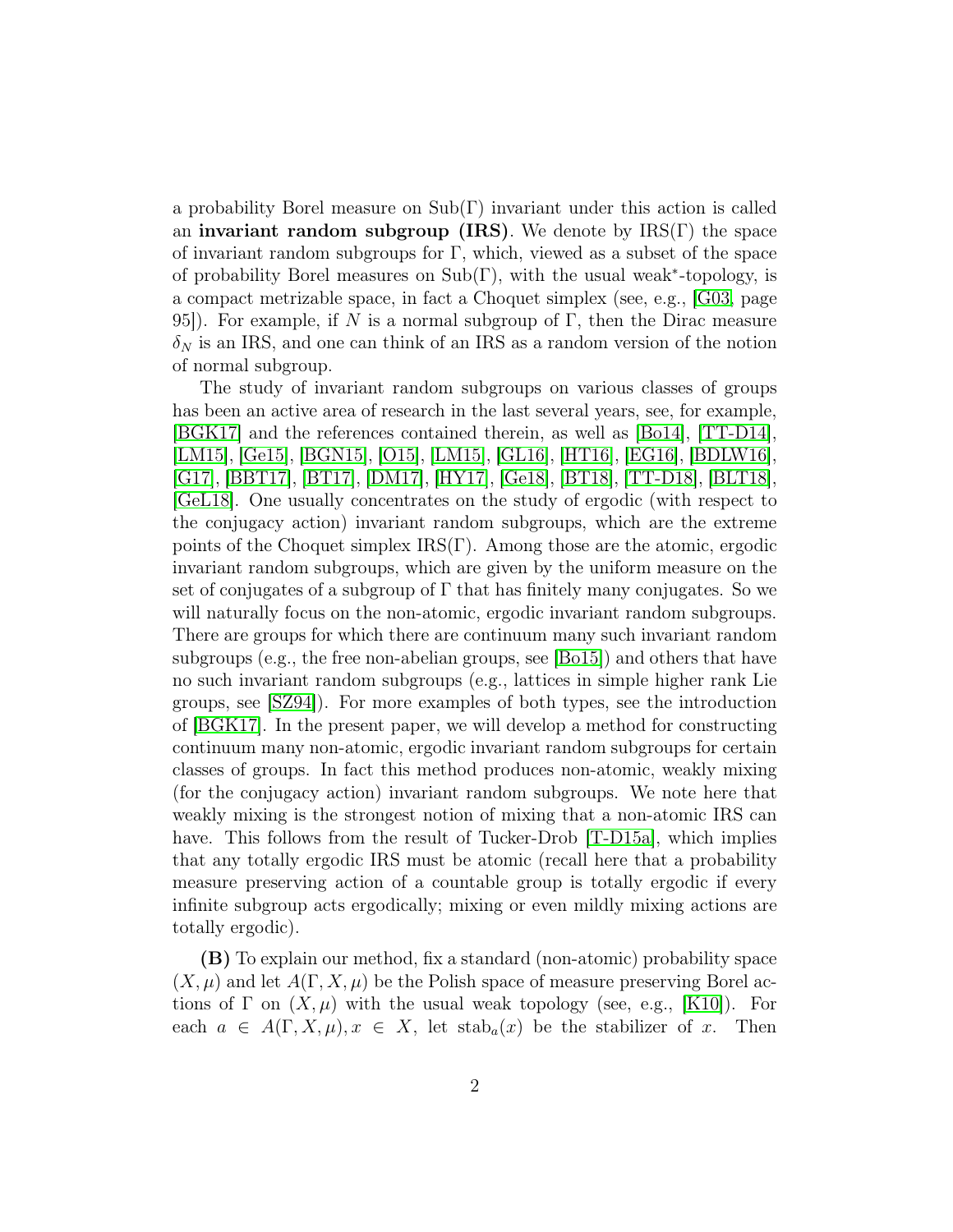stab<sub>a</sub>:  $X \to \text{Sub}(\Gamma)$  is Γ-equivariant, so  $\theta = (\text{stab}_a)_*\mu \in \text{IRS}(\Gamma)$ . This IRS is called the type of a, in symbols type(a). It was shown in [\[AGV14\]](#page-45-11) that every  $\theta \in \text{IRS}(\Gamma)$  is of the form type(a) for some action a.

If the group  $\Gamma$  is contained in a countable group  $\Delta$ ,  $\Gamma \leq \Delta$ , there is a canonical method of "extending" an action  $a \in A(\Gamma, X, \mu)$  to an action  $b \in A(\Delta, X^{\Delta/\Gamma}, \mu^{\Delta/\Gamma})$ , where  $\Delta/\Gamma$  is the set of left cosets of  $\Gamma$  in  $\Delta$ . The action b is called the **co-induced** action of a in symbols  $\text{CIND}_{\Gamma}^{\Delta}(a)$ . For the basic properties of the co-induced action, see [\[I11\]](#page-46-13), [\[K10\]](#page-46-12). Our method for constructing invariant random subgroups is based on defining a notion of co-induction for invariant random subgroups. To formulate the precise statement, we use the following notation. If  $F \subseteq \Gamma$  is finite, we let  $N_F^{\Gamma} =$  ${A \in Sub(\Gamma): F \subseteq \Lambda},$  be the "positive" basic open set given by F. It is not hard to see any  $\theta \in \text{IRS}(\Gamma)$  is completely determined by its values on these basic open sets. Also we let  $\text{core}_{\Delta}(\Gamma) = \bigcap_{\delta \in \Delta} \delta \Gamma \delta^{-1}$  be the **normal core** of Γ in  $Δ$ . We now have:

**Theorem 1.1.** Let  $\Gamma \leq \Delta$  and  $T \subseteq \Delta$  a transversal for the left cosets in  $\Delta/\Gamma$ . There exists a co-induction operation CIND<sub> $\Gamma$ </sub>: IRS( $\Gamma$ )  $\rightarrow$  IRS( $\Delta$ ) such *that for finite*  $F \subseteq \Delta$ *,* 

$$
\text{CIND}_{\Gamma}^{\Delta}(\theta)(N_{F}^{\Delta}) = \begin{cases} 0 & \text{if} \quad F \nsubseteq \text{core}_{\Delta}(\Gamma), \\ \prod_{t \in T} \theta(N_{t^{-1}Ft}^{\Gamma}) & \text{if} \quad F \subseteq \text{core}_{\Delta}(\Gamma), \end{cases}
$$

and  $\text{CIND}_{\Gamma}^{\Delta}(\text{type}(a)) = \text{type}(\text{CIND}_{\Gamma}^{\Delta}(a))$  *for all*  $a \in A(\Gamma, X, \mu)$ *. In partic* $ular, if type(a) = type(b), then type( CIND<sub>1</sub><sup>Δ</sup>(a)) = type( CIND<sub>1</sub><sup>Δ</sup>(b)). Also$  $\text{CIND}_{\Gamma}^{\Delta}(\theta)$  *concentrates on*  $\text{Sub}(\text{core}_{\Delta}(\Gamma)),$  *for any*  $\theta \in \text{IRS}(\Gamma)$ *.* 

Although the expression above uses the transversal  $T$ , it is not hard to see that it is independent of the choice of T.

It is known, see [\[I11\]](#page-46-13), that when the index of  $\Gamma$  in  $\Delta$  is infinite, then for any action a the co-induced action  $\text{CIND}_{\Gamma}^{\Delta}(a)$  is weakly mixing. Thus we have:

**Proposition 1.2.** *Let*  $\Gamma \leq \Delta$  *with*  $[\Delta : \Gamma] = \infty$ *. Then*  $\text{CIND}_{\Gamma}^{\Delta}(\theta) \in \text{IRS}(\Delta)$ *is weakly mixing, for any*  $\theta \in \text{IRS}(\Gamma)$ .

One can also characterize the non-atomicity of the co-induced IRS. Below for each  $\theta \in \text{IRS}(\Gamma)$ , let the **kernel** of  $\theta$ , in symbols ker( $\theta$ ), be the subgroup of  $\Gamma$  given by  $\ker(\theta) = {\gamma \in \Gamma : \theta(N_{\gamma}^{\Gamma}) = 1}, \text{ where } N_{\gamma}^{\Gamma} = N_{\{\gamma\}}^{\Gamma}.$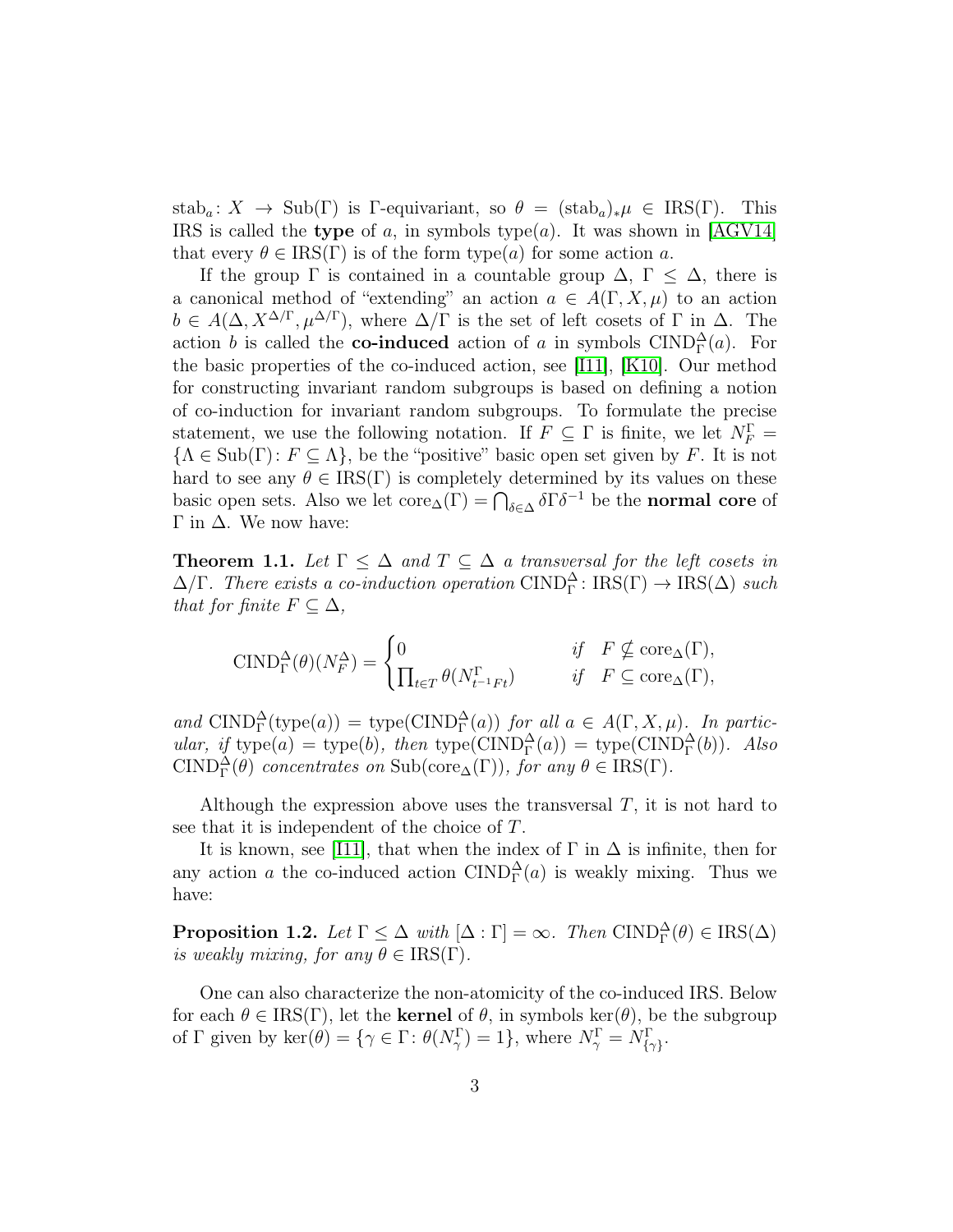**Proposition 1.3.** *Let*  $\Gamma \leq \Delta$  *with*  $[\Delta : \Gamma] = \infty$  *and*  $\theta \in \text{IRS}(\Gamma)$ *.* 

(*i)* If  $\text{CIND}_{\Gamma}^{\Delta}(\theta)$  *is atomic, then*  $\text{CIND}_{\Gamma}^{\Delta}(\theta) = \delta_{\text{core}_{\Delta}(\text{ker}(\theta))}$ *.* 

(*ii*) Let  $T \subseteq \Delta$  *be a transversal for the left cosets in*  $\Delta/\Gamma$ *. Then* CIND $_{\Gamma}^{\Delta}(\theta)$ *is non-atomic if and only if there is*  $\gamma \in \text{core}_{\Delta}(\Gamma) \setminus \text{core}_{\Delta}(\ker(\theta))$  *such that* 

$$
\sum_{t \in T} \left(1 - \theta(N_{t^{-1}\gamma t}^{\Gamma})\right) < \infty
$$

 $and \ \theta(N_{t^{-1}\gamma t}^{\Gamma}) > 0 \ for \ all \ t \in T.$ 

We note here that one can also derive the following criterion for nonfreeness of co-induced actions. Below for any action  $a \in A(\Gamma, X, \mu)$  and  $\gamma \in \Gamma$ , we let  $\text{Fix}_a(\gamma) = \{x \in X : \gamma^a(x) = x\}.$ 

**Proposition 1.4.** *Let*  $\Gamma \leq \Delta$ ,  $T \subseteq \Delta$  *a transversal for the left cosets in*  $\Delta/\Gamma$  and  $a \in A(\Gamma, X, \mu)$ . Then  $\text{CIND}_{\Gamma}^{\Delta}(a)$  is not free if and only if for some  $\gamma \in \text{core}_{\Delta}(\Gamma) \setminus \{e\}$  *we have* 

$$
\sum_{t \in T} \left( 1 - \mu(\text{Fix}_a(t^{-1} \gamma t)) \right) < \infty
$$

*and*  $\mu$  (Fix<sub>a</sub>(t<sup>-1</sup> $\gamma$ t)) > 0 *for all*  $t \in T$ *.* 

(C) We now apply co-induction to construct continuum many non-atomic, weakly mixing invariant random subgroups for several classes of groups. One approach makes use of the following criterion, where for a group  $\Gamma$  and a subset  $S \subseteq \Gamma$ , we let  $\langle S \rangle_{\Gamma}$  denote the subgroup generated by S in  $\Gamma$  and  $\langle \langle S \rangle_{\Gamma}$ denote the **normal closure** of S, i.e., the smallest normal subgroup of  $\Gamma$ containing S.

<span id="page-3-0"></span>**Proposition 1.5.** Let  $\Gamma \leq \Delta$  with  $[\Delta : \Gamma] = \infty$ *. Suppose there exists a transversal*  $T = \{t_i \mid i \in \mathbb{N}\}$  *for the left cosets in*  $\Delta/\Gamma$  *and*  $\gamma_0 \in \text{core}_{\Delta}(\Gamma)$ such that the chain of normal subgroups  $(\Gamma_{k,T,\gamma_0})_{k\in\mathbb{N}}$ , given by

$$
\overline{\Gamma}_{k,T,\gamma_0} = \langle \langle t_i^{-1} \gamma_0 t_i \mid i \ge k \rangle \rangle_{\Gamma},
$$

*is not constant. Then* ∆ *has continuum many non-atomic, weakly mixing invariant random subgroups.*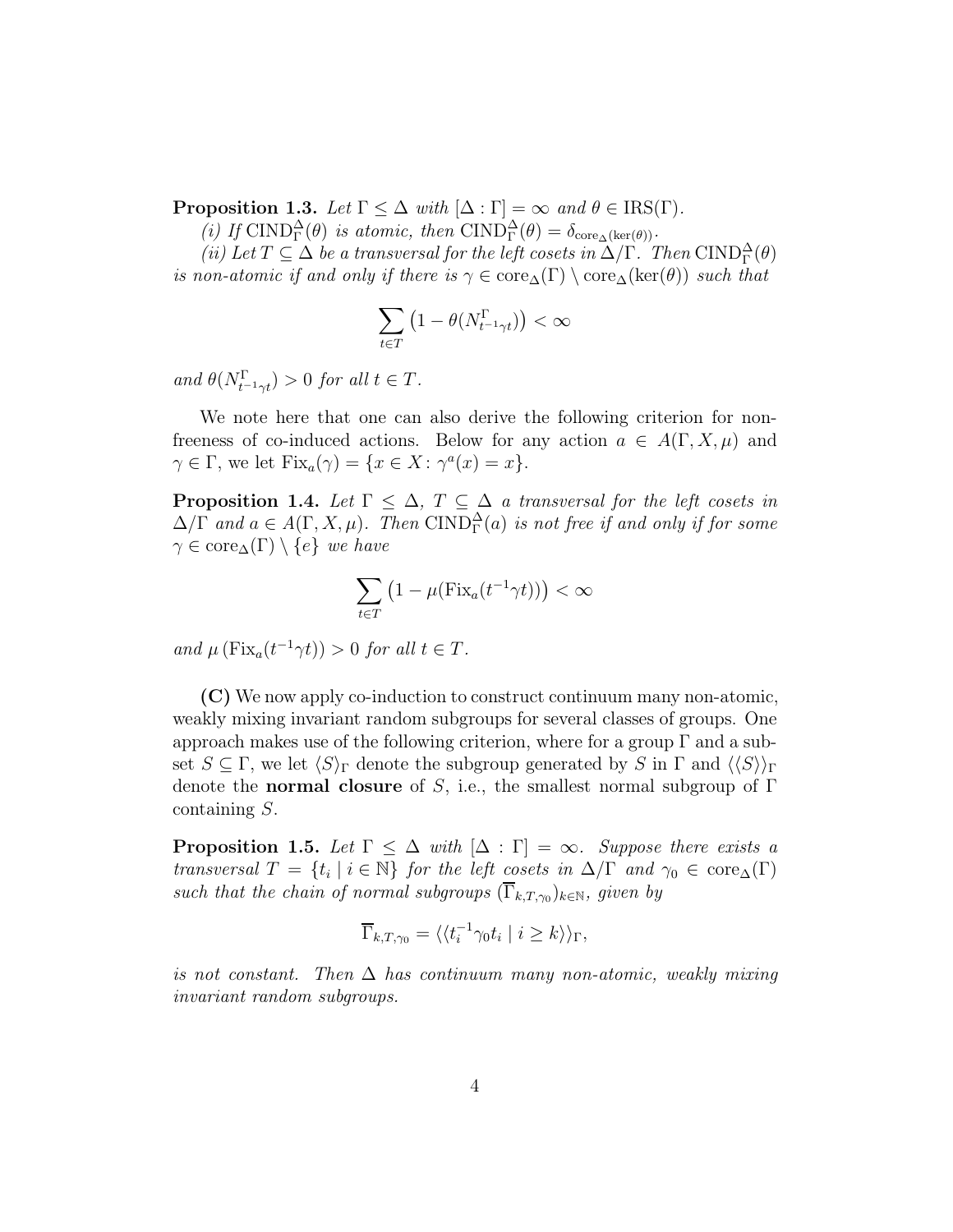Applying this criterion, we construct new continuum size families of nonatomic, weakly mixing invariant random subgroups for the following classes of groups:

(1) All wreath products  $H \wr G$ , where  $G, H$  are countable groups with G infinite and  $H$  non-trivial.

A different construction of such families is also contained in [\[HY17\]](#page-46-9). Other results on invariant random subgroups of lamplighter groups are contained in [\[BGK15\]](#page-45-12).

(2) All HNN-extensions  $G = \langle H, t | t^{-1}at = \varphi(a), a \in A \rangle$ , where H is a countable group,  $A \leq H$  and  $\varphi: A \to H$  an embedding such that

$$
\langle \langle A \cup \varphi(A) \rangle \rangle \neq H,
$$

In particular, this applies to the Baumslag-Solitar groups  $BS(n, m)$  =  $\langle x, t | tx^n t^{-1} = x^m \rangle$ , where  $m, n \in \mathbb{Z} \setminus \{0\}$  are not relatively prime.

Applying in a different way the co-induction construction, we also find new continuum size families of non-atomic, weakly mixing invariant random subgroups for the following classes of groups:

(3) All free products with amalgamation  $G*_{A}H$ , where  $G, H, A$  are countable groups satisfying that  $A \trianglelefteq G, H$  with  $G/A$  non-trivial and  $H/A$  infinite.

Other such families have been constructed: (a) In [\[BGK17\]](#page-45-2) by using completely different techniques, including Pontryagin duality and a deep result of Adian  $|A79|$  in combinatorial group theory; (b) In  $|HY17|$ , for the free groups, using again different techniques, involving what they call *intersectional invariant random subgroups*. Our approach however is quite elementary.

<span id="page-4-0"></span>In fact in [\[BGK17\]](#page-45-2) it is shown that the free non-abelian groups admit continuum many non-atomic, weakly mixing invariant random subgroups that are moreover invariant under the full automorphism group (i.e., they are *characteristic random subgroups*). We also show in the last part of this paper how to use the criterion in Proposition [1.5](#page-3-0) to construct continuum many non-atomic, characteristic random subgroups for the free group  $\mathbb{F}_2$ that are weakly mixing with respect to the full automorphism group. Our approach to that makes use of small cancellation theory. It is based on the following result that may be interesting in its own right. Below we view  $\mathbb{F}_2$ as a normal subgroup of its automorphism group  $Aut(\mathbb{F}_2)$ . Let  $a, b$  be free generators of  $\mathbb{F}_2$ .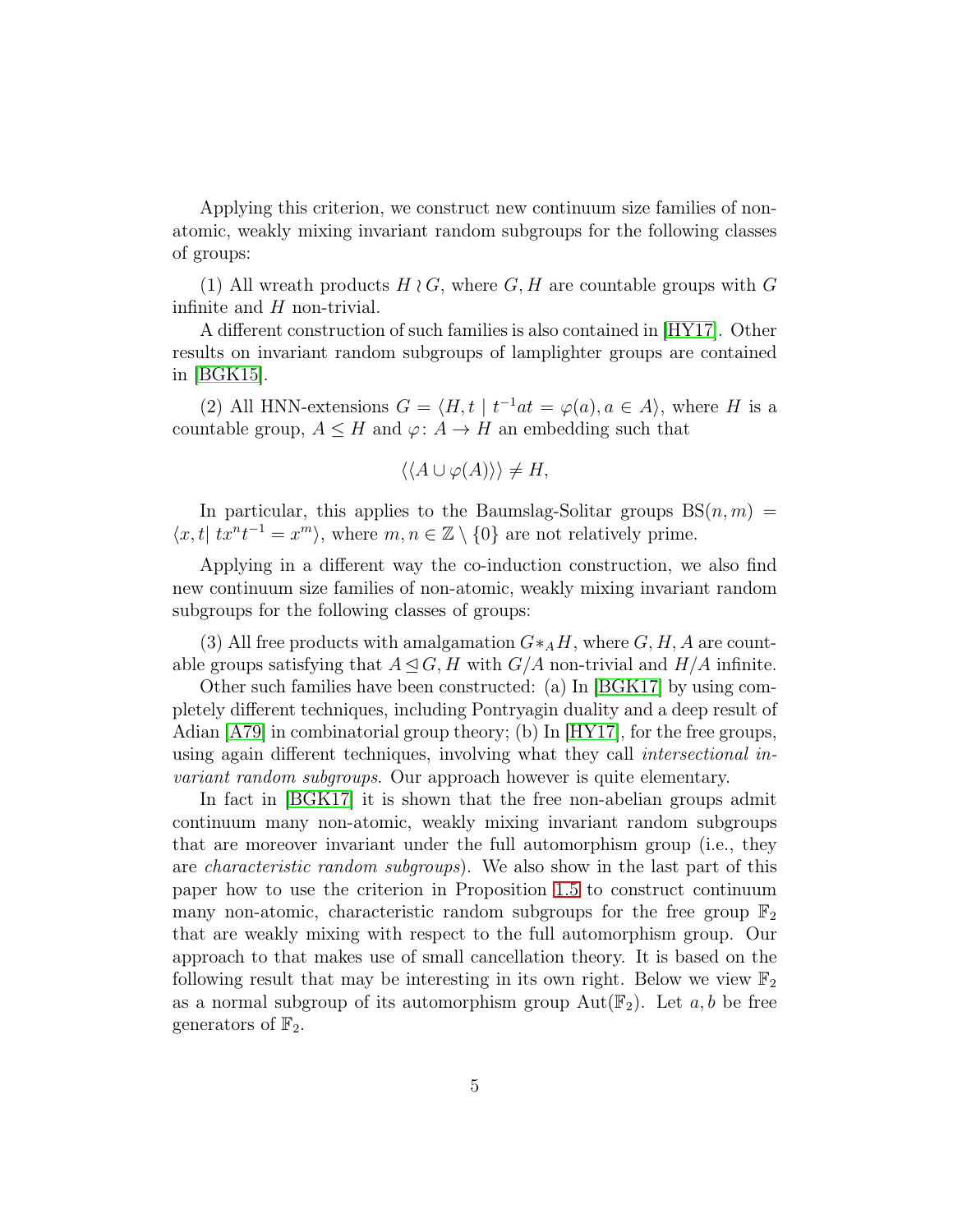**Theorem 1.6.** *There is a transversal T for the left cosets of*  $\mathbb{F}_2 = \langle a, b \rangle$  *in*  $\text{Aut}(\mathbb{F}_2)$  such that for  $w = aba^2b^2 \cdots a^n b^n$ , where  $n > 101$ , we have that the *set*  $\{\eta(w) \mid \eta \in T\}$  *satisfies the*  $C'(1/6)$  *cancellation property.* 

In turn this has the following consequence concerning the natural action a of the outer automorphism group  $G = Out(\mathbb{F}_2) = Aut(\mathbb{F}_2)/\mathbb{F}_2$  on the set of conjugacy classes C of  $\mathbb{F}_2$ . It is well known that there is a conjugacy class  $c \in C$  such that  $\text{stab}_{a}(c) = \{e\}$  (see [\[LS77,](#page-46-14) page 45]). Therefore for such  $c \in C$  we have  $\mathbf{r}$ 

$$
c \cap \bigcup \{ g \cdot^a c \mid g \in G \setminus \{e\} \} = \emptyset.
$$

We obtain the following strengthening of this result.

**Corollary 1.7.** *There exists a conjugacy class*  $c \in C$  *such that* 

$$
c \cap \langle g \cdot^a c \mid g \in G \setminus \{e\} \rangle_{\mathbb{F}_2} = \emptyset,
$$

*that is,* c *is disjoint from the (normal) subgroup generated by the conjugacy classes*  $g \cdot^a c$  *for*  $g \neq e$ .

We note here that our proof of Theorem [1.6](#page-4-0) makes use of the natural isomorphism of  $Out(\mathbb{F}_2)$  with  $GL_2(\mathbb{Z})$  and we do not know if a similar result holds for  $\mathbb{F}_n$ , for  $n > 2$ .

(D) Actually the original motivation for the work in this paper came from a different problem. For  $a, b \in A(\Gamma, X, \mu)$ , let  $a \preceq b$  be the pre-order of weak containment and  $a \simeq b \iff a \preceq b \& b \preceq a$  the notion of weak equivalence; see [\[K10\]](#page-46-12) and [\[BK18\]](#page-45-0) for the theory of weak containment. Denote by  $\mathcal{A}(\Gamma, X, \mu) = \mathcal{A}(\Gamma, X, \mu)/\simeq$  the space of weak equivalence classes e equipped with the compact, metrizable topology defined by Abért-Elek, see [\[AE11\]](#page-45-14) and [\[BK18\]](#page-45-0). For  $a \in A(\Gamma, X, \mu)$ , let  $\alpha$  be its weak equivalence class. It turns out that  $a \preceq b \implies \text{CIND}_{\Gamma}^{\Delta}(a) \preceq \text{CIND}_{\Gamma}^{\Delta}(b)$  and thus one has a well-defined function CIND  $\frac{1}{1}$  $\Delta_{\Gamma}^{\Delta}$ :  $\underline{A}(\Gamma, X, \mu) \rightarrow \underline{A}(\Delta, X^{\Delta/\Gamma}, \mu^{\Delta/\Gamma})$ , defined by  $\text{CIND}_{\Gamma}^{\Delta}(a) = \text{CIND}_{\Gamma}^{\Delta}(a).$ 

The problem was raised in [\[BK18\]](#page-45-0) of whether the function  $\text{CIND}_{\Gamma}^{\Delta}$  is continuous. We can raise the same question concerning the co-induction operation on invariant random subgroups. We obtain here the following result:

**Proposition 1.8.** *Let*  $\Gamma \leq \Delta$ . *The map*  $\text{CIND}_{\Gamma}^{\Delta} : \text{IRS}(\Gamma) \rightarrow \text{IRS}(\Delta)$  *is continuous if and only if either*  $[\Delta: \Gamma] < \infty$  *or* core $\Delta(\Gamma)$  *is trivial.*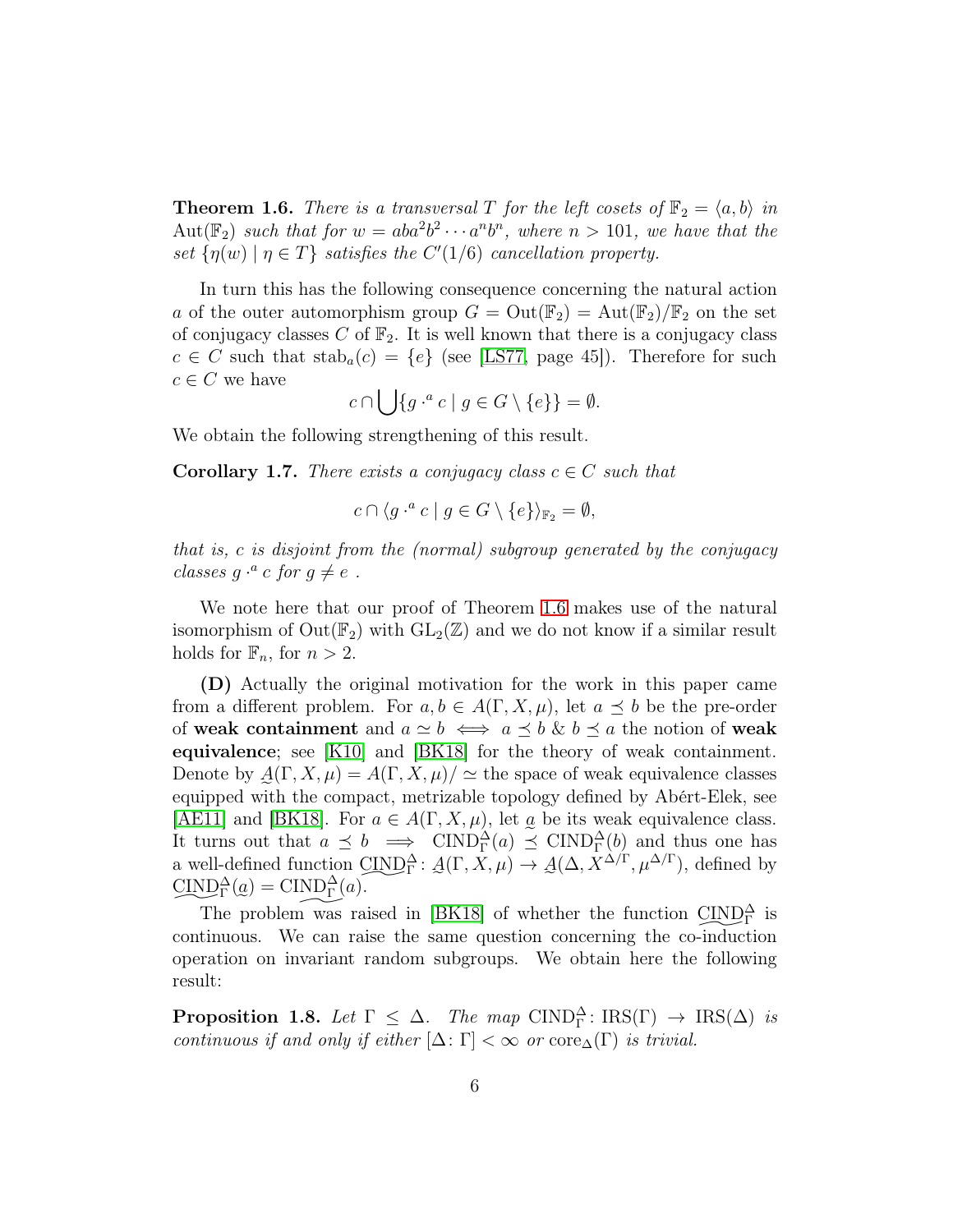Since the space of weak equivalence classes is homeomorphic to the space of invariant random subgroups (via the map  $\underline{a} \mapsto$  type(a)) for any amenable e group, see [\[B16\]](#page-45-15) and [\[BK18\]](#page-45-0), we now have the following result:

**Theorem 1.9.** Let  $\Gamma \leq \Delta$  and assume  $\Delta$  amenable. Then we have that the  $map \text{ CIND}_{\Gamma}^{\Delta} \colon \mathcal{A}(\Gamma, X, \mu) \to \mathcal{A}(\Delta, X^{\Delta/\Gamma}, \mu^{\Delta/\Gamma})$  *is continuous if and only if*  $\text{either } [\Delta : \Gamma] < \infty \text{ or } \text{core}_{\Delta}(\Gamma) \text{ is trivial.}$ 

One direction of this result is true *for any pair of groups*.

**Proposition 1.10.** *Let*  $\Gamma \leq \Delta$  *and assume*  $[\Delta : \Gamma] = \infty$  *and* core $_{\Delta}(\Gamma)$  *is not trivial. Then* CIND  $\overline{\phantom{a}}$  $\Delta_{\Gamma}^{\Delta} \colon \mathcal{A}(\Gamma, X, \mu) \to \mathcal{A}(\Delta, X^{\Delta/\Gamma}, \mu^{\Delta/\Gamma})$  *is not continuous.* 

In contrast, Bernshteyn in [\[B18\]](#page-45-1) recently showed that there are two (nonamenable) groups  $\Gamma \leq \Delta$  with  $[\Delta : \Gamma] = 2$  such that  $\text{CIND}_{\Gamma}^{\Delta} : A(\Gamma, X, \mu) \rightarrow$  $\sim$  $A(\Delta, X^{\Delta/\Gamma}, \mu^{\Delta/\Gamma})$  is not continuous.

This paper is organized as follows. In Sections 2–4 we review concepts and results concerning the space of weak equivalence classes, co-induction of actions and invariant random subgroups. In Sections 5–7, we introduce and study the properties of co-induction on invariant random subgroups. Finally in Section 8, we use co-induction to construct continuum size families of non-atomic, weakly mixing invariant random subgroups for several classes of groups.

*Acknowledgments.* ASK was partially supported by NSF Grant DMS-1464475. VQ was partially supported by Lars Hesselholt's Niels Bohr Professorship. We would like to thank Simon Thomas for a number of useful comments and in particular for bringing up the relevance of small cancellation theory to certain aspects of our work. We also would like to thank an anonymous referee for many useful remarks and corrections.

## 2 The space of weak equivalence classes

Here we will briefly introduce some of the basic notions that we will work with.

In this paper  $(X, \mu)$  will always be a non-atomic standard probability space, that is, a Polish space equipped with its Borel  $\sigma$ -algebra and a nonatomic probability Borel measure. Recall that these are all isomorphic to  $([0, 1], \lambda)$ , where  $\lambda$  is the Lebesgue measure. The **measure algebra** of  $\mu$ ,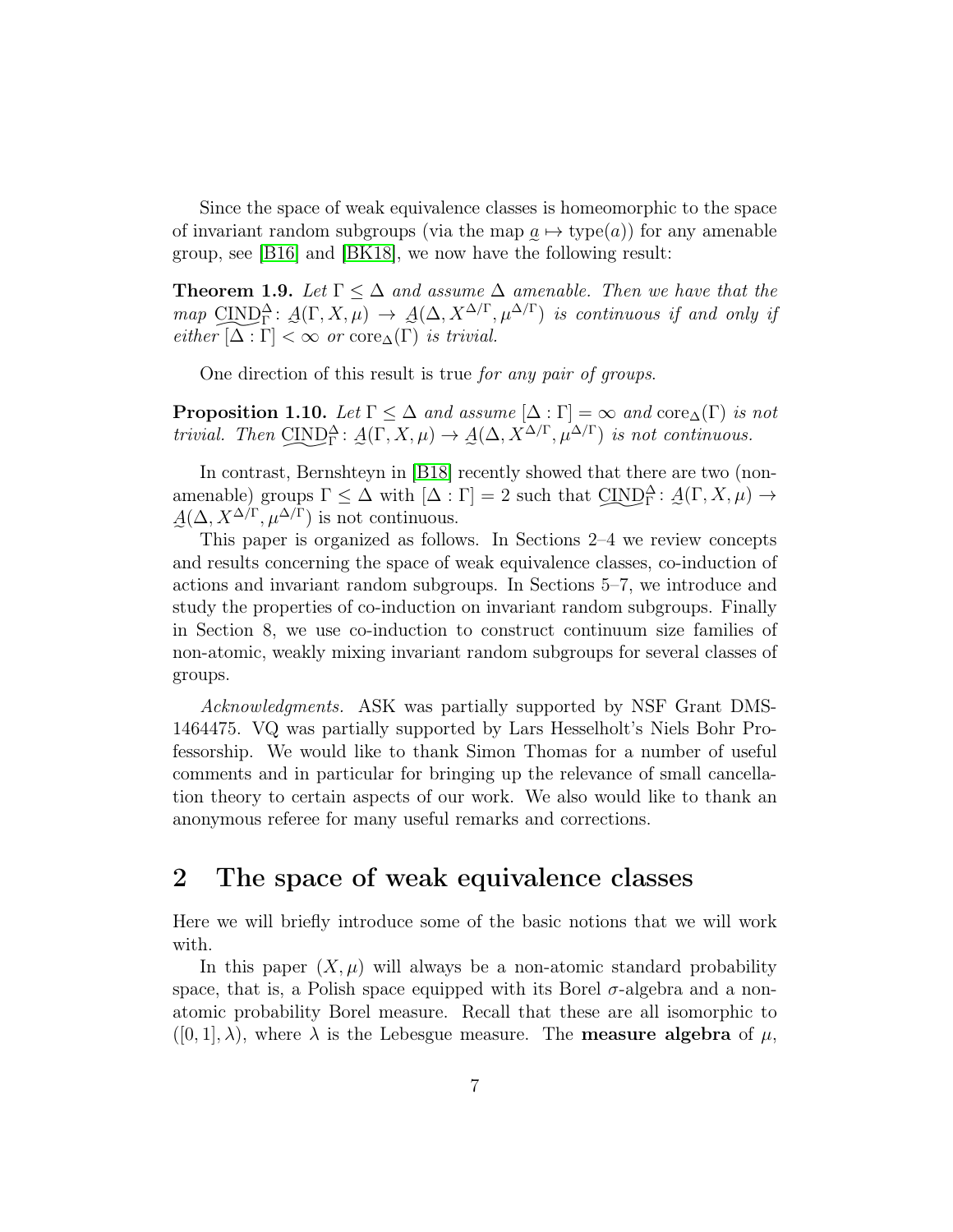denoted by  $\text{MALG}_{\mu}$  is the algebra consisting of the Borel subsets of X considered modulo  $\mu$ -null sets. This algebra can be equipped with a Polish topology induced by the complete metric  $d_{\mu}$  given by

$$
d_{\mu}(A, B) = \mu(A \triangle B),
$$

for all  $A, B \in \text{MALG}_{\mu}$ .

Let  $Aut(X, \mu)$  denote the group of measure preserving Borel isomorphisms of  $(X, \mu)$ , where we identify two isomorphisms if they agree almost everywhere. There are two natural topologies on  $\text{Aut}(X,\mu)$ , which turn it into a topological group. The **weak topology**, w, on  $\text{Aut}(X, \mu)$  is the topology generated by the maps  $\varphi_A : \text{Aut}(X, \mu) \to \text{MALG}_{\mu}$  given by  $\varphi_A(T) = T(A)$ , where A varies over all elements in  $\text{MALG}_{\mu}$ . A left invariant metric inducing this topology is given by

$$
d_w(T, S) = \sum_{n \in \mathbb{N}} 2^{-n-1} \mu(T(A_n) \triangle S(A_n)),
$$

where  $(A_n)_n \in \text{MALG}_{\mu}$  is a dense sequence. The **uniform topology**, u, on  $Aut(X, \mu)$  is defined by the two-sided complete invariant metric

$$
d_u(S, T) = \mu \left( \{ x \in X \mid S(x) \neq T(x) \} \right).
$$

It is clear that the uniform topology is finer than the weak topology. Moreover,  $(\text{Aut}(X,\mu),w)$  is a Polish group, while the uniform topology is not separable.

For a countable group  $\Gamma$ , we may represent each measure preserving action  $\Gamma \curvearrowright^a (X, \mu)$  as a group homomorphism  $h_a: \Gamma \to \text{Aut}(X, \mu)$  given by  $h_a(\gamma)(x) = \gamma^{a}x$ . We will later on use the notation  $\gamma^a$  instead of  $h_a(\gamma)$ . So we may consider the space of  $\Gamma$ -actions,  $A(\Gamma, X, \mu)$ , as a subset of  $Aut(X, \mu)^{\Gamma}$ . In both the uniform and the weak topology  $A(\Gamma, X, \mu)$  is closed in the product topology. Thus  $A(\Gamma, X, \mu)$  is Polish in the topology inherited by the weak topology on  $\text{Aut}(X, \mu)$  and completely metrizable in the topology induced by the uniform topology on  $Aut(X, \mu)$ . If nothing is specified, we will assume that  $A(\Gamma, X, \mu)$  is equipped with the weak topology.

In [\[K10,](#page-46-12) Section 11] the notion of weak containment of actions is introduced. This notion is motivated by the analogous notion for unitary representations of groups and is defined as follows. Let  $a, b \in A(\Gamma, X, \mu)$ . We say that a is weakly contained in b if for all  $A_1, \ldots, A_n \in \text{MALG}_{\mu}, F \subseteq \Gamma$ finite and  $\varepsilon > 0$  there is  $B_1, \ldots, B_n \in \text{MALG}_{\mu}$  such that

$$
|\mu(\gamma^a(A_i) \cap A_j) - \mu(\gamma^b(B_i) \cap B_j)| < \varepsilon,
$$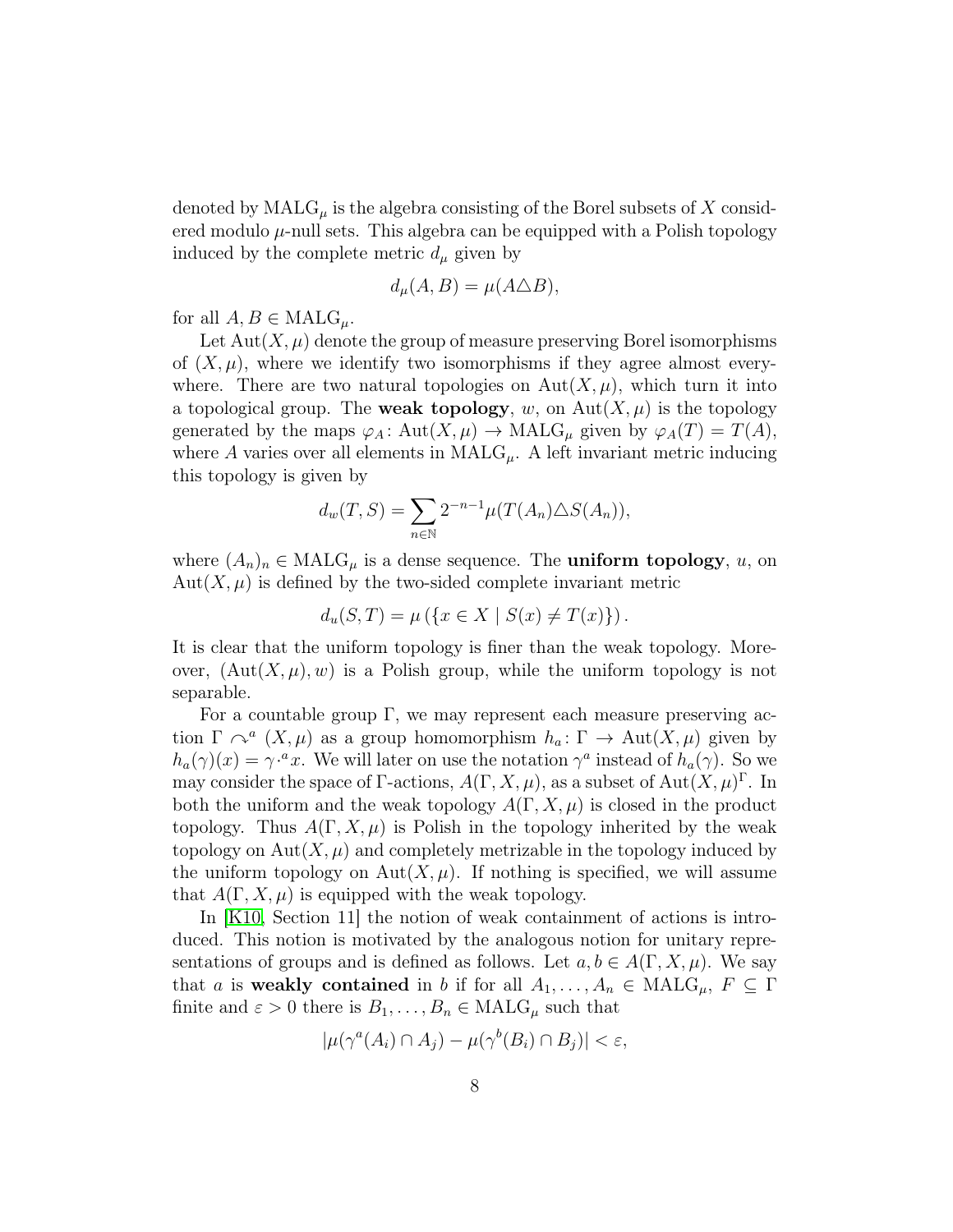for all  $i, j \leq n$  and  $\gamma \in F$ . If a is weakly contained in b we write  $a \preceq b$ . If b is weakly contained in  $a$ , as well, we say that  $a$  and  $b$  are **weakly equivalent** and write  $a \simeq b$ . Another way to characterize weak containment is as follows. Fix an enumeration  $\Gamma = \{\gamma_i \mid i \in \mathbb{N}\}\$  and for each  $k > 1$ , let  $\mathcal{P}_k$  denote the set of all Borel partitions of X into k pieces. For each  $a \in A(\Gamma, X, \mu)$ ,  $n, k > 1$ and  $P = (A_0, \ldots, A_{k-1}) \in \mathcal{P}_k$  we let  $M_{n,k}^P(a) \in [0,1]^{n \times k \times k}$  be given by

$$
M_{n,k}^P(a)(m,i,j) = \mu(\gamma_m^a(A_i) \cap A_j)
$$

for  $m < n$  and  $i, j < k$ . Put

$$
C_{n,k}(a) = \overline{\{M_{n,k}^P(a) \mid P \in \mathcal{P}_k\}},
$$

that is, the closure of the set  $\{M_{n,k}^P(a) \mid P \in \mathcal{P}_k\}$  in  $[0,1]^{n \times k \times k}$ . Then it is straightforward to check that we have

$$
a \preceq b \iff (\forall n, k > 1)(C_{n,k}(a) \subseteq C_{n,k}(b))
$$
  

$$
a \simeq b \iff (\forall n, k > 1)(C_{n,k}(a) = C_{n,k}(b)),
$$

for all  $a, b \in A(\Gamma, X, \mu)$ .

Consider the set of weak equivalence classes  $\mathcal{A}(\Gamma, X, \mu) = A(\Gamma, X, \mu)/\simeq$ . For each  $a \in A(\Gamma, X, \mu)$ , we let  $a \in A(\Gamma, X, \mu)$  denote its weak equivalence class. By the above, the map  $\iota: \underline{A}(\Gamma, X, \mu) \to \prod_{n,k>1} F([0,1]^{n \times k \times k})$  given by

$$
\iota(\underline{a}) = (C_{n,k}(a))_{n,k>1}
$$

er<br>Externé is an injection. Here  $F([0,1]^{n\times k\times k})$  denotes the space of all closed subsets  $[0,1]^{n \times k \times k}$ . It follows by [\[K95,](#page-46-15) Theorem 4.26] that  $F([0,1]^{n \times k \times k})$  is a compact metrizable space, when equipped with the Vietoris topology. Fix a complete metric d on  $[0,1]^{n \times k \times k}$  with  $\text{diam}_d([0,1]^{n \times k \times k}) = 1$ . If for all  $K, L \in F([0,1]^{n \times k \times k})$ , we let

$$
\delta_{n,k}(K,L) = \max_{x \in K} \inf_{y \in L} d(x,y),
$$

then

$$
d_{n,k}(K,L) = \begin{cases} 0 & \text{if } L = K = \emptyset \\ 1 & \text{if } (L = \emptyset \vee K = \emptyset) \wedge K \neq L \\ \max \{ \delta_{n,k}(K,L), \delta_{n,k}(L,K) \} & \text{if } K, L \neq \emptyset, \end{cases}
$$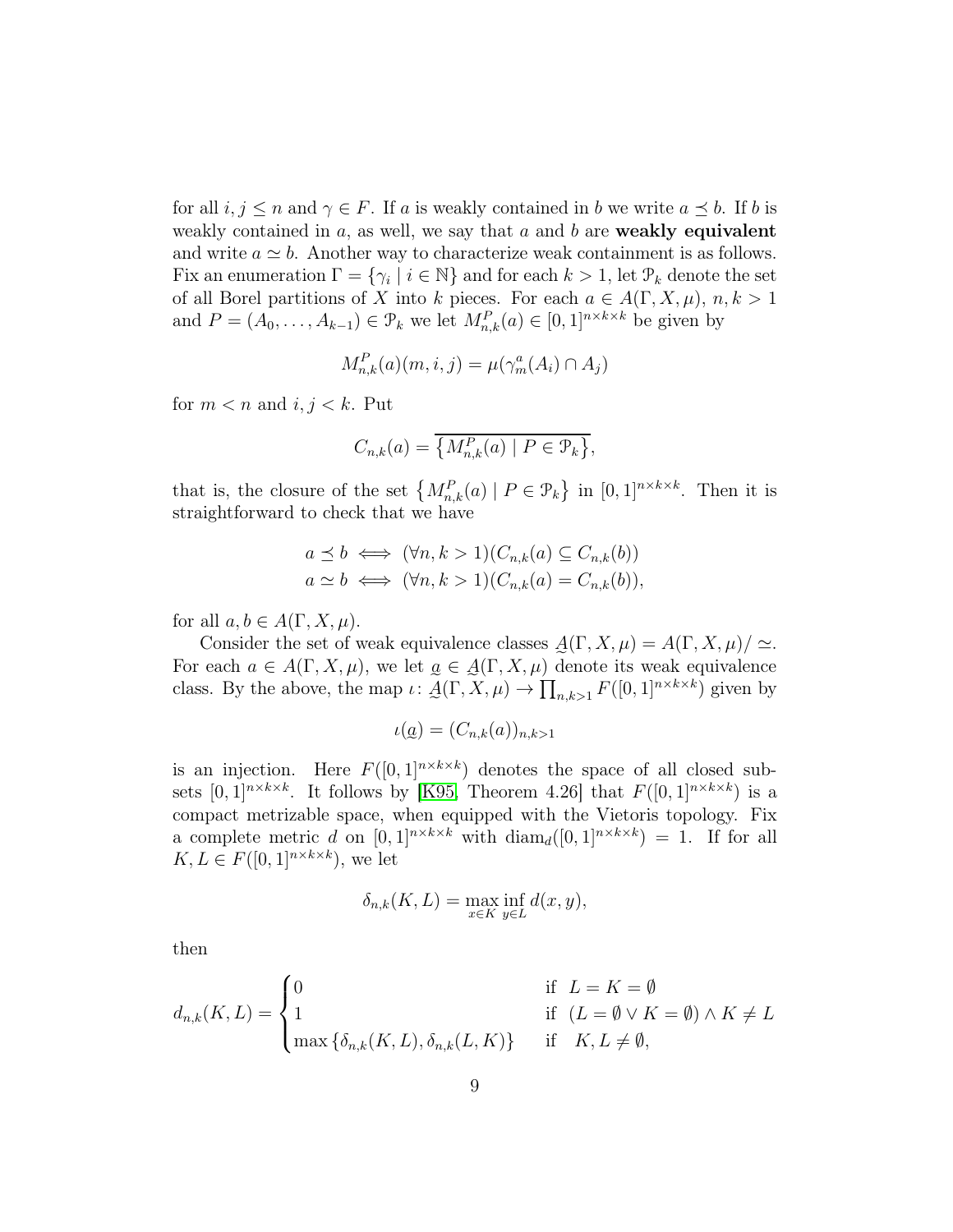is a complete metric on  $F([0,1]^{n \times k \times k})$ . It is proven in [\[AE11,](#page-45-14) Theorem 4] that the image  $\iota(\mathcal{A}(\Gamma, X, \mu))$  is closed in  $\prod_{n,k>1} F([0,1]^{n\times k\times k})$ . Thus, by e transferring back the subspace topology, we obtain a compact metrizable topology on  $\mathcal{A}(\Gamma, X, \mu)$ . Moreover, we obtain that

$$
d(\underline{a}, \underline{b}) = \sum_{n,k>1} 2^{-n-k} d_{n,k}(C_{n,k}(a), C_{n,k}(b))
$$

is a metric inducing the topology on  $\mathcal{A}(\Gamma, X, \mu)$ . We will from now on assume that  $\mathcal{A}(\Gamma, X, \mu)$  is equipped with this topology.

## 3 Co-induction of actions

In this section we will discuss the co-induction operation for actions, which transforms an action of a subgroup to an action of the bigger group.

Let  $\Gamma \leq \Delta$  and fix a transversal  $T \subseteq \Delta$  for the left cosets in  $\Delta/\Gamma$ . We then have an action  $\sigma_T : \Delta \times T \to T$  given by

$$
\sigma_T(\delta, t) = \tilde{t} \iff \tilde{t}\Gamma = \delta t\Gamma
$$

and a cocycle  $\rho_T : \Delta \times T \to \Gamma$  for this action given by

$$
\rho_T(\delta, t) = \sigma_T(\delta, t)^{-1} \delta t.
$$

Now for each  $a \in A(\Gamma, X, \mu)$  we obtain the co-induced action  $a_T \in A(\Delta, X^T, \mu^T)$ by

$$
(\delta^{a_T} f)(t) = \rho_T(\delta^{-1}, t)^{-1} \cdot ^a f(\sigma_T(\delta^{-1}, t)).
$$

By considering the natural bijection  $\iota_T : \Delta/\Gamma \to T$  we may view the coinduced action  $a_T \in A(\Delta, X^{\Delta/\Gamma}, \mu^{\Delta/\Gamma})$  by letting

$$
(\delta^{a_T} f)(\delta_0 \Gamma) = \rho_T (\delta^{-1}, \iota_T (\delta_0 \Gamma))^{-1} \cdot^a f(\delta^{-1} \delta_0 \Gamma).
$$

<span id="page-9-0"></span>**Proposition 3.1.** *Let*  $\Gamma \leq \Delta$  *be groups. If*  $T, S \subseteq \Delta$  *are transversals for the left cosets in*  $\Delta/\Gamma$  *and*  $a \in A(\Gamma, X, \mu)$ *, then*  $a_T, a_S \in A(\Delta, X^{\Delta/\Gamma}, \mu^{\Delta/\Gamma})$  *are isomorphic.*

*Proof.* First, consider the map  $\iota: \Delta/\Gamma \to \Gamma$  given by  $\iota(\delta_0 \Gamma) = \iota_S(\delta_0 \Gamma)^{-1} \iota_T(\delta_0 \Gamma)$ . Note that

$$
\rho_S(\delta, \iota_S(\delta_0 \Gamma)) = \iota(\delta \delta_0 \Gamma) \rho_T(\delta, \iota_T(\delta_0 \Gamma)) \iota(\delta_0 \Gamma)^{-1}
$$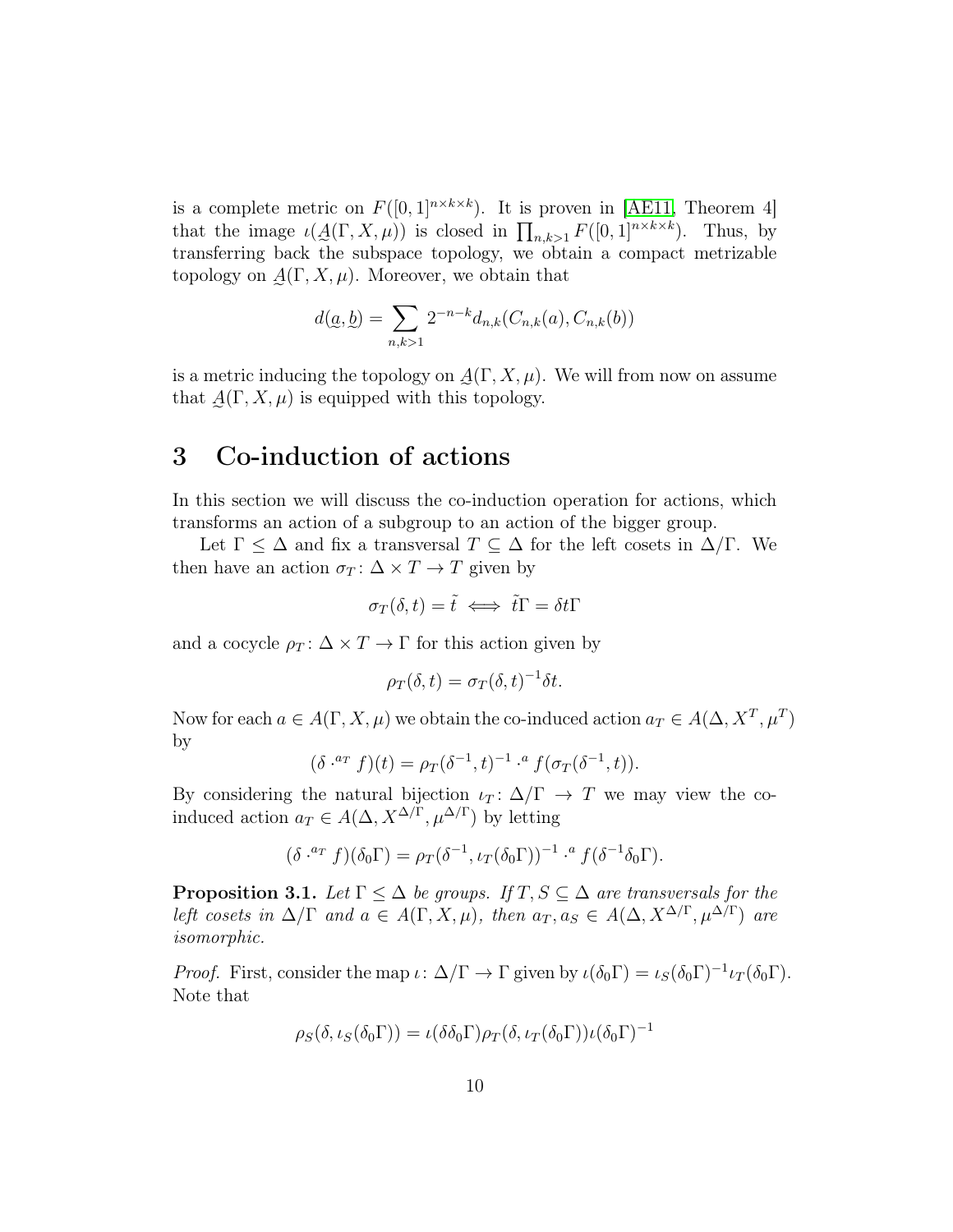and thus  $\varphi: X^{\Delta/\Gamma} \to X^{\Delta/\Gamma}$  given by  $\varphi(f)(\delta_0 \Gamma) = \iota(\delta_0 \Gamma) \cdot^a f(\delta_0 \Gamma)$  satisfies

$$
\varphi(\delta^{a_T} f)(\delta_0 \Gamma) = \delta^{a_S} \varphi(f)(\delta_0 \Gamma).
$$

 $\Box$ 

 $\Box$ 

Proposition [3.1](#page-9-0) ensures that we may omit the transversal in the notation above and for an action  $a \in A(\Gamma, X, \mu)$  let  $\text{CIND}_{\Gamma}^{\Delta}(a) \in A(\Delta, X^{\Delta/\Gamma}, \mu^{\Delta/\Gamma})$  denote the co-induced action with respect to some transversal. In [\[K10,](#page-46-12) Section 10(G)] it is proven that the map CIND<sub> $\Gamma$ </sub>:  $A(\Gamma, X, \mu) \to A(\Delta, X^{\Delta/\Gamma}, \mu^{\Delta/\Gamma})$  is continuous. Moreover, it is easily checked that a is a factor of  $\text{CIND}_{\Gamma}^{\Delta}(a)_{|\Gamma}$ via the map  $f \mapsto f(\Gamma)$  from  $X^{\Delta/\Gamma}$  to X. The operation also satisfies the following "chain" rule.

**Proposition 3.2.** Let  $\Lambda \leq \Gamma \leq \Delta$  and  $a \in A(\Lambda, X, \mu)$ . Then the actions  $\overline{\text{CIND}}_{\Gamma}^{\Delta}(\text{CIND}_{\Lambda}^{\Gamma}(a))$  and  $\overline{\text{CIND}}_{\Lambda}^{\Delta}(a)$  are isomorphic.

*Proof.* Let  $T \subseteq \Delta$  and  $S \subseteq \Gamma$  be transversals for the left cosets in  $\Delta/\Gamma$  and Γ/Λ, respectively. Then it is easily seen that  $TS = \{ts \mid t \in T, s \in S\}$  is a transversal for  $\Delta/\Lambda$ . One may check that

$$
\sigma_{TS}(\delta, ts) = \sigma_T(\delta, t)\sigma_S(\rho_T(\delta, t), s)
$$

and hence

$$
\rho_{TS}(\delta, ts) = \rho_S(\rho_T(\delta, t), s)
$$

for all  $s \in S, t \in T$  and  $\delta \in \Delta$ .

Next, consider the map  $\varphi: (X^S)^T \to X^{TS}$  given by  $\varphi(f)(ts) = (f(t))(s)$ . We have that

$$
\varphi(\delta^{.(a_S)\tau} f)(ts) = ((\delta^{.(a_S)\tau} f)(t)) (s)
$$
  
\n
$$
= (\rho_T(\delta^{-1}, t)^{-1} \cdot {^{a_S}} f(\sigma_T(\delta^{-1}, t))) (s)
$$
  
\n
$$
= \rho_S(\rho_T(\delta^{-1}, t), s)^{-1} \cdot {^{a}} (f(\sigma_T(\delta^{-1}, t))) (\sigma_S(\rho_T(\delta^{-1}, t), s))
$$
  
\n
$$
= \rho_{TS}(\delta^{-1}, ts)^{-1} \cdot {^{a}} \varphi(f)(\sigma_{TS}(\delta^{-1}, ts))
$$
  
\n
$$
= (\delta^{.a_{TS}} \varphi(f)) (ts).
$$

Thus the actions are isomorphic, as wanted.

<span id="page-10-0"></span>In [\[I11,](#page-46-13) Lemma 2.2.] different mixing properties of the co-induced actions are studied. Among other things the following is proved.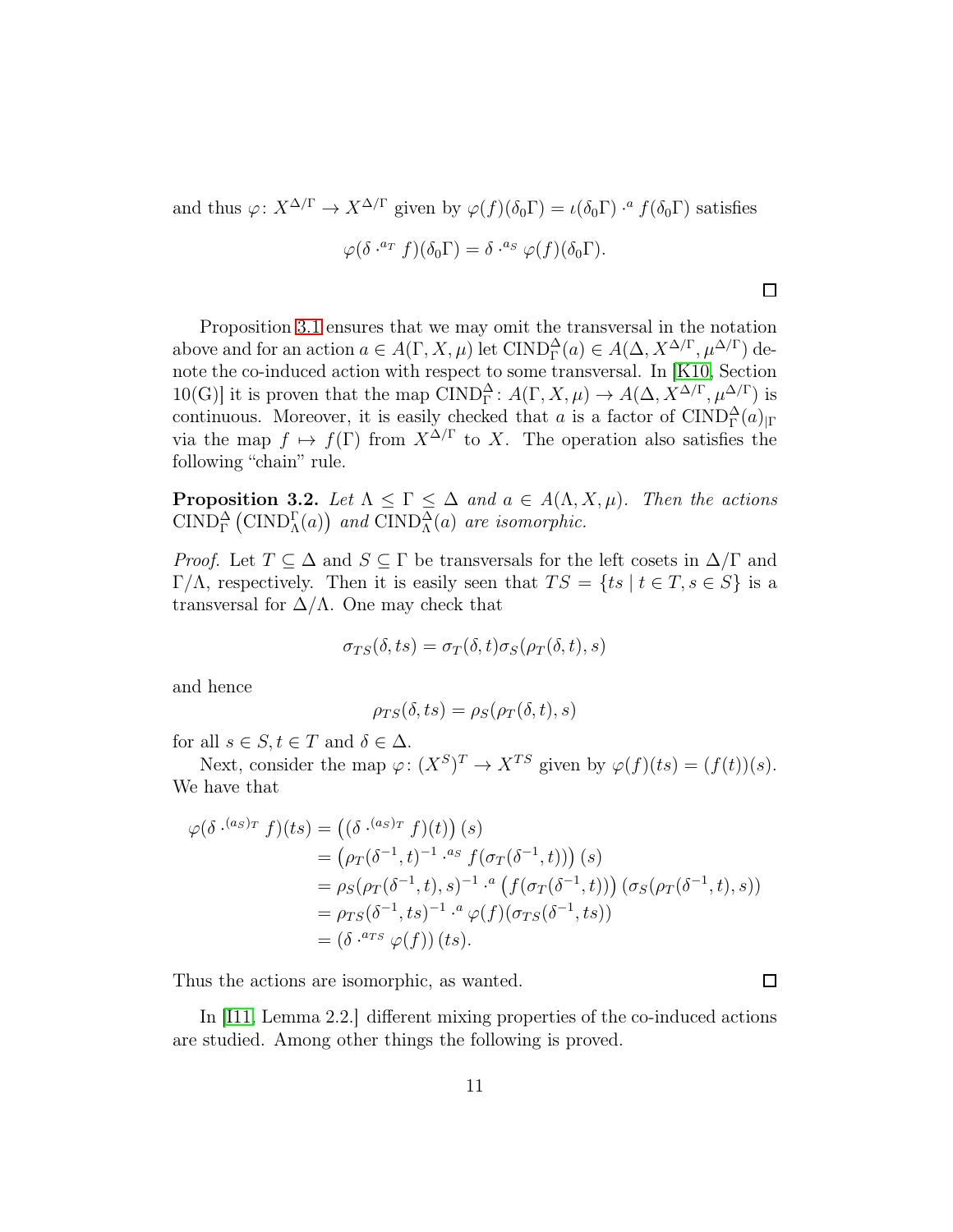**Proposition 3.3.** *Let*  $\Gamma \leq \Delta$  *and*  $a \in A(\Gamma, X, \mu)$ *.* 

- (1) If  $[\Delta : \Gamma] = \infty$ , then CIND<sub> $\Gamma$ </sub><sup> $\Delta$ </sup> *(a) is weakly mixing.*
- (2) If  $[\Delta : \Gamma] < \infty$ , then CIND<sub> $\Gamma$ </sub><sup> $\Delta$ </sup>(a) is weakly mixing if and only if a is *weakly mixing.*
- (3)  $\text{CIND}_{\Gamma}^{\Delta}(a)_{|\Gamma}$  *is weakly mixing if and only if a is weakly mixing.*

We end this section with the connection to the space of weak equivalence classes. The following result is proven in [\[K12,](#page-46-16) Proposition A.1] and ensures that the co-induction operation is invariant under weak equivalence.

**Proposition 3.4.** *Let*  $\Gamma \leq \Delta$  *and*  $a, b \in A(\Gamma, X, \mu)$ *. If*  $a \preceq b$ *, then we have* CIND<sub> $\Gamma$ </sub><sup> $\Delta$ </sup>(*a*)  $\preceq$  CIND<sub> $\Gamma$ </sub><sup> $\Delta$ </sup>(*b*).

Thus we have that co-induction descends to a well defined operation on weak equivalence classes. So, if  $\Gamma \leq \Delta$  we may for each  $\alpha \in \mathcal{A}(\Gamma, X, \mu)$ assign  $\text{CIND}_{\Gamma}^{\Delta}(a) = \text{CIND}_{\Gamma}^{\Delta}(a) \in \mathcal{A}(\Delta, X^{\Delta/\Gamma}, \mu^{\Delta/\Gamma})$ . In Section [6](#page-17-0) we will address the question of continuity of the operation  $\text{CIND}_{\Gamma}^{\Delta}$ :  $\mathcal{A}(\Gamma, X, \mu) \rightarrow$  $\sim$  $A(\Delta, X^{\Delta/\Gamma}, \mu^{\Delta/\Gamma}).$ 

## 4 Invariant random subgroups

In this section we will discuss the notion of invariant random subgroups, which can be seen as a random version of normal subgroups.

Fix a countable group  $\Gamma$  and let  $\text{Sub}(\Gamma) \subseteq 2^{\Gamma}$  denote the set of all subgroups of Γ. Note that this is a closed subset and thus  $Sub(\Gamma)$  is a compact Polish space. Moreover, we have a natural continuous action  $\Gamma \curvearrowright Sub(\Gamma)$ given by  $\gamma \cdot \Lambda = \gamma \Lambda \gamma^{-1}$ . An invariant random subgroup of  $\Gamma$  is a  $\Gamma$ invariant probability Borel measure on  $\text{Sub}(\Gamma)$ . We denote by  $\text{IRS}(\Gamma)$  the set of all invariant random subgroups and we will use the abbreviation IRS for "invariant random subgroup".

It is easily seen that for any normal subgroup  $\Lambda \leq \Gamma$ , the Dirac measure  $\delta_{\Lambda}$ is an IRS. For a more interesting example, let  $a \in A(\Gamma, X, \mu)$  and consider the map stab<sub>a</sub>:  $X \to \text{Sub}(\Gamma)$ , which assigns to each point  $x \in X$  its stabilizer subgroup stab<sub>a</sub> $(x)$ . It is straightforward to verify that this map is Borel and Γ-equivariant. Therefore we have that the pushforward of  $\mu$  via this map,  $(\text{stab}_a)_*\mu$ , is an IRS of Γ. The IRS  $(\text{stab}_a)_*\mu$  is denoted by type $(a)$ .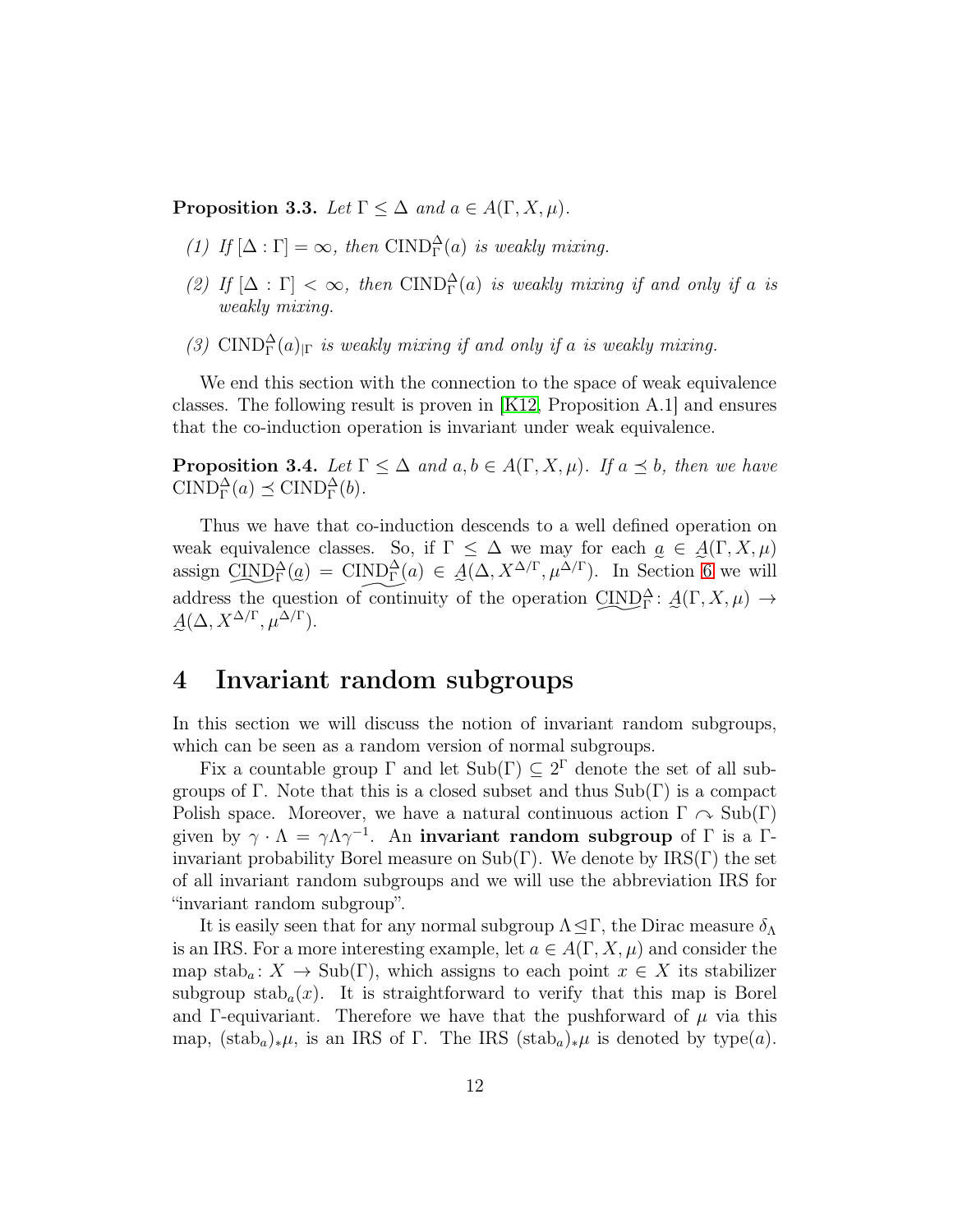Actually it is proven in [\[AGV14,](#page-45-11) Proposition 13] that any IRS on  $\Gamma$  arises in this manner. Thus the study of measure preserving actions and invariant random subgroups are closely related.

The first part of the result below is proved in [\[AE11,](#page-45-14) Section 4] (see also [\[T-D15b,](#page-47-4) Theorem 5.2]) and states that the map type is invariant under weak equivalence. A proof of the second part is found in [\[B16,](#page-45-15) Proposition 5.1] (see also [\[T-D15b,](#page-47-4) Theorem 1.8] and [\[E12,](#page-46-17) Theorem 9]).

**Theorem 4.1.** Let  $\Gamma$  be a countable group and  $a, b \in A(\Gamma, X, \mu)$ .

- *(1) If*  $a \simeq b$ *, then* type $(a) =$  type $(b)$ *.*
- *(2)* If  $\Gamma$  *is amenable and* type(a) = type(b), then  $a \simeq b$ .

So from the above we have a well-defined surjective map

type: 
$$
\underline{A}(\Gamma, X, \mu) \to \text{IRS}(\Gamma)
$$

given by  $type(a) = type(a)$ . Moreover, whenever  $\Gamma$  is amenable this map is e a bijection. This clearly fails in the case of non-amenable groups, as these have several weakly inequivalent free actions.

We have that  $IRS(\Gamma)$  is a closed subset of the compact Polish space  $P(\text{Sub}(\Gamma))$  of all probability Borel measure on  $\text{Sub}(\Gamma)$ . Thus IRS(Γ) is also a compact Polish space in the subspace topology. For each finite  $F \subseteq \Gamma$  let

$$
N_F^{\Gamma} = \{ \Lambda \in \text{Sub}(\Gamma) \mid F \subseteq \Gamma \}.
$$

Then the sets  $N_F^{\Gamma}$ , for  $F \subseteq \Gamma$  finite, constitute a family of clopen subsets which is closed under finite intersections and generates the Borel structure of Sub(Γ). Thus it follows from the  $\pi$ - $\lambda$  Theorem (see [\[K95,](#page-46-15) Theorem 10.1]) that if  $\theta, \eta \in \text{IRS}(\Gamma)$  agree on these sets, then  $\theta = \eta$ . Using this together with the compactness of the space we obtain the following lemma.

<span id="page-12-0"></span>**Lemma 4.2.** Let  $\Gamma$  be a countable group and  $(\theta_n)_n, \theta \in \text{IRS}(\Gamma)$ . Then  $\theta_n \to \theta$  $as\ n \to \infty\ if\ and\ only\ if\ \theta_n(N_F^{\Gamma}) \to \theta(N_F^{\Gamma})\ as\ n \to \infty\ \ for\ all\ finite\ F \subseteq \Gamma.$ 

*Proof.* The left to right implication follows directly from The Portmanteau Theorem (see [\[K95,](#page-46-15) Theorem 17.20]). For the other implication, assume  $\theta_n \to \theta$  as  $n \to \infty$ . By compactness there is a subsequence  $(\theta_{n_i})_i$  and  $\eta \in \text{IRS}(\Gamma)$  such that  $\eta \neq \theta$  and  $\theta_{n_i} \to \eta$ . Since  $\eta \neq \theta$  there exists finite  $F \subseteq \Gamma$  such that  $\eta(N_F^{\Gamma}) \neq \theta(N_F^{\Gamma})$ . Thus  $\theta_{n_i}(N_F^{\Gamma}) \to \theta(N_F^{\Gamma})$  when  $n \to \infty$ , as wanted.  $\Box$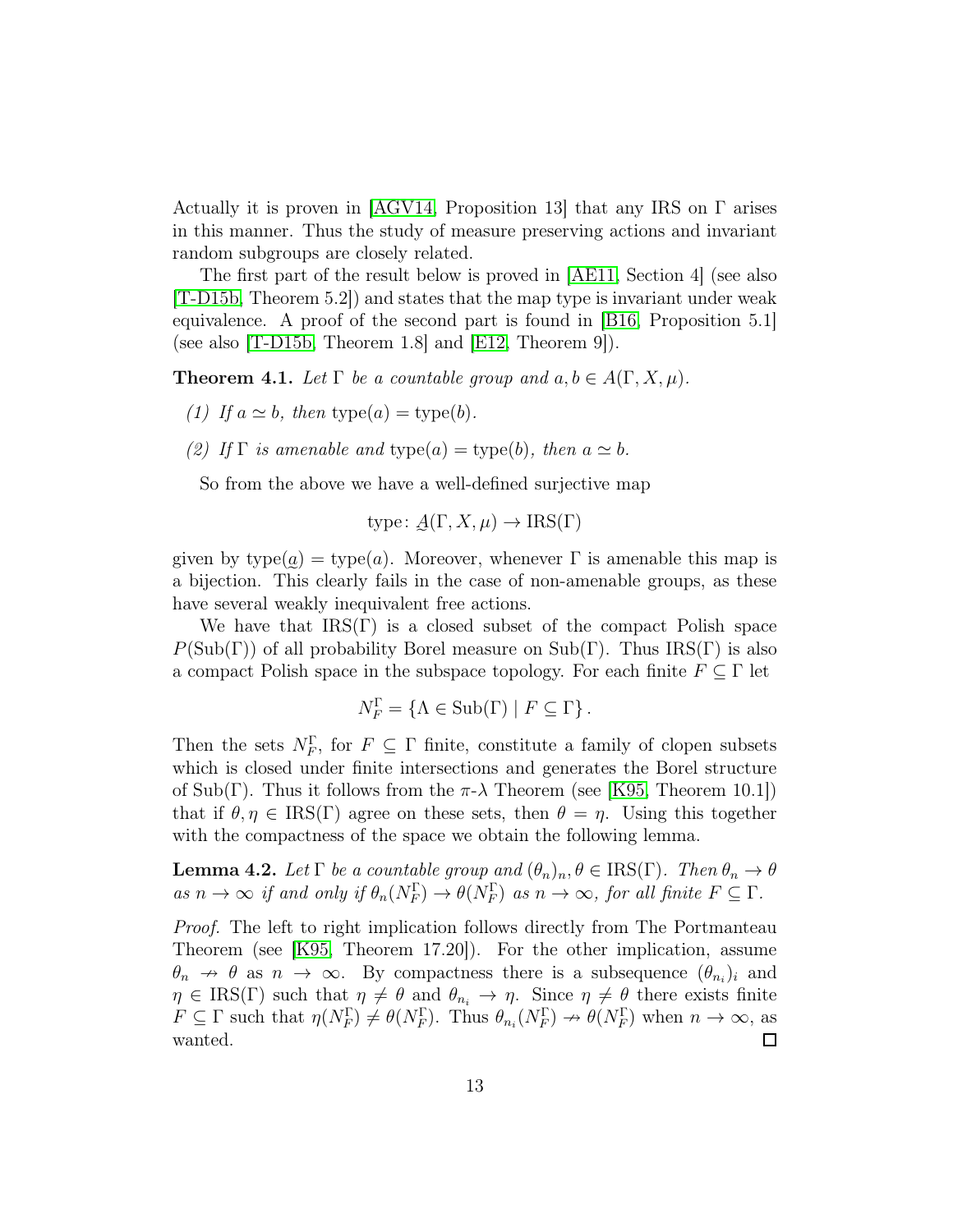Thus in order to study topological properties of  $\text{IRS}(\Gamma)$  it suffices to consider these basic sets. For  $\gamma \in \Gamma$ , we write  $N_{\gamma}^{\Gamma}$  instead of  $N_{\{\gamma\}}^{\Gamma}$ . Note that in this case we have type(a)  $(N_{\gamma}^{\Gamma}) = \mu(\text{Fix}_{a}(\gamma))$  for all  $a \in A(\Gamma, X, \mu)$ , where  $Fix_a(\gamma) = \{x \in X \mid \gamma^{a} x = x\}.$ 

The following theorem is proved in [\[T-D15b,](#page-47-4) Theorem 5.2].

**Theorem 4.3.** Let  $\Gamma$  be a countable group. The map type:  $\underline{A}(\Gamma, X, \mu) \rightarrow$ IRS(Γ) *is continuous.*

In particular it follows that, when  $\Gamma$  is amenable, type:  $\underline{A}(\Gamma, X, \mu) \to \text{IRS}(\Gamma)$ is a homeomorphism. Moreover, if we let

$$
ER(\Gamma, X, \mu) = \text{type}^{-1}(\delta_{\{e\}}),
$$

we obtain that  $\text{ER}(\Gamma, X, \mu)$  is a closed subspace of  $\mathcal{A}(\Gamma, X, \mu)$ . Note that  $\text{ER}(\Gamma, X, \mu)$  is the space consisting of all the weak equivalence classes of the f free actions of Γ.

## 5 Co-induction of invariant random subgroups

In this section we will use the close connection between actions and invariant random subgroups to construct a co-induction operation on the invariant random subgroups.

In the following, whenever we have two groups  $\Gamma \leq \Delta$ , we let

$$
\operatorname{core}_{\Delta}(\Gamma) = \bigcap_{\delta \in \Delta} \delta \Gamma \delta^{-1}.
$$

The subgroup core<sub> $\Delta(\Gamma)$ </sub> is called the **normal core** of  $\Gamma$  in  $\Delta$ . It is straightforward to prove that  $\text{core}_{\Delta}(\Gamma) = \bigcap_{t \in T} t \Gamma t^{-1}$  for any transversal  $T \subseteq \Delta$  of the left cosets  $\Delta/\Gamma$ .

<span id="page-13-0"></span>**Theorem 5.1.** Let  $\Gamma \leq \Delta$  and  $T \subseteq \Delta$  a transversal for the left cosets in  $\Delta/\Gamma$ . There exists a co-induction operation CIND<sub> $\Gamma$ </sub>: IRS( $\Gamma$ )  $\rightarrow$  IRS( $\Delta$ ) such *that*

$$
\text{CIND}_{\Gamma}^{\Delta}(\theta)(N_{F}^{\Delta}) = \begin{cases} 0 & \text{if } F \nsubseteq \text{core}_{\Delta}(\Gamma), \\ \prod_{t \in T} \theta(N_{t^{-1}Ft}^{\Gamma}) & \text{if } F \subseteq \text{core}_{\Delta}(\Gamma), \end{cases}
$$

 $and \quad \text{CIND}_{\Gamma}^{\Delta}(\text{type}(a)) = \text{type}(\text{CIND}_{\Gamma}^{\Delta}(a)), \text{ for all } a \in A(\Gamma, X, \mu).$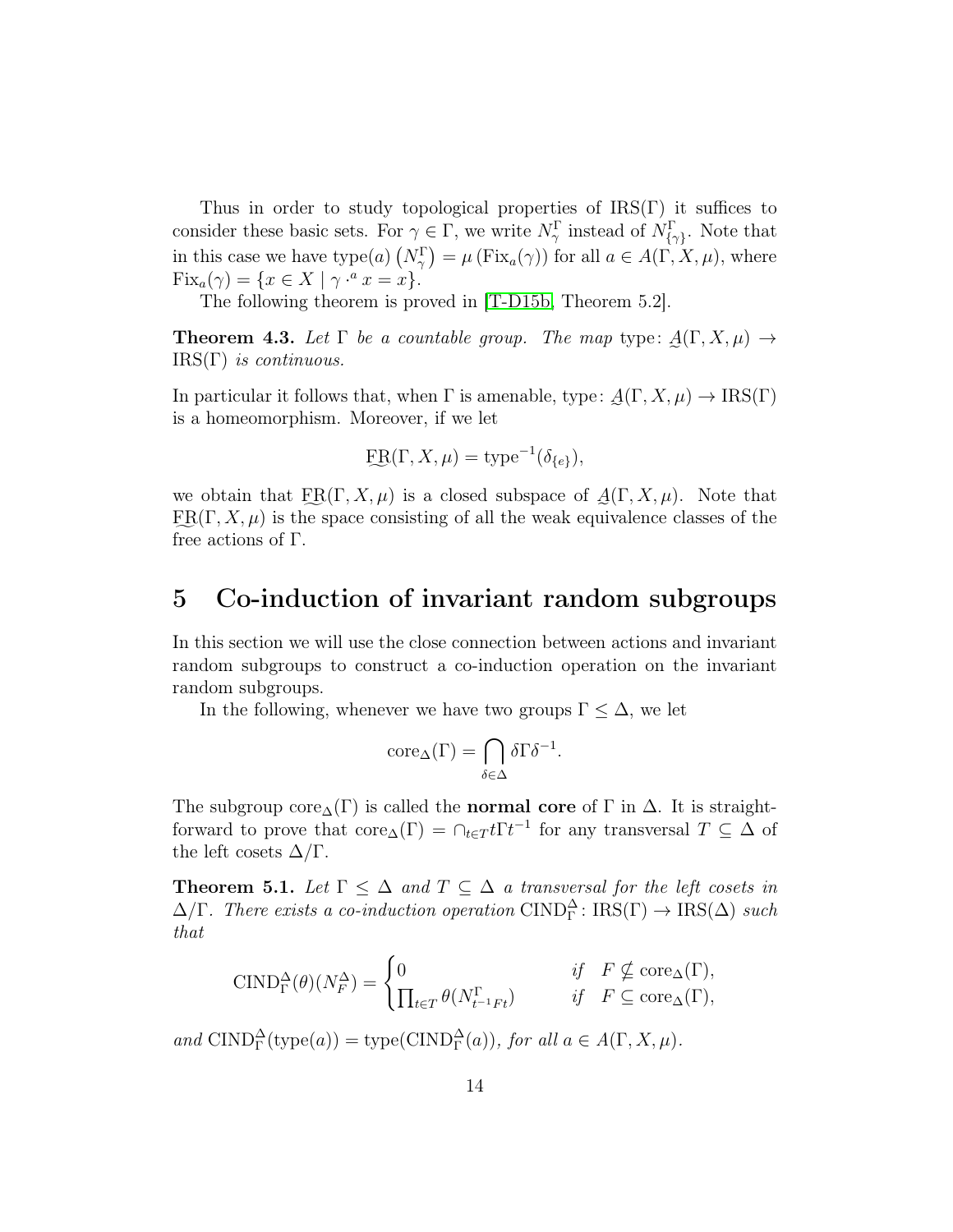*Proof.* Let  $\theta \in \text{IRS}(\Gamma)$  and fix  $a \in A(\Gamma, X, \mu)$  such that type $(a) = \theta$ . We will then show that  $type(CIND_{\Gamma}^{\Delta}(a)) \in IRS(\Delta)$  satisfies

$$
\text{type}(\text{CIND}_{\Gamma}^{\Delta}(a))(N_{F}^{\Delta}) = \begin{cases} 0 & \text{if} \quad F \nsubseteq \text{core}_{\Delta}(\Gamma), \\ \prod_{t \in T} \theta(N_{t^{-1}Ft}^{\Gamma}) & \text{if} \quad F \subseteq \text{core}_{\Delta}(\Gamma). \end{cases}
$$

In particular this shows that co-induction does not depend on the choice of a.

First we will prove the following claim.

**Claim:** We have that  $\text{type}(\text{CIND}_{\Gamma}^{\Delta}(a))(\text{Sub}(\text{core}_{\Delta}(\Gamma))) = 1$  and

$$
type(CIND_{\Gamma}^{\Delta}(a))_{|Sub(core_{\Delta}(\Gamma))} = type(CIND_{\Gamma}^{\Delta}(a)_{|core_{\Delta}(\Gamma)}).
$$

*Proof of Claim.* Recall that  $\sigma$ :  $\Delta \times T \rightarrow T$  is given by

$$
\sigma(\delta, t) = \tilde{t} \iff \delta t\Gamma = \tilde{t}\Gamma
$$

and  $\rho: \Delta \times T \to \Gamma$  by  $\rho(\delta, t) = \sigma(\delta, t)^{-1} \delta t$ . Note that  $\sigma(\delta, \cdot): T \to T$  is the identity if and only if  $\delta \in \text{core}_{\Delta}(\Gamma)$ . Recall also that for  $a \in A(\Gamma, X, \mu)$  we have  $\beta_a = \text{CIND}_{\Gamma}^{\Delta}(a)$  is given by

$$
(\delta \cdot^{\beta_a} f)(t) = \rho(\delta^{-1}, t)^{-1} \cdot^a f(\sigma(\delta^{-1}, t))
$$

for all  $f \in X^T$ . Now let  $\delta \in \Delta \setminus \mathrm{core}_{\Delta}(\Gamma)$  and fix  $t \in T$  such that  $\sigma(\delta^{-1}, t) \neq t$ . Then we have

$$
\mu^T(\text{Fix}_{\beta_a}(\delta)) = \mu^T(\{f \in X^T \mid \delta \cdot^{\beta_a} f = f\})
$$
  
\$\leq \mu^2(\{g \in X^2 \mid \rho(\delta^{-1}, t)^{-1} \cdot^a g(0) = g(1)\})\$  
= 0.

So, the set

$$
X^T \setminus \mathrm{stab}_{\beta_a}^{-1}(\mathrm{Sub}(\mathrm{core}_{\Delta}(\Gamma))) = \bigcup_{\delta \in \Delta \setminus \mathrm{core}_{\Delta}(\Gamma)} \mathrm{Fix}_{\beta_a}(\delta)
$$

is a null set and thus  $type(CIND_{\Gamma}^{\Delta}(a))(Sub(core_{\Delta}(\Gamma)))=1$ . Moreover,

$$
stab_{\beta_a}(f) \in Sub(core_{\Delta}(\Gamma)) \iff stab_{\beta_a}(f) = stab_{\beta_a|core_{\Delta}(\Gamma)}(f),
$$

hence  $\text{type}(\text{CIND}_{\Gamma}^{\Delta}(a))_{|\text{Sub}(\text{core}_{\Delta}(\Gamma))} = \text{type}(\text{CIND}_{\Gamma}^{\Delta}(a))_{|\text{core}_{\Delta}(\Gamma)}).$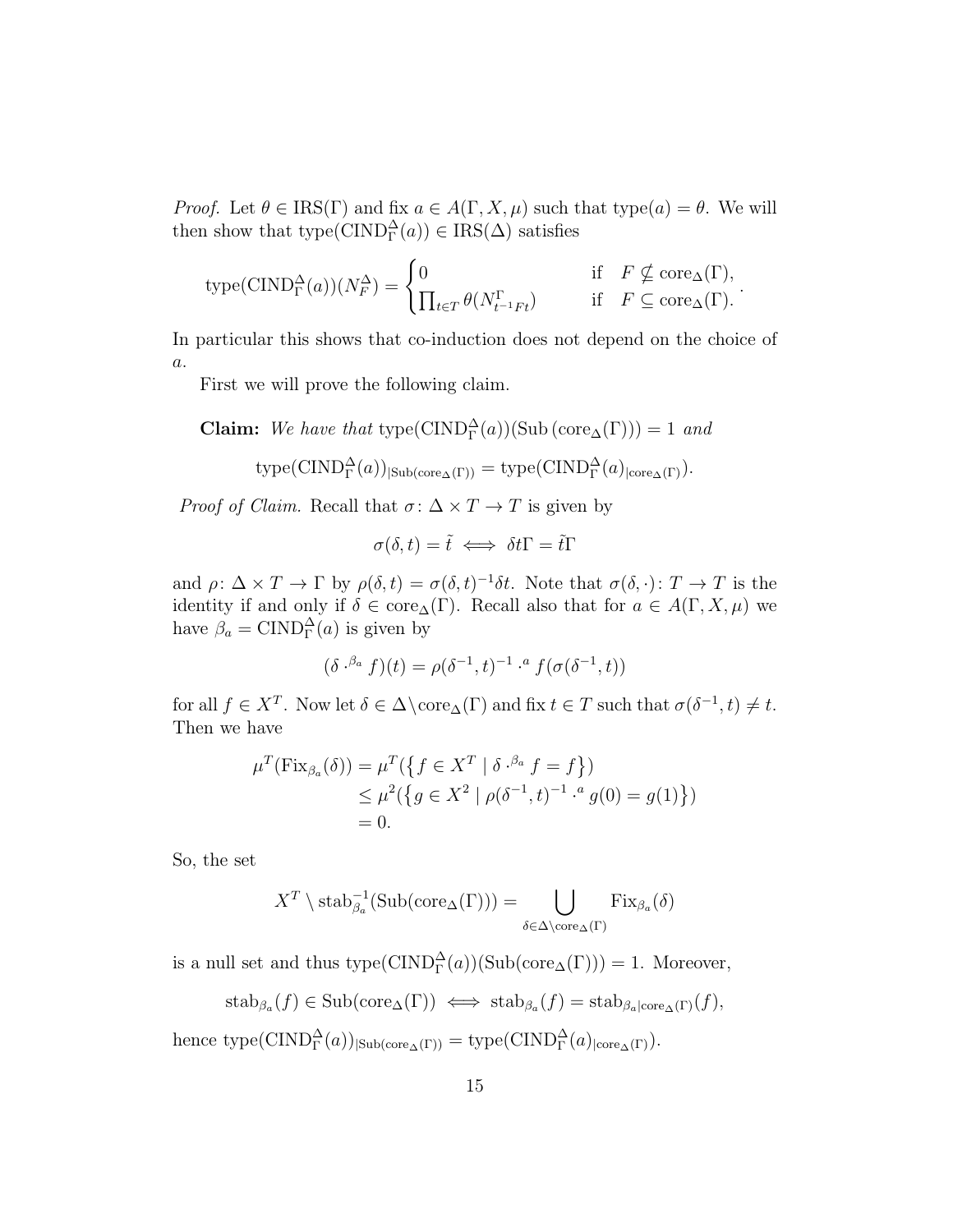We now have

$$
\text{type}(\text{CIND}_{\Gamma}^{\Delta}(a))(N_{F}^{\Delta}) = \begin{cases} 0 & \text{if } F \nsubseteq \text{core}_{\Delta}(\Gamma), \\ \text{type}(\prod_{t \in T} a_{t})(N_{F}^{\text{core}_{\Delta}(\Gamma)}) & \text{if } F \subseteq \text{core}_{\Delta}(\Gamma), \end{cases}
$$

where  $a_t \in A(\operatorname{core}_{\Delta}(\Gamma), X, \mu)$  is given by  $\gamma \cdot^{a_t} x = t^{-1} \gamma t \cdot^{a} x$  for each  $t \in T$ . Thus, as

$$
\text{type}(\prod_{t \in T} a_t)(N_F^{\text{core}_{\Delta}(\Gamma)}) = \prod_{t \in T} \text{type}(a)(N_{t^{-1}Ft}^{\Gamma}) = \prod_{t \in T} \theta(N_{t^{-1}Ft}^{\Gamma}),
$$

the conclusion follows.

Note that it follows by the Γ-invariance of  $\theta$ , that if  $T, \tilde{T} \subseteq \Delta$  are both transversals for the left cosets  $\Delta/\Gamma$ , then

$$
\prod_{t \in T} \theta(N_{t^{-1}Ft}) = \prod_{\tilde{t} \in \tilde{T}} \theta(N_{\tilde{t}^{-1}F\tilde{t}}).
$$

Thus  $\text{CIND}_{\Gamma}^{\Delta}(\theta)$  does not depend on the chosen transversal.

*Remark* 5.2*.* (1) There is another way to describe the co-induced IRS as a factor of a certain action of  $\Delta$  via an infinite intersection operation. Indeed let  $\theta \in \text{IRS}(\Gamma)$  and view  $\theta$  as a probability Borel measure on Sub( $\Delta$ ). Let T be a transversal for the left cosets of  $\Delta/\Gamma$ . For each  $t \in T$  define the probability Borel measure,  $\theta_t$ , on Sub( $\Delta$ ) to be the the push-forward of  $\theta$ through the map  $\Lambda \mapsto t\Lambda t^{-1}$  from  $\text{Sub}(\Delta)$  to  $\text{Sub}(\Delta)$ . Thus

$$
\theta_t(N_F^{\Delta}) = \theta(N_{t^{-1}Ft}^{\Delta}),
$$

for all finite  $F \subseteq \Delta$ .

Then

$$
\theta_\infty = \prod_{t\in T} \theta_t
$$

is a probability Borel measure on  $\text{Sub}(\Delta)^T$ . Moreover, we have an action  $\Delta \curvearrowright^a \text{Sub}(\Delta)^T$  given by

$$
\delta \cdot^a (\Lambda_t)_{t \in T} = (\delta \Lambda_{\delta^{-1} \cdot t} \delta^{-1})_{t \in T}.
$$

 $\Box$ 

 $\diamond$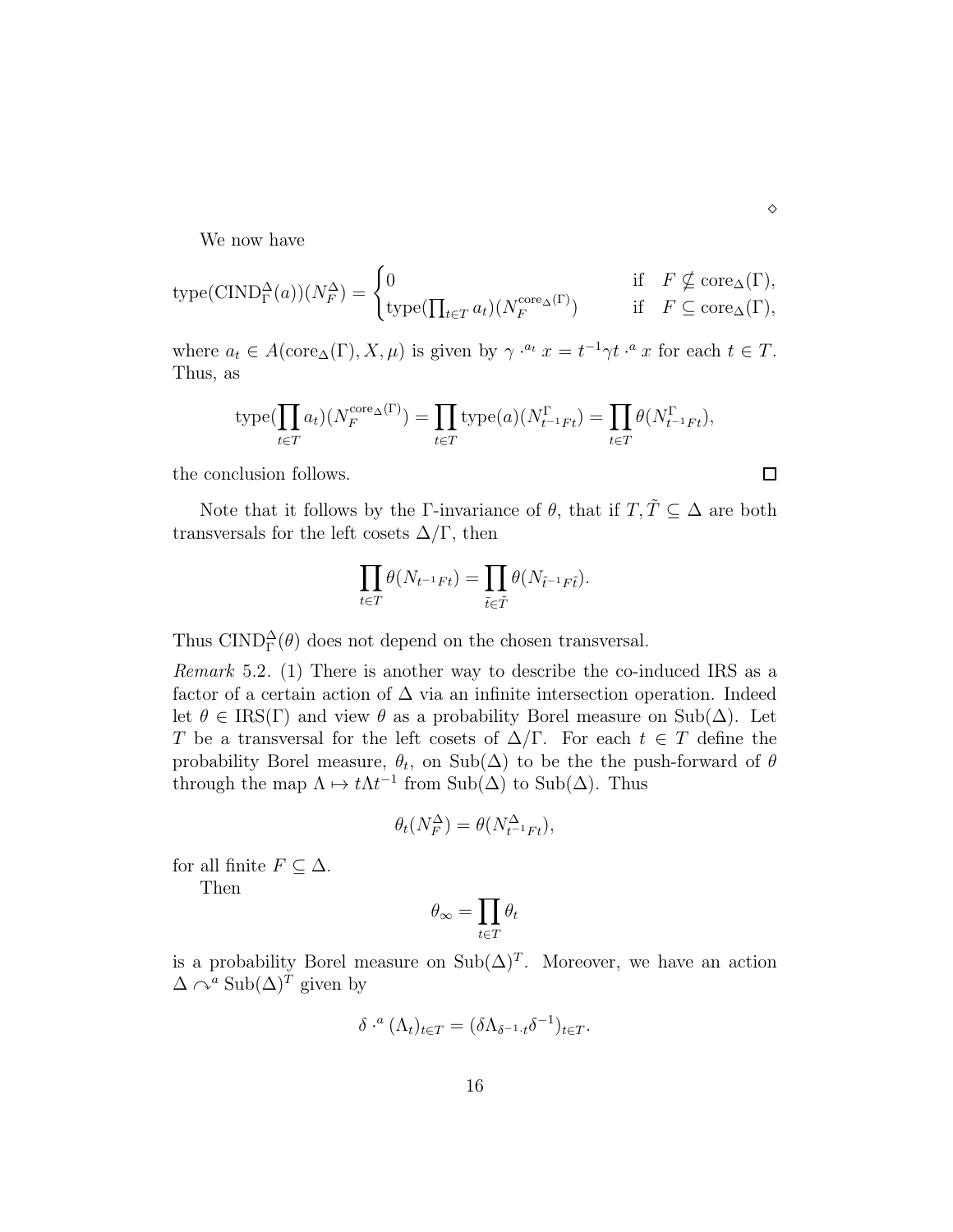Note that  $\theta_{\infty}$  is a-invariant and that  $I: Sub(\Delta)^{T} \to Sub(\Delta)$  given by

$$
I((\Lambda_t)_{t \in T}) = \bigcap_{t \in T} \Lambda_t
$$

is a Borel map. In fact we have

$$
I(\delta \cdot^a (\Lambda_t)_{t \in T}) = \bigcap_{t \in T} \delta \Lambda_t \delta^{-1} = \delta I((\Lambda_t)_{t \in T}) \delta^{-1}.
$$

Thus if we let  $\theta^*$  denote the push-forward of  $\theta_{\infty}$  through I, we obtain that  $\theta^* \in \text{IRS}(\Delta)$ . To see that  $\theta^* = \text{CIND}_{\Gamma}^{\Delta}(\theta)$  note that

$$
\theta^*(N_F^{\Delta}) = \prod_{t \in T} \theta_t(N_F^{\Delta}) = \begin{cases} 0 & \text{if } F \nsubseteq \text{core}_{\Delta}(\Gamma), \\ \prod_{t \in T} \theta(N_{t^{-1}Ft}^{\Gamma}) & \text{if } F \subseteq \text{core}_{\Delta}(\Gamma). \end{cases}
$$

(2) Let now  $b \in A(\Gamma, X, \mu)$  be such that type(b) =  $\theta$  and let  $c =$ CIND<sub> $\Gamma$ </sub><sup> $\Delta$ </sup>(*b*)  $\in A(\Delta, X^T, \mu^T)$ . Define  $F_b: X^T \to \text{Sub}(\Delta)^T$  by

$$
(x_t)_{t \in T} \mapsto (t \operatorname{stab}_b(x_t) \ t^{-1})_{t \in T}.
$$

Then  $F_b$  is  $\Delta$ -equivariant, where  $\Delta$  acts on  $X^T$  by c and on  $\text{Sub}(\Delta)^T$  by a, and  $(F_a)_*(\mu^T) = \theta_{\infty}$ , i.e., a is a factor of c, therefore a is weakly mixing if  $[\Delta : \Gamma] = \infty$ .

(3) One can also define  $J: Sub(\Delta)^T \to Sub(\Delta)$  by

$$
J((\Lambda_t)_{t \in T}) = \langle \Lambda_t : t \in T \rangle,
$$

the subgroup generated by  $\{\Lambda_t\}_{t\in T}$ . Then J is also  $\Delta$ -equivariant and thus if  $\theta^{**}$  is the push-forward of  $\theta_{\infty}$  by J, then  $\theta^{**} \in \text{IRS}(\Delta)$  and it is weakly mixing if  $[\Delta: \Gamma] = \infty$ . We do not know however when it is non-atomic.

(4) Yet another way to describe the co-induced IRS is as follows. Let  $\tilde{I}: \text{Sub}(\Delta)^T \to \text{Sub}(\Delta)$  be given by

$$
\tilde{I}\left((\Lambda_t)_{t\in T}\right) = \bigcap_{t\in T} t\Lambda_t t^{-1}.
$$

Then for any  $\theta \in \text{IRS}(\Gamma)$  we have that  $\text{CIND}_{\Gamma}^{\Delta}(\theta)$  is the push-forward of  $\theta^T$ (viewed as a probability Borel measure on  $\text{Sub}(\Delta)^T$ ) through  $\tilde{I}$ . However, in this case it is not clear that I is  $\Delta$ -equivariant.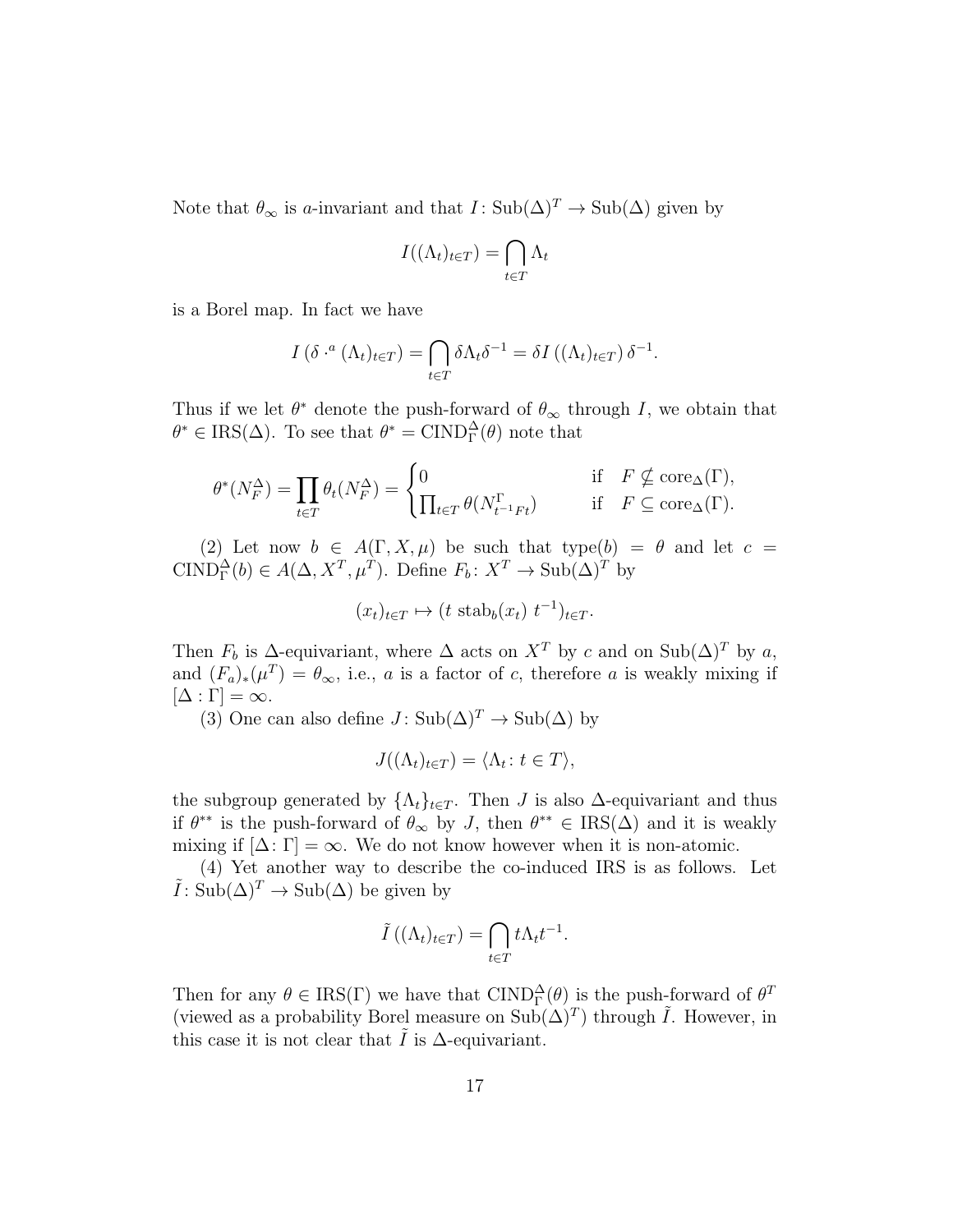An easy consequence of Theorem [5.1](#page-13-0) above is that the type of the coinduced action only depends on the type of the action.

Corollary 5.3. Let  $\Gamma \leq \Delta$  *and*  $a, b \in A(\Gamma, X, \mu)$ . If type(a) = type(b) then  $type(CIND_{\Gamma}^{\Delta}(a)) = type(CIND_{\Gamma}^{\Delta}(b)).$ 

*Remark* 5.4. If  $\Gamma \leq \Delta$  and  $\theta \in \text{IRS}(\Gamma)$ , we may also view  $\text{CIND}_{\Gamma}^{\Delta}(\theta)$  as an element of  $IRS(\Gamma)$ . In [\[BGK17\]](#page-45-2) the notion of a **characteristic random** subgroup is defined to be an IRS which moreover is invariant under the action of the full automorphism group. So, as any group  $\Gamma$  is contained in a countable group  $\Delta$  such that for densely many  $\varphi \in Aut(\Gamma)$ , there is  $\delta \in \Delta$ such that  $\varphi(\gamma) = \delta \gamma \delta^{-1}$  for all  $\gamma \in \Gamma$ , we can use the co-induction operation CIND<sup> $\triangle$ </sup> to transform invariant random subgroups on  $\Gamma$  into characteristic random subgroups on Γ. We will do this for the free group of rank two in Section 8.E.

## <span id="page-17-0"></span>6 Continuity of co-induction

<span id="page-17-1"></span>We will consider here continuity properties of the co-induction operation. First, on the level of invariant random subgroups we have the following result.

**Proposition 6.1.** *Let*  $\Gamma \leq \Delta$ . *The map*  $\text{CIND}_{\Gamma}^{\Delta} : \text{IRS}(\Gamma) \rightarrow \text{IRS}(\Delta)$  *is continuous if and only if either*  $[\Delta: \Gamma] < \infty$  *or*  $\operatorname{core}_{\Delta}(\Gamma) = \{e\}.$ 

*Proof.* It is easily seen that if  $\text{core}_{\Delta}(\Gamma) = \{e\}$ , then  $\text{CIND}_{\Gamma}^{\Delta}(\theta) = \delta_{\{e\}}$  for any  $\theta \in \text{IRS}(\Gamma)$ . Thus in this case the co-induction operation is constant. If  $[\Delta : \Gamma] < \infty$ , then the operation is continuous because the product in the definition is finite.

Conversely, assume  $[\Delta : \Gamma] = \infty$  and  $\operatorname{core}_{\Delta}(\Gamma) \neq \{e\}$ . For each  $n \in \mathbb{N}$  let  $\theta_n = 2^{-n}\delta_{\{e\}} + (1 - 2^{-n})\delta_{\Gamma}$ . Then  $\theta_n \to \theta = \delta_{\Gamma}$  as  $n \to \infty$  in IRS(Γ). But we have

$$
\text{CIND}_{\Gamma}^{\Delta}(\theta_n)(N_F^{\Delta}) = \prod_{t \in T} \theta_n(N_{t^{-1}Ft}^{\Gamma}) = 0
$$

for any  $\{e\} \subsetneq F \subseteq \text{core}_{\Delta}(\Gamma)$  finite, while

$$
\text{CIND}_{\Gamma}^{\Delta}(\theta)(N_F^{\Delta}) = \prod_{t \in T} \delta_{\Gamma}(N_{t^{-1}Ft}^{\Gamma}) = 1
$$

for all  $F \subseteq \text{core}_{\Delta}(\Gamma)$  finite.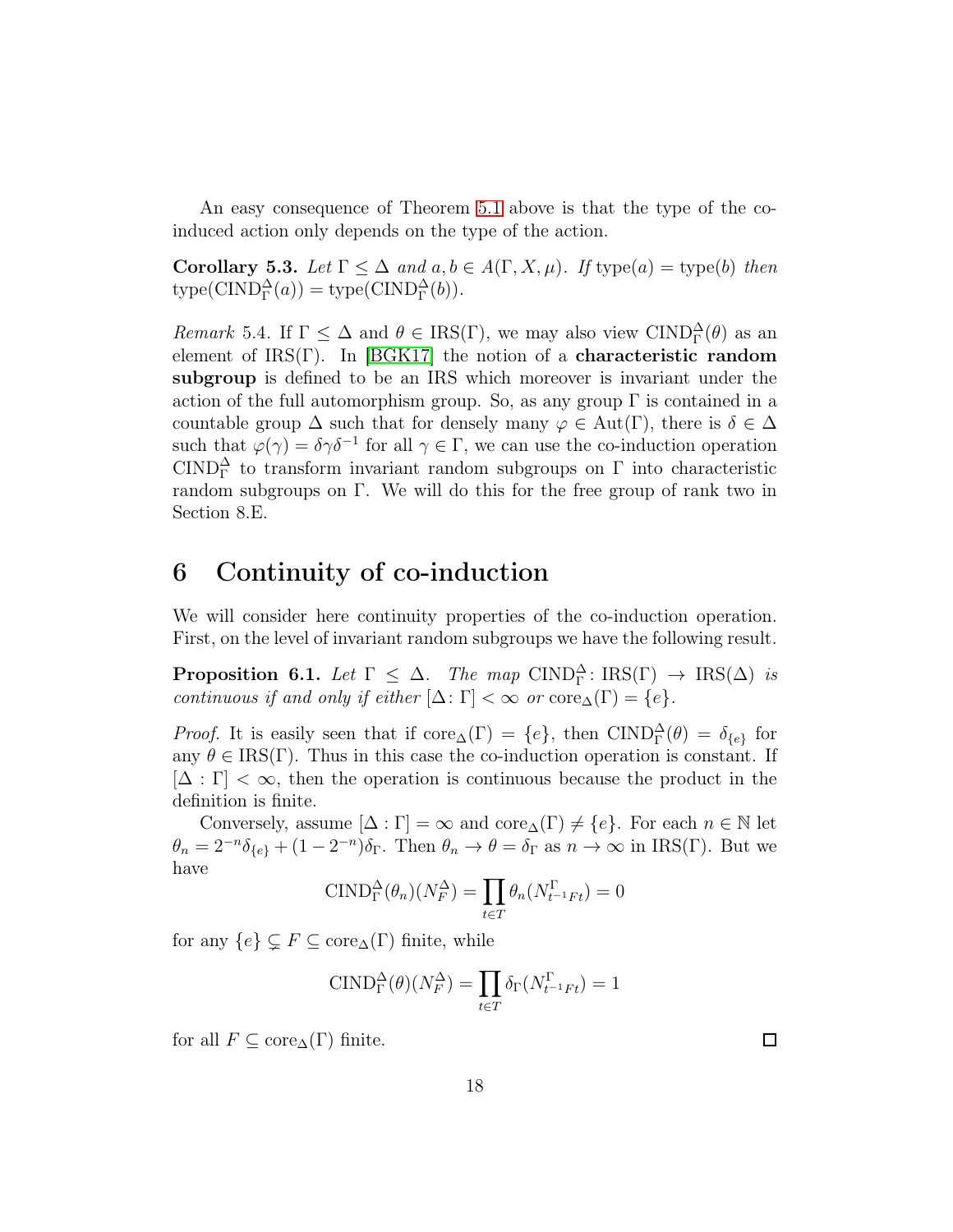Since type is a homeomorphism between the space of weak equivalence classes of an amenable group and the space of invariant random subgroups on the group, we now have the following corollary.

Corollary 6.2. Let  $\Gamma \leq \Delta$  *and assume*  $\Delta$  *amenable. Then we have that the map*  $\underline{CIND}^{\Delta}$ :  $\underline{A}(\Gamma, X, \mu) \rightarrow \underline{A}(\Delta, X^{\Delta/\Gamma}, \mu^{\Delta/\Gamma})$  *is continuous if and only if either*  $[\Delta : \Gamma] < \infty$  *or* core<sub> $\Delta$ </sub>( $\Gamma$ ) = {e}*.* 

One implication holds in general. To prove this we will use a sequence of weak equivalence classes, which converges to the weak equivalence class of the trivial action in  $\mathcal{A}(\Gamma, X, \mu)$ . We denote the trivial action by  $i_{\Gamma}$ .

<span id="page-18-0"></span>**Proposition 6.3.** *Let*  $\Gamma \leq \Delta$  *and assume*  $[\Delta : \Gamma] = \infty$  *and*  $\text{core}_{\Delta}(\Gamma) \neq \{e\}.$ *Then*  $\underline{CIND}^{\Delta}_{\Gamma}$ :  $\underline{A}(\Gamma, X, \mu) \rightarrow \underline{A}(\Delta, X, \mu)$  *is not continuous.* 

*Proof.* Consider a sequence of actions  $(a_n)_n \in A(\Gamma, X, \mu)$  for which there exists  $(B_n)_n \subseteq X$  Borel satisfying that  $\mu(B_n) = 2^{-n}$ ,  $a_{n|\Gamma \times B_n}$  is free and  $a_{n|\Gamma \times (X \setminus B_n)}$  is trivial for all  $n \in \mathbb{N}$ . Then, since

$$
|\mu(A \cap C) - \mu((\gamma \cdot^{a_n} A) \cap C)| < 2^{-n}
$$

for all  $\gamma \in \Gamma$  and all Borel  $A, C \subseteq X$ , we have  $a_n \to i_{\Gamma}$  as  $n \to \infty$ in  $\mathcal{A}(\Gamma, X, \mu)$ . However, since  $type(a_n) = 2^{-n}\delta_{\{e\}} + (1 - 2^{-n})\delta_{\Gamma}$  for all  $n \in \mathbb{N}$ , it follows as in the proof of Proposition [6.1,](#page-17-1) that type( $\text{CIND}_{\Gamma}^{\Delta}(a_n)$ )  $\rightarrow$ type(CIND $^{\Delta}_{\Gamma}(i_{\Gamma})$ ), when  $n \to \infty$ , in IRS( $\Delta$ ). Thus  $\text{CIND}^{\Delta}_{\Gamma}$  cannot be continuous. tinuous.  $\Box$ 

By similar arguments as those above, we can also say something about the continuity of countable powers of an action. In general for an action  $a \in A(\Gamma, X, \mu)$  and  $n \in \mathbb{N} \cup \{ \mathbb{N} \}$  the action  $a^n \in A(\Gamma, X^n, \mu^n)$  is defined by

$$
(\gamma \cdot^{a^n} f)(i) = \gamma \cdot^a f(i)
$$

for all  $f \in X^n$  and  $i < n$ . We then have the following result.

**Proposition 6.4.** *The map*  $\underline{a} \mapsto \underline{a}^{\mathbb{N}}$  *from*  $\underline{A}(\Gamma, X, \mu)$  *to*  $\underline{A}(\Gamma, X^{\mathbb{N}}, \mu^{\mathbb{N}})$  *is not continuous if*  $\Gamma \neq \{e\}.$ 

*Proof.* Let  $(a_n)_n \in A(\Gamma, X, \mu)$  and  $(B_n)_n \subseteq X$  be as in the proof of Proposition [6.3](#page-18-0) and assume towards a contradiction that the map is continuous. Then we would have  $type(a_n^{\mathbb{N}}) \to type(i_{\Gamma}^{\mathbb{N}})$  as  $n \to \infty$  in IRS(Γ). But,

$$
\operatorname{type}(a_n^{\mathbb{N}})(\{\Gamma\}) = \mu^{\mathbb{N}}(\prod_{m \in \mathbb{N}} (X \setminus B_n)) = 0
$$

for all  $n \in \mathbb{N}$ , while  $type(i_{\Gamma}^{\mathbb{N}})(\{\Gamma\}) = 1$ .

 $\Box$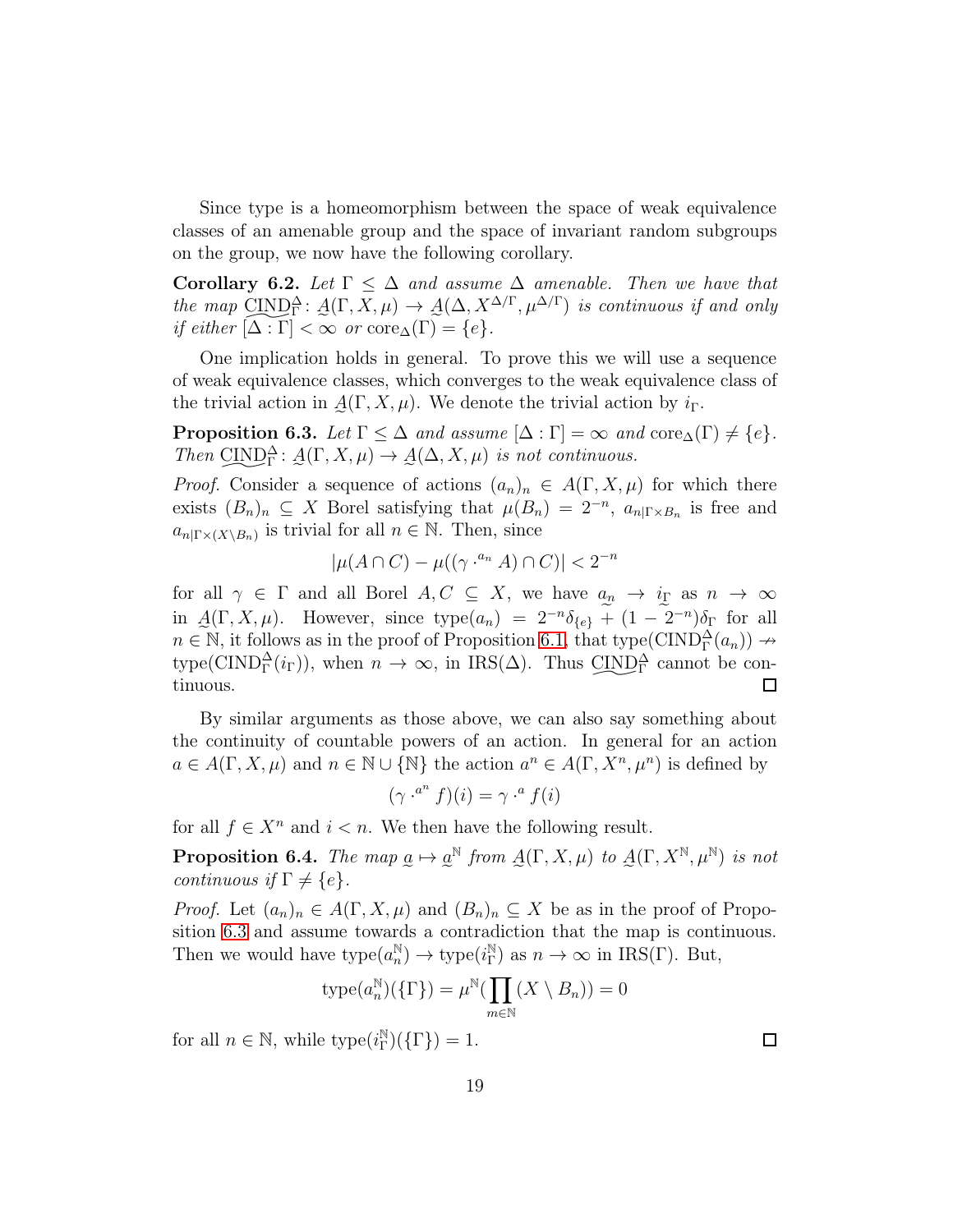*Remark* 6.5*.* In [\[B18,](#page-45-1) Theorem 1.2] it is shown that for a class of groups, containing the non-abelian free groups, the operation  $\underline{a} \mapsto \underline{a}^2$  is not continuous, not even when restricted to the space of free weak equivalence classes. As a corollary, for any group  $\Gamma$  in this class, the map

$$
\underline{\text{CIND}}_{\Gamma}^{\Gamma \times (\mathbb{Z}/2\mathbb{Z})} \colon \mathcal{A}(\Gamma, X, \mu) \to \mathcal{A}(\Gamma \times (\mathbb{Z}/2\mathbb{Z}), X^2, \mu^2)
$$

e e is not continuous, again, not even when restricted to the space of free weak equivalence classes. So, while co-induction on weak equivalence classes is continuous in the finite index case, when the big group is amenable, this is not the case in general.

## 7 Properties of the co-induced invariant random subgroups

We will study here different properties of the co-induced invariant random subgroups such as mixing properties and non-atomicity. We also obtain a characterization of when the co-induced action is free.

First note that it is clear that if  $a \in A(\Gamma, X, \mu)$  is ergodic (resp., weakly mixing), then type $(a) \in \text{IRS}(\Gamma)$  is ergodic (resp., weakly mixing). The converse does not hold in general. For example, a can be a free non-ergodic action, but type $(a) = \delta_{\{e\}}$  is ergodic. However, for each  $\theta \in \text{IRS}(\Gamma)$ , if  $\theta$  is ergodic (resp., weakly mixing), the action  $\alpha$  constructed in [\[AGV14,](#page-45-11) Proposition 13] which has type $(a) = \theta$ , will also be ergodic (resp., weakly mixing), see [\[T-D15b,](#page-47-4) Theorem 5.11], provided  $\theta$  concentrates on infinite index subgroups.

<span id="page-19-0"></span>By use of the analogous result for actions, we obtain the following result.

**Proposition 7.1.** *Let*  $\Gamma \leq \Delta$  *with*  $[\Delta : \Gamma] = \infty$ *. Then*  $\text{CIND}_{\Gamma}^{\Delta}(\theta) \in \text{IRS}(\Delta)$ *is weakly mixing for any*  $\theta \in \text{IRS}(\Gamma)$ .

*Proof.* Let  $\theta \in \text{IRS}(\Gamma)$  and let  $a \in A(\Gamma, X, \mu)$  satisfy type $(a) = \theta$ . Then by Proposition [3.3](#page-10-0) we have  $\text{CIND}_{\Gamma}^{\Delta}(a)$  is weakly mixing and hence, by Theo-rem [5.1,](#page-13-0) so is  $\text{CIND}_{\Gamma}^{\Delta}(\theta)$ .  $\Box$ 

In general, weakly mixing is the strongest mixing property one can hope for a non-atomic IRS. Indeed, by the result of  $[T-D15a]$ , if an IRS  $\theta$  is totally ergodic (i.e., the restriction of the conjugacy action  $\Gamma \curvearrowright (\text{Sub}(\Gamma), \theta)$  to any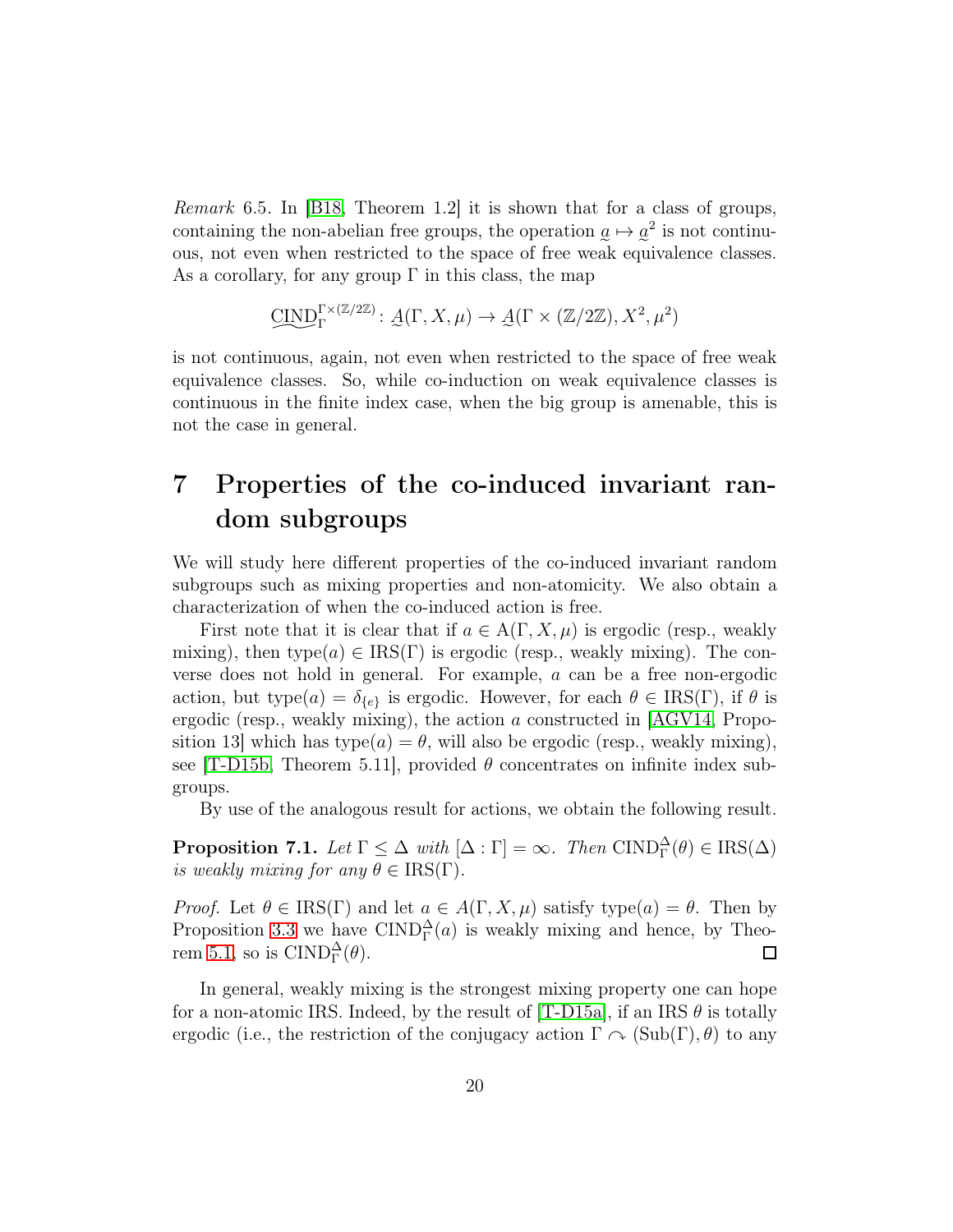infinite subgroup of  $\Gamma$  is ergodic), then there is a finite normal subgroup  $\Lambda \triangleleft \Gamma$ such that  $\theta(\text{Sub}(\Lambda)) = 1$ .

<span id="page-20-0"></span>Let  $\Gamma$  be any group and  $\theta \in \text{IRS}(\Gamma)$ . We let  $\ker(\theta) = \{ \gamma \in \Gamma \mid \theta(N_{\gamma}^{\Gamma}) = 1 \}$ . Note that  $\ker(\theta)$  is a subgroup of  $\Gamma$ .

**Proposition 7.2.** *Let*  $\Gamma \leq \Delta$  *with*  $[\Delta : \Gamma] = \infty$  *and*  $\theta \in \text{IRS}(\Gamma)$ *. If*  $\text{CIND}_{\Gamma}^{\Delta}(\theta)$  *is atomic, then*  $\text{CIND}_{\Gamma}^{\Delta}(\theta) = \delta_{\text{core}_{\Delta}(\text{ker}(\theta))}$ *.* 

*Proof.* Assume  $\Lambda \in Sub(\Delta)$  satisfies  $CIND_{\Gamma}^{\Delta}(\{\Lambda\}) > 0$ . Then the orbit of  $\Lambda$  must be finite and  $\text{CIND}_{\Gamma}^{\Delta}$  restricted to this orbit is a uniform measure. The diagonal of the orbit is then a fixed positive measured subset of Sub( $\Delta$ )<sup>2</sup>, which is invariant under the diagonal action of  $\Delta$ . Thus, as CIND $_{\Gamma}^{\Delta}(\theta)$  is weakly mixing, the orbit must be  $\{\Lambda\}$  and  $\text{CIND}_{\Gamma}^{\Delta}(\theta)(\{\Lambda\})=1$ . So CIND $_{\Gamma}^{\Delta}(\theta) = \delta_{\Lambda}$  and since  $\Lambda \subseteq \text{core}_{\Delta}(\Gamma)$ , we have for some transversal  $T \subseteq \Delta$  of  $\Delta/\Gamma$  that

$$
\gamma \in \Lambda \iff \prod_{t \in T} \theta(N_{t^{-1} \gamma t}^{\Gamma}) = 1 \iff \gamma \in \text{core}_{\Delta}(\text{ker}(\theta)).
$$

Thus  $\text{CIND}_{\Gamma}^{\Delta}(\theta) = \delta_{\text{core}_{\Delta}(\text{ker}(\theta))}$ , as wanted.

From the proposition above, it follows that in order to obtain a nonatomic IRS via the co-induction operation, we just need to ensure that we do not obtain a Dirac measure. Thus we have the following criterion.

<span id="page-20-1"></span>Corollary 7.3. *Let*  $\Gamma \leq \Delta$  *with*  $[\Delta : \Gamma] = \infty$  *and*  $\theta \in \text{IRS}(\Gamma)$ *. Moreover, let*  $T \subseteq \Delta$  *be a transversal for the left cosets in*  $\Delta/\Gamma$ *. Then*  $\text{CIND}_{\Gamma}^{\Delta}(\theta)$  *is non-atomic if and only if there is*  $\gamma \in \text{core}_{\Delta}(\Gamma) \setminus \text{core}_{\Delta}(\ker(\theta))$  *such that* 

$$
\sum_{t\in T}\left(1-\theta(N^{\Gamma}_{t^{-1}\gamma t})\right)<\infty
$$

 $and \ \theta(N_{t^{-1}\gamma t}^{\Gamma}) > 0 \ for \ all \ t \in T.$ 

*Proof.* First note that  $\text{CIND}_{\Gamma}^{\Delta}(\theta)$  is weakly mixing by Proposition [7.1.](#page-19-0) Hence it follows by Proposition [7.2](#page-20-0) that  $\text{CIND}_{\Gamma}^{\Delta}(\theta)$  is non-atomic if and only if CIND $_1^{\Delta}(\theta) \neq \delta_{\text{core}_{\Delta}(\text{ker}(\theta))}$ , and the latter is equivalent to the statement in the corollary.

 $\Box$ 

 $\Box$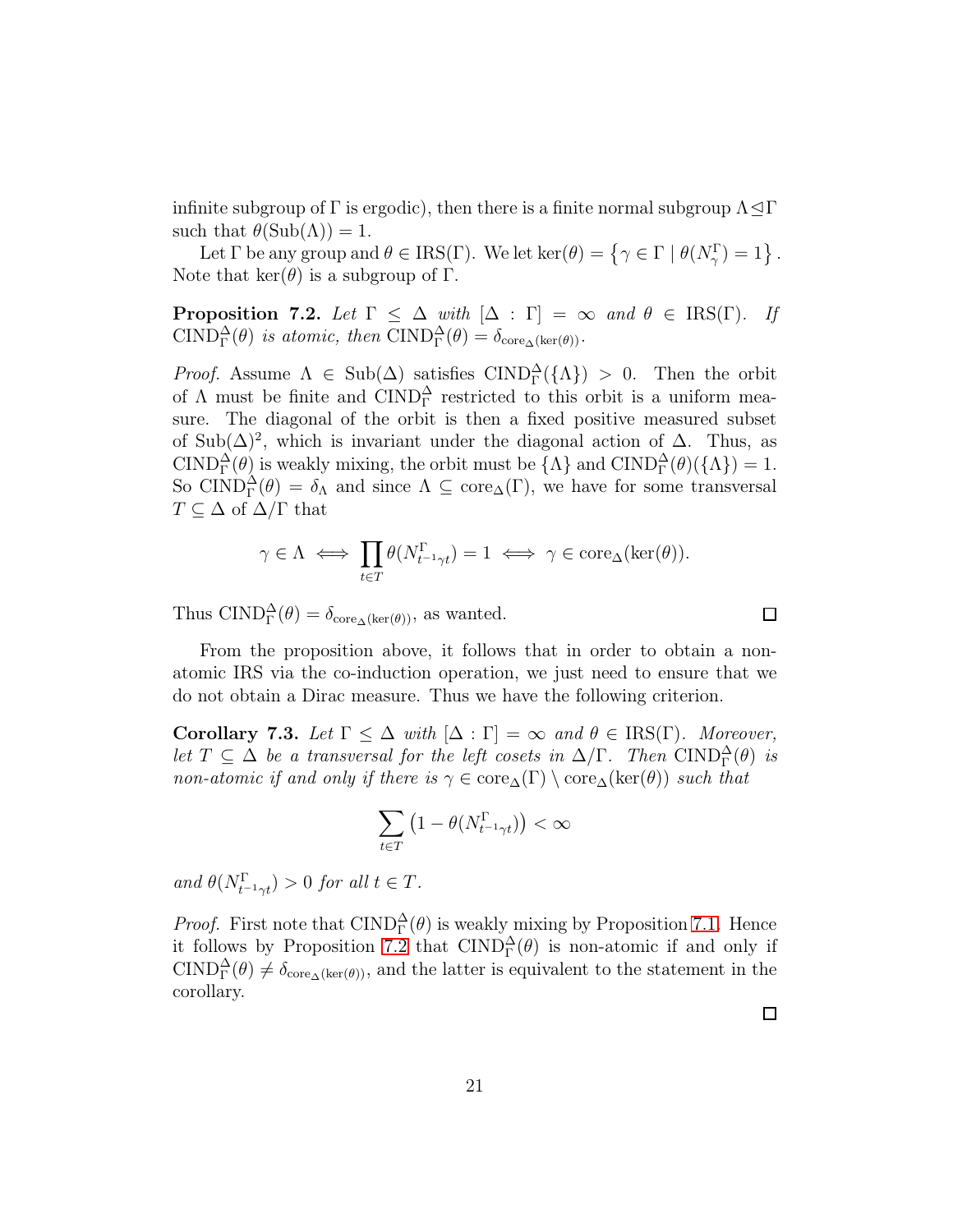Note that if  $\theta = \text{type}(a)$  for some  $a \in A(\Gamma, X, \mu)$ , then we have  $\theta(N_{t-1\gamma t}^{\Gamma}) =$  $\mu((\text{Fix}_a(t^{-1}\gamma t)). \text{ Thus})$ 

$$
\sum_{t \in T} \left( 1 - \theta(N_{t^{-1} \gamma t}^{\Gamma}) \right) = \sum_{t \in T} d_u((t^{-1} \gamma t)^a, 1),
$$

where  $(t^{-1}\gamma t)^a$  denotes the automorphism in  $\text{Aut}(X,\mu)$  induced by  $t^{-1}\gamma t$ .

It is clear that if  $\Gamma \leq \Delta$  and  $\Lambda \leq \Delta$  is normal with  $\Lambda \subseteq \Gamma$ , we have that  $\delta_{\Lambda} \in \text{IRS}(\Gamma)$  satisfies  $\text{CIND}_{\Gamma}^{\Delta}(\delta_{\Lambda}) = \delta_{\Lambda}$ . Thus all possible Dirac measures in  $\text{IRS}(\Delta)$  are contained in the image of the co-induction operation. In some cases these are the only ones.

**Proposition 7.4.** *If*  $\mathbb{Z} \leq \Delta$  *with*  $[\Delta : \mathbb{Z}] = \infty$ *, then any*  $\theta \in \text{IRS}(\mathbb{Z})$  *satisfies*  $\text{CIND}_{\mathbb{Z}}^{\Delta}(\theta) = \delta_{\text{core}_{\Delta}(\text{ker}(\theta))}.$ 

*Proof.* Let  $n \in \mathbb{N}$  satisfy  $n\mathbb{Z} = \text{core}_{\Delta}(\mathbb{Z})$ . The for each  $t \in T$  and  $m \in n\mathbb{Z}$  we have  $t^{-1}mt = \pm m$ . Thus, since  $\theta(N_m^{\mathbb{Z}}) = \theta(N_{-m}^{\mathbb{Z}})$  we have  $\text{CIND}_{\mathbb{Z}}^{\Delta}(\theta)$   $(N_m^{\Delta}) =$ 1 if  $m \in \text{ker}(\theta)$  and  $\text{CIND}_{\mathbb{Z}}^{\Delta}(\theta)$   $(N_m^{\Delta}) = 0$ , if  $m \notin \text{ker}(\theta)$ , as wanted.  $\Box$ 

In such cases, this means that the co-induced action has almost everywhere fixed stabilizers and the co-induced action of a faithful action is free. In general it is easily seen that if an action is free, then so are all its co-induced actions. By use of the description of the co-induced IRS in Theorem [5.1,](#page-13-0) we obtain the following complete characterization of when the co-induced action is free.

**Proposition 7.5.** *Let*  $\Gamma \leq \Delta$ ,  $T \subseteq \Delta$  *a transversal for the left cosets in*  $\Delta/\Gamma$  and  $a \in A(\Gamma, X, \mu)$ . Then  $\text{CIND}_{\Gamma}^{\Delta}(a)$  is not free if and only if for some  $\gamma \in \text{core}_{\Delta}(\Gamma) \setminus \{e\}$  *we have* 

$$
\sum_{t \in T} \left( 1 - \mu(\text{Fix}_a(t^{-1} \gamma t)) \right) < \infty
$$

*and*  $\mu$  (Fix<sub>a</sub>(t<sup>-1</sup> $\gamma$ t)) > 0 *for all*  $t \in T$ *.* 

*Proof.* It follows directly from Theorem [5.1](#page-13-0) that  $\text{CIND}_{\Gamma}^{\Delta}(a)$  is not free if and only if for some  $\gamma \in \text{core}_{\Delta}(\Gamma) \setminus \{e\}$  we have

$$
\prod_{t \in T} \text{type}(a)(N_{t^{-1} \gamma t}^{\Gamma}) = \prod_{t \in T} \mu ((\text{Fix}_a(t^{-1} \gamma t)) > 0.
$$

Since the latter is equivalent to the statement in the proposition, the conclusion follows.  $\Box$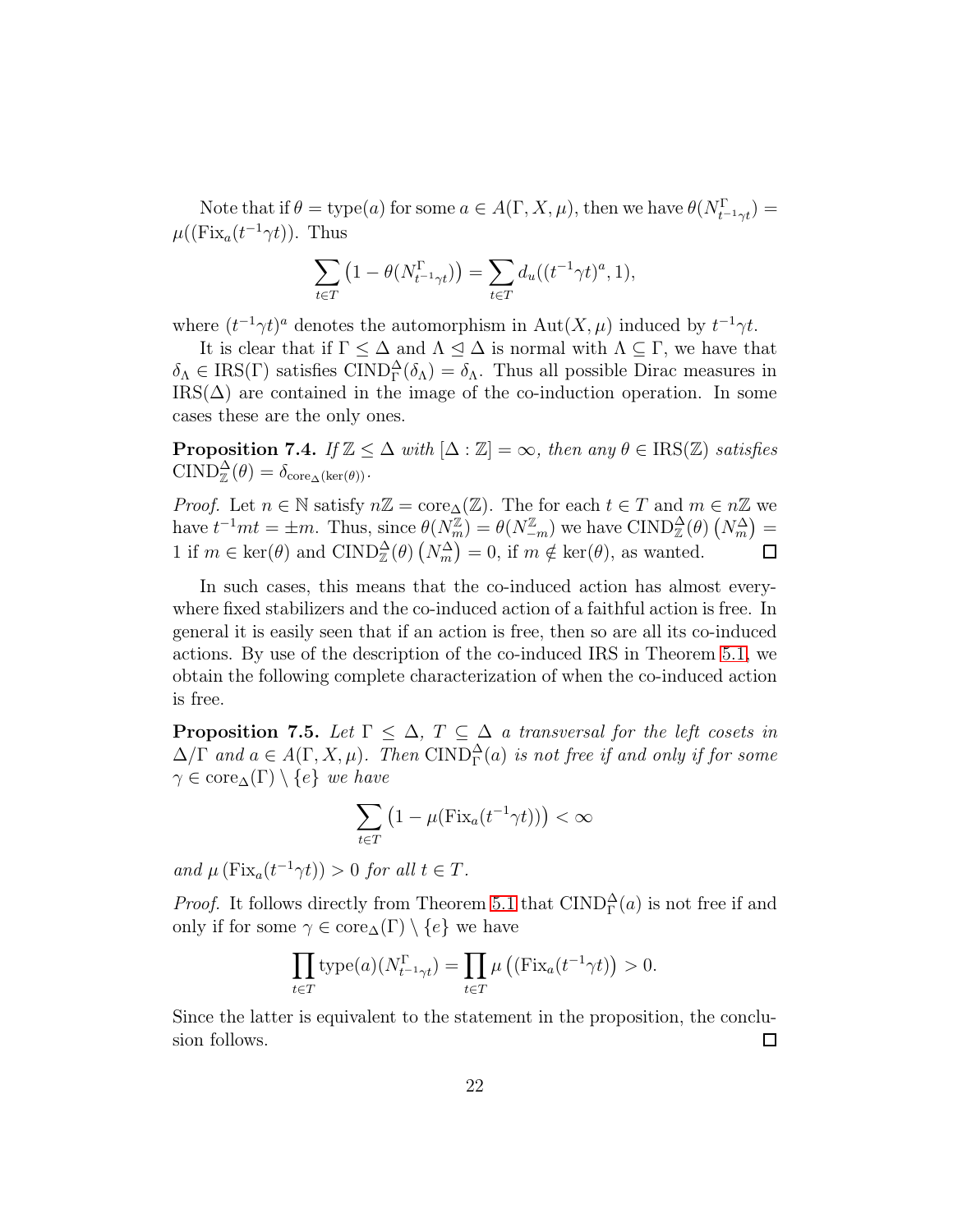Note that for any  $\gamma \in \Gamma$  we have

$$
1 - \mu(\text{Fix}_a(\gamma)) = d_u(\gamma^a, 1).
$$

So for the co-induced action to be non-free, in the case  $[\Delta : \Gamma] = \infty$ , the conjugates of some  $\gamma \in \text{core}_{\Delta}(\Gamma) \backslash \{e\}$  under the transversal T must uniformly converge very fast to the identity in  $Aut(X, \mu)$ .

*Remark* 7.6. For any group  $\Gamma$  there exists a group  $\Delta$  such that  $\Gamma \leq \Delta$  and core<sub> $\Delta(\Gamma) = \{e\}$ . Thus for such groups any action  $a \in A(\Gamma, X, \mu)$  will satisfy</sub> that  $\text{CIND}_{\Gamma}^{\Delta}(a)$  is free.

## 8 New constructions of non-atomic, weakly mixing invariant random subgroups

In this section we will apply the co-induction operation on invariant random subgroups to construct new examples of continuum size families consisting of non-atomic, weakly mixing invariant random subgroups on several classes of groups.

### 8.A A sufficient criterion

We will provide in this subsection a sufficient criterion for an infinite index subgroup to generate continuum many non-atomic, weakly mixing co-induced invariant random subgroups on the bigger group.

In the following, for a group  $\Gamma$  and a subset  $S \subseteq \Gamma$ , we let  $\langle S \rangle_{\Gamma}$  denote the subgroup generated by S in  $\Gamma$  and  $\langle\langle S\rangle\rangle_{\Gamma}$  denote the normal subgroup generated by  $S$  in  $\Gamma$ .

<span id="page-22-0"></span>**Proposition 8.1.** *Let*  $\Gamma \leq \Delta$  *with*  $[\Delta : \Gamma] = \infty$ *. Consider the statements:* 

*(1) There exists a transversal*  $T = \{t_i \mid i \in \mathbb{N}\}\$  *for the left cosets in*  $\Delta/\Gamma$ and  $\gamma_0 \in \text{core}_{\Delta}(\Gamma)$  *such that the chain of normal subgroups*  $(\Gamma_{k,T,\gamma_0})_{k \in \mathbb{N}},$ *given by*

$$
\overline{\Gamma}_{k,T,\gamma_0} = \langle \langle t_i^{-1} \gamma_0 t_i \mid i \ge k \rangle \rangle_{\Gamma},
$$

*is not constant.*

*(2) There exists a continuum size family*  $(\theta_i)_{i \in I} \in \text{IRS}(\Gamma)$  *such that we*  $have \left(CIND_{\Gamma}^{\Delta}(\theta_{i})\right)_{i\in I} \in IRS(\Delta)$  *are all non-atomic, weakly mixing and*  $satisfy \text{ CIND}_{\Gamma}^{\Delta}(\theta_i) \neq \text{CIND}_{\Gamma}^{\Delta}(\theta_j) \text{ for all } i, j \in I \text{ with } i \neq j.$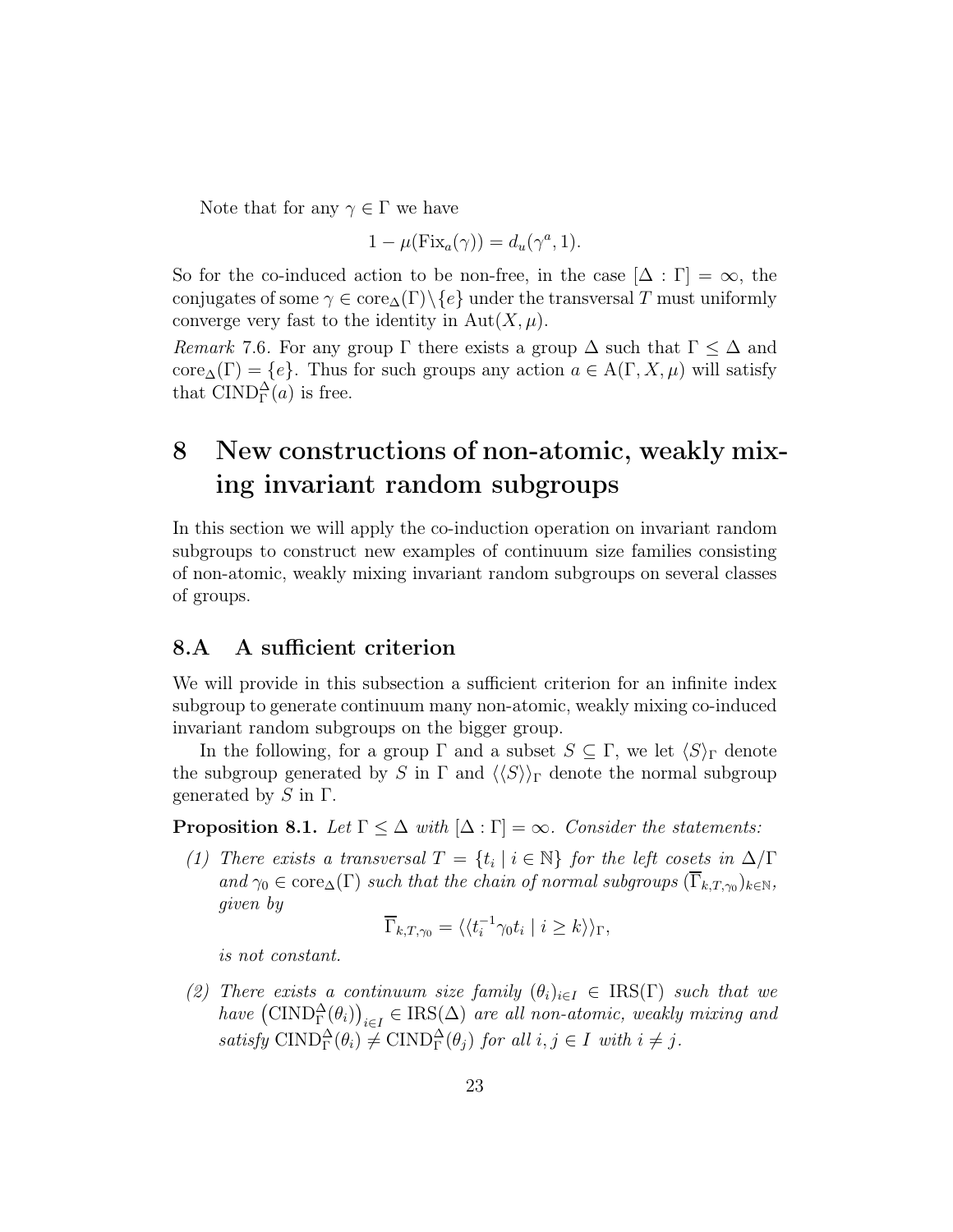- (3) There exists  $\theta \in \text{IRS}(\Gamma)$  such that  $\text{CIND}_{\Gamma}^{\Delta}(\theta) \in \text{IRS}(\Delta)$  is non-atomic.
- (4) There exists  $\theta \in \text{IRS}(\Gamma)$  *such that*  $\text{CIND}_{\Gamma}^{\Delta}(\theta) \in \text{IRS}(\Delta)$  *is not a Dirac measure.*
- *(5) For any transversal*  $T = \{t_i \mid i \in \mathbb{N}\}$  *for the left cosets in*  $\Delta/\Gamma$  *there is*  $\gamma_0 \in \text{core}_{\Delta}(\Gamma)$  such that the chain of subgroups  $(\Gamma_{k,T,\gamma_0})_{k \in \mathbb{N}}$ , given by

$$
\Gamma_{k,T,\gamma_0} = \langle t_i^{-1} \gamma_0 t_i \mid i \ge k \rangle_{\Gamma},
$$

*is not constant.*

 $Then (1) \implies (2) \implies (3) \implies (4) \implies (5).$ 

*Proof.* It is clear that  $(2) \implies (3) \implies (4)$ . Thus it suffices to prove  $(1) \implies (2)$  and  $(4) \implies (5)$ .

For the implication (1)  $\implies$  (2), assume (1) holds for T and  $\gamma_0$ . We will first construct one such invariant random subgroup. Afterwards we will argue how to obtain uncountably many.

Let  $\theta = \sum_{k \in \mathbb{N}} 2^{-k-1} \delta_{\overline{\Gamma}_{k,T,\gamma_0}}$ . Then the non-constant assumption on the sequence  $(\Gamma_{k,T,\gamma_0})_{k\in\mathbb{N}}$  ensures that  $\gamma_0 \notin \text{core}_{\Delta}(\text{ker}(\theta))$ , as for some  $j, k \in \mathbb{N}$ with  $j \leq k$  we have  $t_i^{-1}$  $j^{-1}\gamma_0 t_j \notin \Gamma_{k,T,\gamma_0}$ . Moreover, it follows directly by the construction of  $\theta$  that  $\theta(N_{t_i^{-1}\gamma_0 t_i}^{\Gamma}) > 0$  for all  $i \in \mathbb{N}$  and that

$$
\sum_{i\in\mathbb{N}}\left(1-\theta(N^{\Gamma}_{t_{i}^{-1}\gamma_{0}t_{i}})\right)<\infty.
$$

So the assumptions of Corollary [7.3](#page-20-1) are satisfied and thus the co-induced measure must be non-atomic. Since  $[\Delta: \Gamma] = \infty$ , it will also be weakly mixing.

Now to construct uncountably many of these, let  $N \in \mathbb{N}$  be least such that  $\overline{\Gamma}_{N+1,T,\gamma_0} \subsetneq \overline{\Gamma}_{N,T,\gamma_0}$  and let  $\lambda = \sum_{k \le N+1} 2^{-k-1}$ . Next, fix  $S \subseteq \{0, \ldots, N\}$ such that for  $k \in \mathbb{N}$  we have  $t_k^{-1}$  $\overline{k}^{-1}\gamma_0 t_k \notin \Gamma_{N+1,T,\gamma_0}$  if and only if  $k \in S$ . For each  $a \in (0, \lambda)$  put

$$
\theta_a = a\delta_{\overline{\Gamma}_{0,T,\gamma_0}} + (\lambda - a)\delta_{\overline{\Gamma}_{N+1,T,\gamma_0}} + \sum_{N+1 < k} 2^{-k-1} \delta_{\overline{\Gamma}_{k,T,\gamma_0}}.
$$

Then we have

$$
\theta_a(N^{\Gamma}_{t_s^{-1}\gamma_0 t_s})=a
$$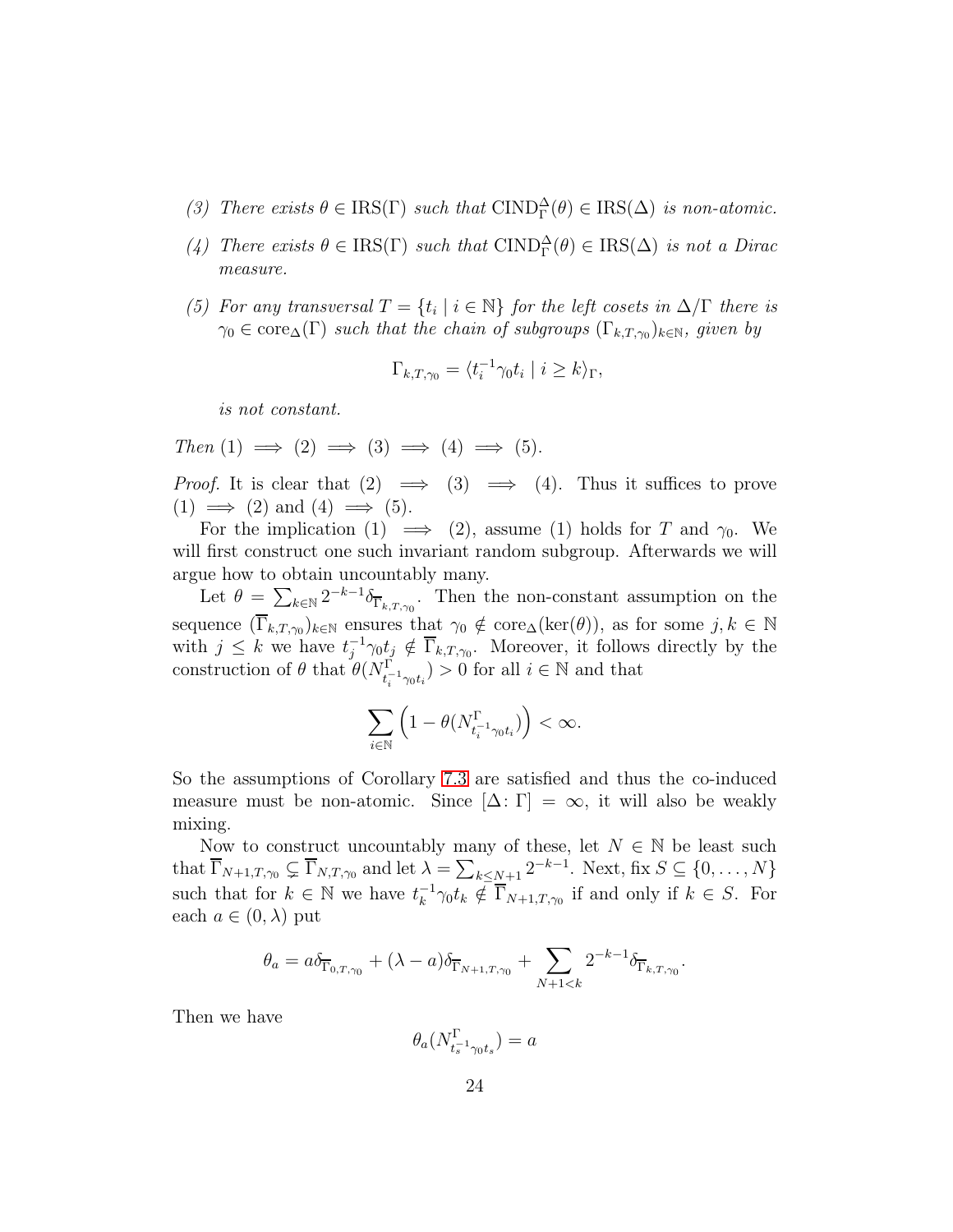for all  $s \in S$ , while

$$
\theta_a(N^{\Gamma}_{t_k^{-1}\gamma_0 t_k})=\theta(N^{\Gamma}_{t_k^{-1}\gamma_0 t_k})
$$

for all  $k \notin S$ . Thus, by the description of the co-induction operation given in Theorem [5.1,](#page-13-0) we obtain that

$$
\text{CIND}_{\Gamma}^{\Delta}(\theta_a) \left( (N_{\gamma_0}^{\Delta}) = \prod_{k \in \mathbb{N}} \theta_a (N_{t_k^{-1} \gamma_0 t_k}^{\Gamma}) = a^{|S|} \prod_{k \in \mathbb{N} \setminus S} \theta (N_{t_k^{-1} \gamma_0 t_k}^{\Gamma}).
$$

So  $(\text{CIND}_{\Gamma}^{\Delta}(\theta_a))_{a\in(0,\lambda)}$  is a continuum size family of non-atomic, weakly mixing invariant random subgroups of  $\Delta$ , as wanted.

For the implication (4)  $\implies$  (5), assume that (4) holds. Let  $T =$  $\{t_i \mid i \in \mathbb{N}\}\$ be a transversal for  $\Delta/\Gamma$ . We have that

$$
\text{CIND}_{\Gamma}^{\Delta}(\theta) \left(N_{F}^{\Delta}\right) = \prod_{t \in T} \theta \left(N_{t^{-1}Ft}^{\Gamma}\right)
$$

for all  $F \subseteq \text{core}_{\Delta}(\Gamma)$  finite. Since  $\text{CIND}_{\Gamma}^{\Delta}(\theta)$  is not a Dirac measure, there exists  $\gamma_0 \in \text{core}_{\Delta}(\Gamma)$  such that  $\text{CIND}_{\Gamma}^{\Delta}(\theta)$   $(N_{\gamma_0}) \in (0,1)$ . Thus, if we let  $b \in A(\Gamma, X, \mu)$  satisfy that type $(b) = \theta$ , we have  $\mu(\text{Fix}_b(t_m^{-1}\gamma_0 t_m)) = \lambda_m < 1$ for some  $m \in \mathbb{N}$  and

$$
\sum_{i\in\mathbb{N}}\left(1-\mu\left(\mathrm{Fix}_b(t_i^{-1}\gamma_0 t_i)\right)\right)<\infty.
$$

By convergence of the series, it follows that for some  $N \in \mathbb{N}$  we have

$$
\mu\left(\left\{x \in X \mid (\forall \gamma \in \Gamma_{N,T,\gamma_0})\gamma \cdot^b x = x\right\}\right) > \lambda_m.
$$

<span id="page-24-0"></span>Thus we must have  $t_m^{-1} \gamma_0 t_m \notin \Gamma_{N,T,\gamma_0}$ , as wanted.

*Remark* 8.2. In general, if  $\Gamma \leq \Delta$  is a normal subgroup, then T is a transversal for the left cosets in  $\Delta/\Gamma$  if and only if  $T^{-1} = \{t^{-1} \mid t \in T\}$  is a transversal, as well. Thus in this case, the statement

*(1')* There exists a transversal R for the left cosets in  $\Delta/\Gamma$  and  $\gamma_0 \in \Gamma$  such *that the chain of normal subgroups*  $(\Lambda_{k,R,\gamma_0})_{k \in \mathbb{N}}$  *given by* 

$$
\overline{\Lambda}_{k,R,\gamma_0} = \langle \langle r_i \gamma_0 r_i^{-1} \mid i \ge k \rangle \rangle_{\Gamma}
$$

*is not constant.*

 $\Box$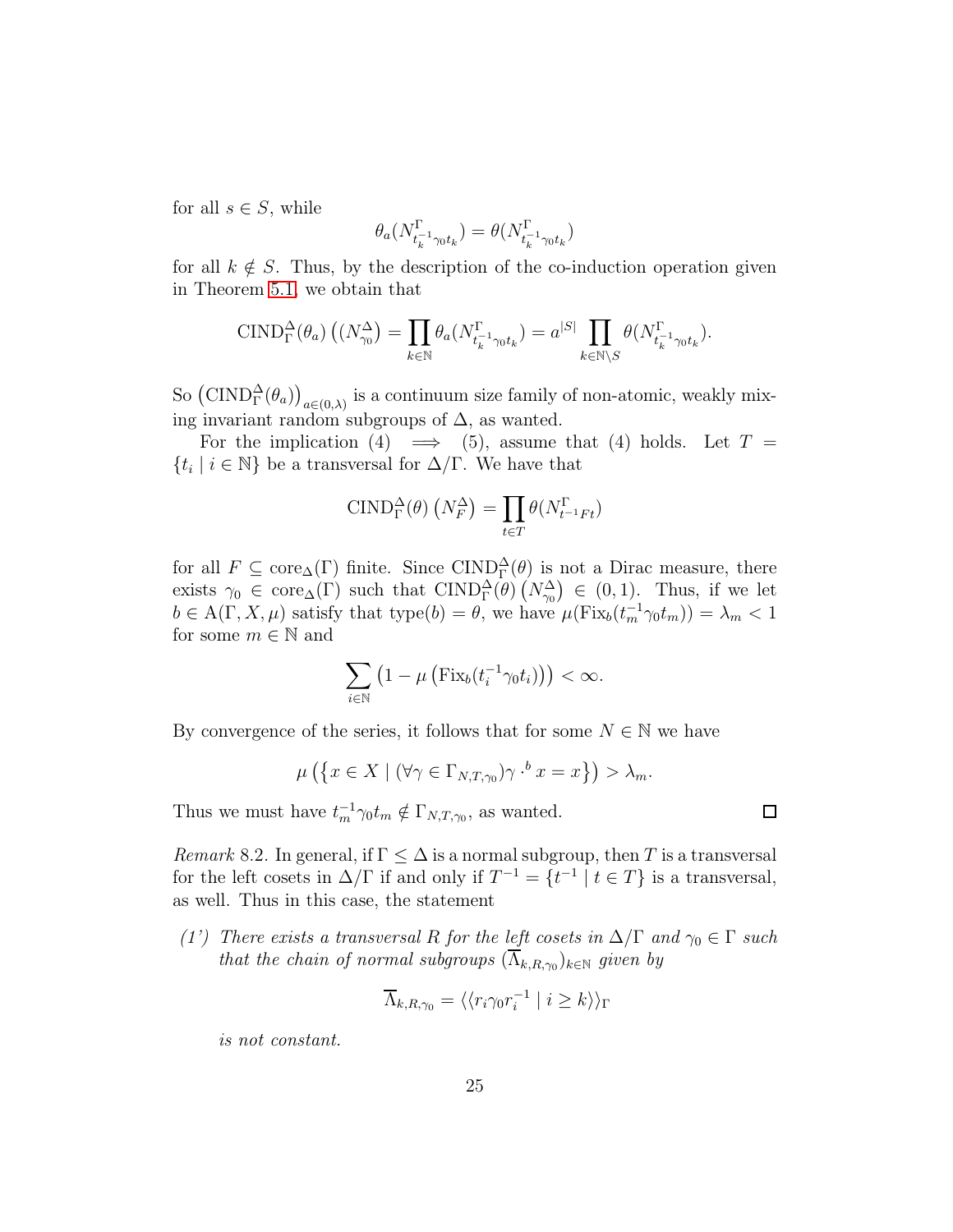is equivalent to condition (1) in Proposition [8.1.](#page-22-0)

*Remark* 8.3*.* If Γ in Proposition [8.1](#page-22-0) is abelian, then all the statements are equivalent. We also point out that the invariant random subgroups constructed in the proof of  $(1) \implies (2)$  above, are not weakly mixing when restricted to Γ.

#### 8.B Wreath products and HNN-extensions

We will here apply the criterion in Proposition [8.1](#page-22-0) to wreath products and HNN-extensions.

(1) Let G, H be countable groups and consider the action  $G \curvearrowright^{\alpha} \oplus_G H$ given by  $g \cdot^{\alpha} f(g_0) = f(g^{-1}g_0)$ . The wreath product of G by H is then the semidirect product  $(\bigoplus_G H) \rtimes_\alpha G$  and is denoted by  $H \wr G$ .

*Construction of continuum many non-atomic, weakly mixing invariant random subgroups on* H ≀G*, for* G, H *countable groups such that* G *is infinite and* H *is not trivial.*

Let  $\Gamma = \bigoplus_G H$  and  $\Delta = H \wr G$ . Then  $\Gamma \leq \Delta$  and  $G \subseteq \Delta$  is a transversal for the left cosets  $\Delta/\Gamma$ . Fix an enumeration  $G = \{g_i \mid i \in \mathbb{N}\}\$ and let  $h_0 \in$  $H \setminus \{e_H\}.$  Define  $\gamma_0 \in \Gamma$  by

$$
\gamma_0(i) = \begin{cases} e_H & \text{if } i \neq 0 \\ h_0 & \text{if } i = 0 \end{cases}.
$$

Then, as  $(\overline{\Gamma}_{k,G,\gamma_0})_{k\in\mathbb{N}}$  is not constant, following Proposition [8.1](#page-22-0) we construct continuum many non-atomic, weakly mixing invariant random subgroups on  $H\wr G$ .

If  $\Omega$  is a countable set and we have an action  $G \cap^{\alpha} \Omega$ , we may form a wreath product by letting  $G \cap^{\overline{\alpha}} \oplus_{\Omega} H$  be given by  $(g \cdot^{\overline{\alpha}} f)(w) = f(g^{-1} \cdot^{\alpha} w)$ and then consider the semidirect product  $(\bigoplus_{\Omega} H) \rtimes_{\overline{\alpha}} G$ . We denote such a wreath product by H  $\wr$ <sub>Ω</sub> G. Arguments similar to those in the preceding paragraph work as well for  $H \wr_{\Omega} G$ , if the action  $G \curvearrowright^{\alpha} \Omega$  has an infinite orbit with finite stabilizers.

(2) Next we will consider HNN-extensions over "small" subgroups.

*Construction of continuum many non-atomic, weakly mixing invariant normal subgroups for the HNN extension*  $G = \langle H, t \mid t^{-1}at = \varphi(a), a \in A \rangle$ ,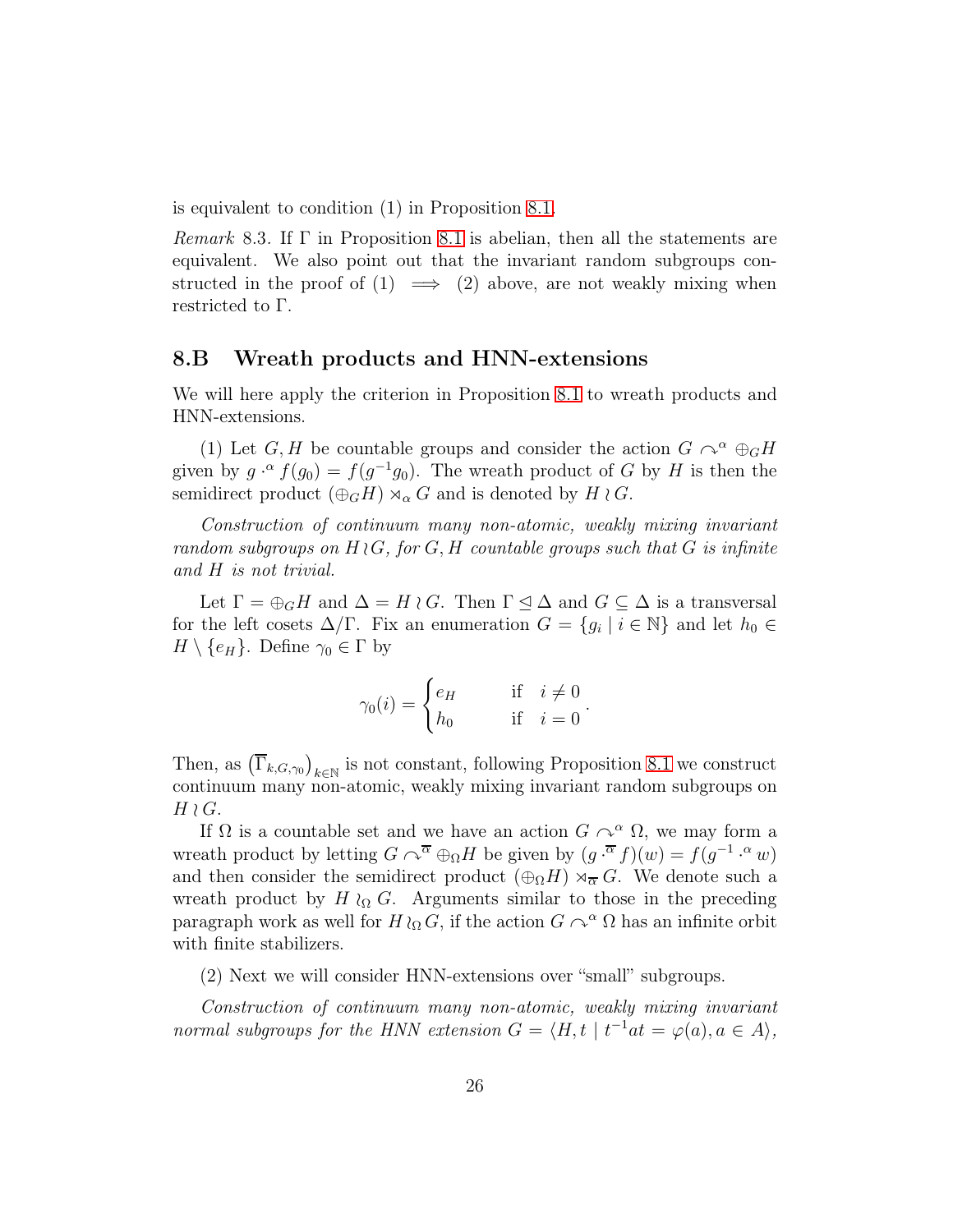where H is a countable group,  $A \leq H$  and  $\varphi: A \to H$  is an embedding with  $\langle \langle A \cup \varphi(A) \rangle \rangle \neq H.$ 

Let  $H_n = \{h_n \mid h \in H\}$  for each  $n \in \mathbb{Z}$  be a copy of H and put

$$
F = \langle *_{n \in \mathbb{Z}} H_n \mid (\forall j \in \mathbb{Z})(\forall a \in A) a_{j+1} = \varphi(a)_j \rangle.
$$

Then  $G \cong F \rtimes_{\psi} \mathbb{Z}$ , where

$$
\psi(h_{i_1}^1 h_{i_2}^2 \cdots h_{i_k}^k) = h_{i_1+1}^1 h_{i_2+1}^2 \cdots h_{i_k+1}^k
$$

for all  $h^1, \ldots, h^k \in H$  and  $i_1, \ldots, i_k \in \mathbb{Z}$  (see [\[B08,](#page-45-16) Theorem 17.1]). Now let  $\Lambda = \langle A \cup \varphi(A) \rangle$  and consider the homomorphism  $f : F \to H/\Lambda$  induced by the homomorphisms  $f_i: H_i \to H/\Lambda$  for  $i \in \mathbb{Z}$  given by  $f_i(h_i) = e\Lambda$  if  $i \neq 0$ and  $f_0(h_0) = h\Lambda$  for all  $h \in H$ . For a fixed  $x \in H \setminus \Lambda$  we then have  $f(x_0) \neq e$ , while  $f(x_i) = e$  for all  $i \neq 0$ . Thus

$$
x_0 \notin \langle \langle \psi^i(x_0) \mid i \in \mathbb{Z} \setminus \{0\} \rangle \rangle = \langle \langle x_i \mid i \in \mathbb{Z} \setminus \{0\} \rangle \rangle
$$

and hence using Proposition [8.1](#page-22-0) we construct continuum many non-atomic, weakly mixing invariant random subgroups in G.

Note that this covers the case where  $\varphi$  is an automorphism of a non-trivial normal subgroup of H. We also have the following application.

**Corollary 8.4.** *If*  $n, m \in \mathbb{Z} \setminus \{0\}$  *are not relatively prime, then there are continuum many non-atomic, weakly mixing invariant random subgroups on*  $BS(n, m) = \langle x, t \mid tx^{n}t^{-1} = x^{m} \rangle.$ 

*Proof.* We have that  $BS(n, m)$  is the HNN-extension of Z with respect to the isomorphism  $\varphi: n\mathbb{Z} \to m\mathbb{Z}$  and  $\langle n\mathbb{Z} \cup m\mathbb{Z} \rangle = gcd(n, m)\mathbb{Z}$ .  $\Box$ 

### 8.C Non-abelian free groups

We will now turn our attention towards the non-abelian free groups. It follows already from the results in [\[BGK17\]](#page-45-2) that these groups admit continuum many non-atomic, weakly mixing invariant random subgroups. In this subsection we show how the co-induction can be used to give alternative constructions of invariant random subgroups with these properties.

(1) First we will use the co-induction operation from  $\mathbb{F}_{\infty}$  to various semidirect products of the form  $\mathbb{F}_{\infty} \rtimes_{\varphi} \mathbb{Z}$ , where  $\varphi$  is induced by a permutation of the generators of  $\mathbb{F}_{\infty}$ , to construct new invariant random subgroups on  $\mathbb{F}_{\infty}$ .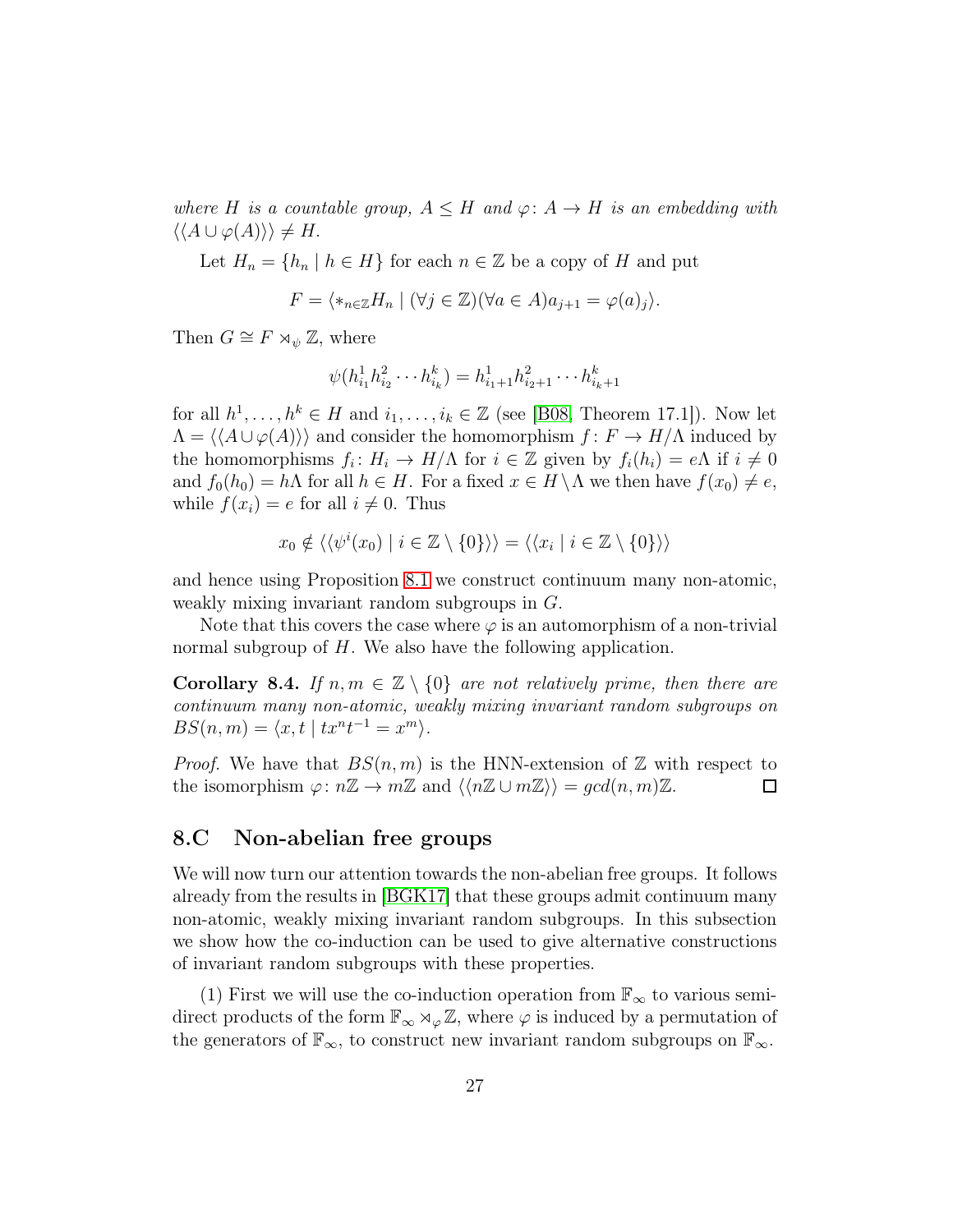*Construction of continuum many non-atomic, weakly mixing invariant random subgroups on*  $\mathbb{F}_{\infty}$ *.* 

Fix  $\mathbb{F}_{\infty} = \langle b, a_k | k \in \mathbb{N} \rangle$  and let  $(B_k)_k \subseteq X$  be a Borel partition with  $\mu(B_k) = 2^{-k-1}$ . For each  $k \in \mathbb{N}$ , put  $A_k = B_0 \cup B_1 \cup \cdots \cup B_k$  and fix a free action  $\mathbb{F}_{\infty} \cap \alpha_k B_k$ . Then define  $\alpha \in A(\mathbb{F}_{\infty}, X, \mu)$  by  $a_k \cdot \alpha x = x$  if  $x \in A_k$ and  $a_k \cdot^{\alpha} x = a_k \cdot^{\alpha_j} x$  if  $x \in B_j$  for some  $j > k$ . Finally, let b act as a weakly mixing transformation on X to ensure that  $\alpha$  is weakly mixing.

Next, let  $S \subseteq \mathbb{N}$  be infinite and let  $\pi_S : \mathbb{N} \to \mathbb{N}$  be a permutation which is transitive on S and fixes every element of  $\mathbb{N} \setminus S$ . We then define  $\varphi_S : \mathbb{Z} \to$  $\mathrm{Aut}(\mathbb{F}_{\infty})$  by  $(\varphi_S(z))(b) = b$  and  $(\varphi_S(z))(a_k) = a_{\pi_S^z(k)}$  for all  $z \in \mathbb{Z}$  and  $k \in \mathbb{N}$ . Consider  $\Delta_S = \mathbb{F}_{\infty} \rtimes_{\varphi_S} \mathbb{Z}$  and let

$$
\theta_S = \text{type}(\text{CIND}_{\mathbb{F}_{\infty}}^{\Delta_S}(\alpha)_{|\mathbb{F}_{\infty}}) = (\text{CIND}_{\mathbb{F}_{\infty}}^{\Delta_S}(\text{type}(\alpha)))_{|\text{Sub}(\mathbb{F}_{\infty})} \in \text{IRS}(\mathbb{F}_{\infty}).
$$

Note that by Proposition [3.3](#page-10-0) we have  $\theta_S$  is weakly mixing and for  $k \in \mathbb{N}$  we have

$$
\theta_S(N_{a_k}^{\mathbb{F}_{\infty}}) = \begin{cases} \prod_{z \in \mathbb{Z}} \mu\left(\text{Fix}_{\alpha}(a_{\pi^z_{S}(k)})\right) & \text{if } k \in S \\ \prod_{z \in \mathbb{Z}} \mu\left(\text{Fix}_{\alpha}(a_k)\right) & \text{if } k \notin S \end{cases}.
$$

So for  $k \in \mathbb{N}$  it holds that

$$
\theta_S(N_{a_k}^{\mathbb{F}_{\infty}}) \in (0,1) \iff k \in S
$$

and hence  $\theta_S$  is non-atomic. Moreover, this implies that whenever  $S, T \subseteq \mathbb{N}$ are infinite with  $S \neq T$  we have  $\theta_S \neq \theta_T$ .

(2) Next consider another construction using co-induction, which allows us to construct continuum many non-atomic, weakly mixing invariant random subgroups on every non-abelian free group.

*Construction of continuum many non-atomic, weakly mixing invariant random subgroups on*  $\mathbb{F}_n$  *for*  $n \in \mathbb{N} \cup \{\infty\}$  *with*  $n \geq 2$ *.* 

Fix  $n \in \mathbb{N} \cup \{\infty\}$  with  $n \geq 2$  and some free generators  $\mathbb{F}_n = \langle a_i | i < n \rangle$ . Consider the surjective group homomorphism  $\varphi: \mathbb{F}_n \to \mathbb{Z}$  given by  $\varphi(a_i) = 0$ for  $0 < i < n$  and  $\varphi(a_0) = 1$ . Then let  $\Gamma = \ker(\varphi)$  and note that

$$
\Gamma = \langle a_0^{-k} a_i a_0^k \mid k \in \mathbb{Z}, 0 < i < n \rangle.
$$

This set freely generates  $\Gamma$  as a copy of  $\mathbb{F}_{\infty}$  inside  $\mathbb{F}_n$ . Moreover, the set  $T = \{a_0^k \mid k \in \mathbb{Z}\}\)$  constitutes a transversal for  $\mathbb{F}_n/\Gamma$ .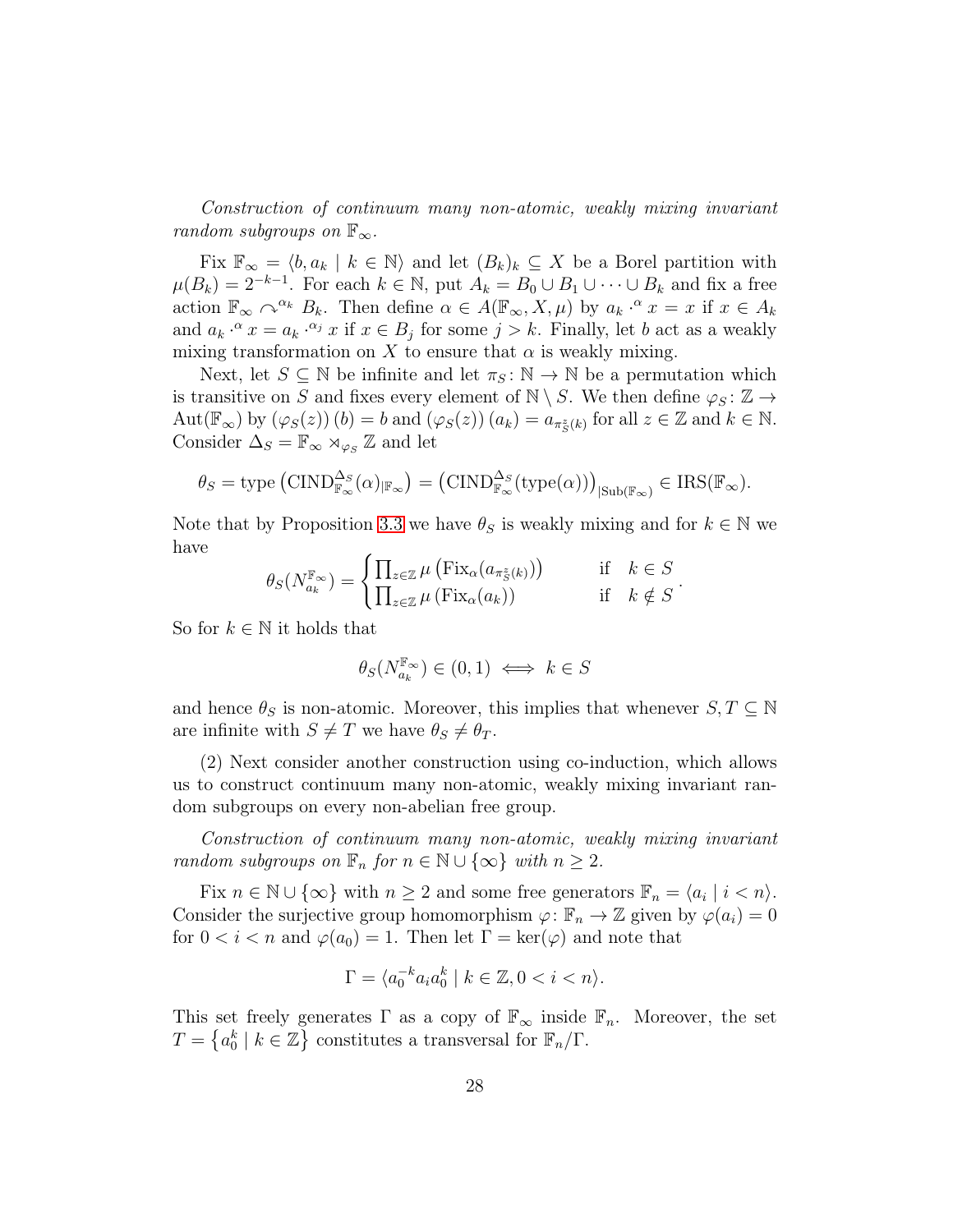Now for each  $\lambda \in (0,1)$  let  $(T_k^{\lambda})_{k\in\mathbb{Z}} \in \text{Aut}(X,\mu)$  satisfy that the action induced by  $\langle T_{-1}^{\lambda}, T_0^{\lambda}, T_1^{\lambda} \rangle$  is weakly mixing and for each  $k \in \mathbb{Z}$  we have

$$
\mu(\operatorname{Fix}(T_k^\lambda)) = \begin{cases} 3^{-1} & \quad \text{if} \quad |k| < 2 \\ \lambda & \quad \text{if} \quad |k| = 2 \\ 1 - 2^{-k-1} & \quad \text{if} \quad |k| > 2 \end{cases}.
$$

One way to choose  $T_{-1}^{\lambda}, T_0^{\lambda}, T_1^{\lambda}$  is to decompose  $X = X_{-1} \sqcup X_0 \sqcup X_1$  such that  $\mu(X_{-1}) = \mu(X_0) = \mu(X_1) = 3^{-1}$  and then let  $T_j$  be weakly mixing when restricted to  $X \backslash X_j$  and trivial on  $X_j$  for  $j \in \{-1, 0, 1\}$ . Next, define an action  $\alpha_{\lambda} \in A(\Gamma, X, \mu)$  by letting  $a_0^{-k} a_1 a_0^{k} \cdot \alpha_{\lambda} x = T_k^{\lambda}(x)$  and  $a_0^{-k} a_i a_0^{k} \cdot \alpha_{\lambda} x = x$  for all  $1 < i < n$  and  $k \in \mathbb{Z}$ . Then put  $\theta_{\lambda} = \text{type}(\alpha_{\lambda})$ . Note that all conditions of Corollary [7.3](#page-20-1) are satisfied with respect to  $a_1 \in \Gamma$  and we have that

$$
\text{CIND}_{\Gamma}^{\mathbb{F}_n}(\theta_\lambda)(N_{a_1}^{\mathbb{F}_n}) = \prod_{k \in \mathbb{Z}} \theta_\lambda(N_{a_0^{-k}a_1a_0^k}^{\Gamma}) = \lambda^2 3^{-3} \prod_{k \in \mathbb{Z} \setminus \{-2, ..., 2\}} (1 - 2^{-k-1}).
$$

Thus  $\text{CIND}_{\Gamma}^{\mathbb{F}_n}(\theta_{\lambda_0}) \neq \text{CIND}_{\Gamma}^{\mathbb{F}_n}(\theta_{\lambda_1})$  for all  $\lambda_0, \lambda_1 \in (0, 1)$  with  $\lambda_0 \neq \lambda_1$ .

*Remark* 8.5*.* Using an action similar to the one in the construction above one can give a proof of the following algebraic fact: Let  $s, w_1, w_2, ... \in \mathbb{F}_{\infty}$ satisfy  $w_i^{-1} s w_i \neq w_j^{-1} s w_j$  if  $i \neq j$ . Then the sequence

$$
\left\{w_{n}^{-1}sw_{n}\mid n\in\mathbb{N}\right\}
$$

does not extend to a basis of  $\mathbb{F}_{\infty}$ . Indeed, assume towards a contradiction, that we may extend the sequence to a basis of  $\mathbb{F}_{\infty}$ . Then we would have that  $\{w_n^{-1}sw_n \mid n \in \mathbb{N}\}\$ generates a copy,  $F_{\infty}$ , of  $\mathbb{F}_{\infty}$  as a subgroup of  $\mathbb{F}_{\infty}$ . So let  $a \in A(F_{\infty}, X, \mu)$  be an action such that  $d_u((w_n^{-1}sw_n)^a, 1) \neq 0$  for all  $n \in \mathbb{N}$ and

$$
d_u((w_n^{-1}sw_n)^a, 1) \to 0
$$

as  $n \to \infty$  in Aut $(X, \mu)$ . Now, since the sequence extends to a basis, we may extend this action to an action  $b \in A(\mathbb{F}_{\infty}, X, \mu)$ . Therefore we would have

$$
d_u((w_n^{-1}sw_n)^a, 1) = d_u((w_n^{-1}sw_n)^b, 1) = d_u((w_n^{-1})^b s^b w_n^b, 1) = d_u(s^b, 1),
$$

which contradicts the convergence above.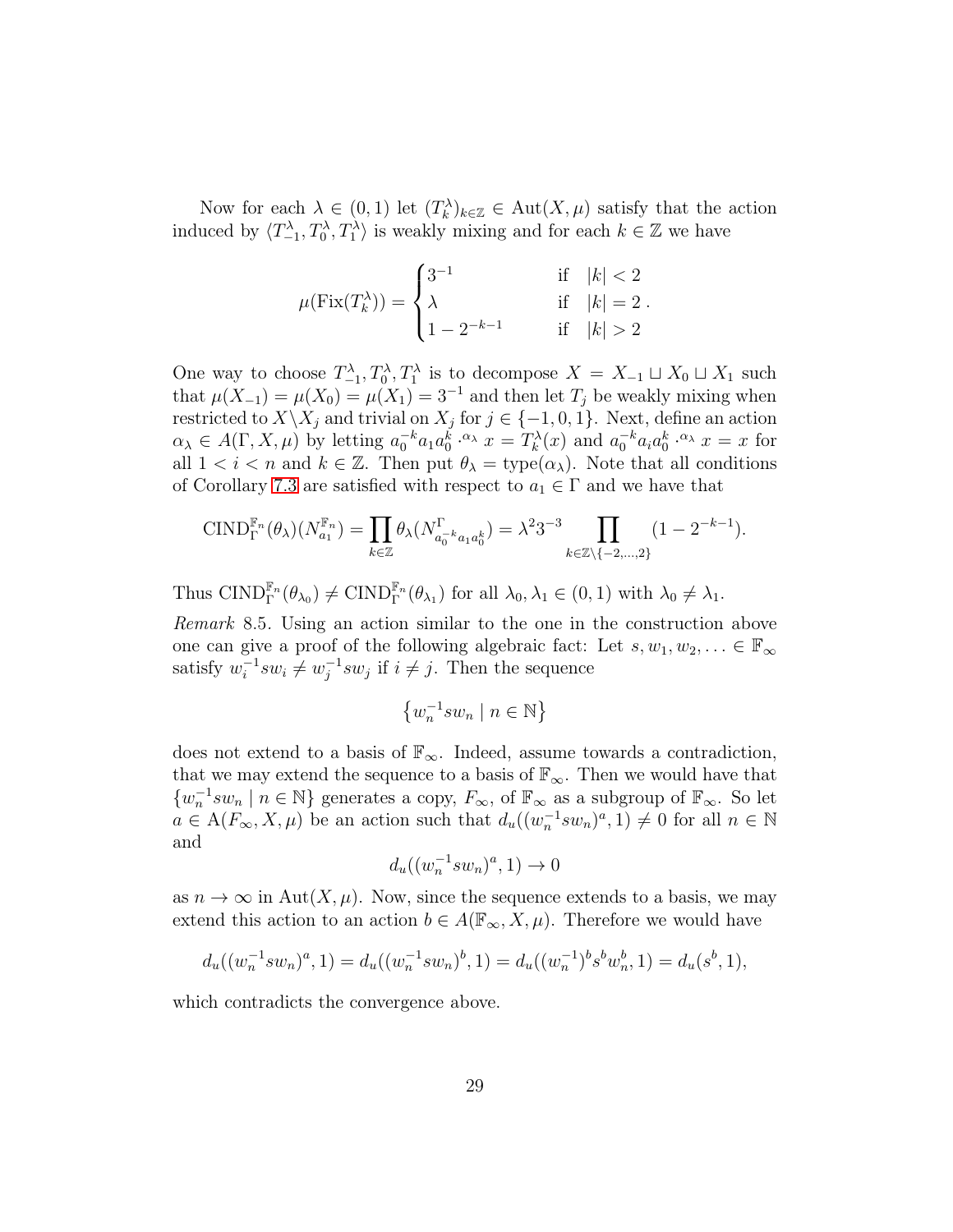### 8.D Free products with normal amalgamation

Here we will use co-induction to give constructions of non-atomic, weakly mixing invariant random subgroups on certain free products of groups with normal amalgamation. Other constructions can be found in [\[BGK17\]](#page-45-2) but our proofs use completely different and elementary methods. First we will consider free products without amalgamation.

*Construction of continuum many non-atomic, weakly mixing invariant random subgroups on* G ∗ H*, where* G*,* H *are non-trivial countable groups with* H *infinite, with support in*

$$
\Gamma = \langle [g, h] \mid g \in G, h \in H \rangle.
$$

*Moreover, we can ensure that these invariant random subgroups are weakly mixing, when restricted to* Γ*.*

Let  $\Delta = G * H$ , consider the homomorphism  $\varphi: \Delta \to G \times H$  induced by the homomorphisms  $g \mapsto (g, e_H), h \mapsto (e_G, h)$ , and put  $\Gamma = \ker \varphi$ . Then  $\Gamma$  is freely generated by the commutators:

$$
\Gamma = \langle [g, h] \mid g \in G \setminus \{e_G\}, h \in H \setminus \{e_H\} \rangle,
$$

where  $[g, h] = ghg^{-1}h^{-1}$  and  $T = \{gh \mid g \in G, h \in H\}$  is a transversal for the left cosets  $\Delta/\Gamma$ . Now fix  $g_0 \in G \setminus \{e_G\}$  and  $h_0 \in H \setminus \{e_H\}$ . For each  $\lambda \in$  $(0, 1)$ , let  $a_{\lambda} \in A(\Gamma, X, \mu)$  be an action satisfying  $\mu(\text{Fix}_{a_{\lambda}}([g_0, h_0])) = \lambda$  and  $\mu(\text{Fix}_{a_{\lambda}}([g,h])) = 1$  for all  $g \in G \setminus \{g_0\}$  and  $h \in H \setminus \{h_0\}$ . Let  $\theta_{\lambda} = \text{type}(a_{\lambda})$ and note that

$$
\text{CIND}_{\Gamma}^{\Delta}(\theta_{\lambda}) \left(N^{\Delta}_{[g_0,h_0]}\right) = \prod_{gh \in T} \theta_{\lambda} \left(N^{\Gamma}_{h^{-1}g^{-1}[g_0,h_0]gh}\right).
$$

We have

$$
h^{-1}g^{-1}[g_0, h_0]gh = [h^{-1}, g^{-1}g_0][g^{-1}g_0, h^{-1}h_0][h^{-1}h_0, g^{-1}][g^{-1}, h^{-1}]
$$

for all  $g \in G$ ,  $h \in H$ . Thus  $[g_0, h_0]$  or its inverse is in the reduced word over the alphabet of non-trivial commutators of

$$
h^{-1}g^{-1}[g_0, h_0]gh
$$

if and only if

$$
(g,h) \in \left\{ (e_G, h_0^{-1}), (e_G, e_H), (g_0^{-1}, e_H), (g_0^{-1}, h_0^{-1}) \right\}.
$$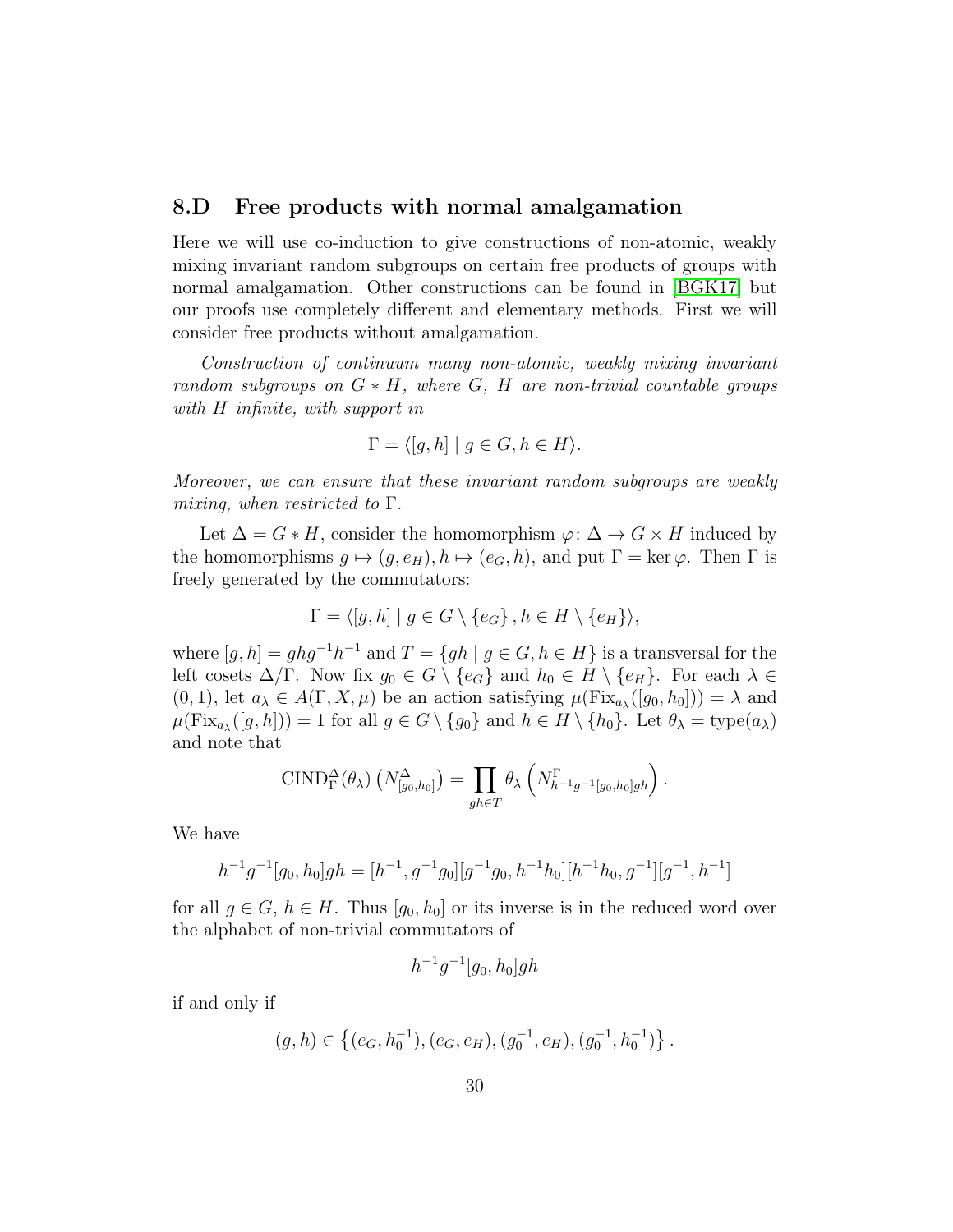Therefore CIND $^{\Delta}_{\Gamma}(\theta_{\lambda})$   $\left(N^{\Delta}_{[g_0,h_0]}\right)$  $= \lambda^4$  and so  $(\text{CIND}_{\Gamma}^{\Delta}(\theta_{\lambda}))_{\lambda \in (0,1)}$  constitute a continuum size family of non-atomic, weakly mixing invariant random subgroups of  $\Delta$ .

To ensure weakly mixing when restricted to Γ, let  $h_1, h_2, h_3 \in H$  satisfy that  $h_0, h_1, h_2, h_3$  are distinct and that  $h_j h_0 \neq h_i$ ,  $h_j h_0^{-1} \neq h_i$  for all  $i, j \in$  $\{0, 1, 2, 3\}$ . Then modify  $a_\lambda$  such that the action of  $[g_0, h_1], [g_0, h_2], [g_0, h_3]$ is weakly mixing and each satisfies  $\mu(\text{Fix}_{a_{\lambda}}([g_0, h_i])) = 1/3$  for  $i \leq 3$ . Note that the relation constrains on  $h_0, h_1, h_2, h_3$  ensure that at most one of  $[g_0, h_i]$ satisfies that it or its inverse is in the word

$$
[h^{-1},g^{-1}g_0][g^{-1}g_0,h^{-1}h_0][h^{-1}h_0,g^{-1}][g^{-1},h^{-1}],\\
$$

when  $g \in G$  and  $h \in H$ . Moreover, as with  $[g_0, h_0]$ , each will appear exactly four times. So we then have

$$
\text{CIND}_{\Gamma}^{\Delta}(\theta_{\lambda})\left(N_{[g_0,h_0]}^{\Delta}\right)=\lambda^4 3^{-12}.
$$

Again,  $(\text{CIND}_{\Gamma}^{\Delta}(\theta_{\lambda}))_{\lambda \in (0,1)}$  constitute a continuum size family of non-atomic, weakly mixing invariant random subgroups of  $\Delta$ . These will now also be weakly mixing, when restricted to  $\Gamma$  by Proposition [3.3.](#page-10-0)

*Remark* 8.6*.* Gaboriau pointed out that in the paper D. Gaboriau and N. Bergeron, Asymptotique des nombres de Betti, invariants  $\ell^2$  et laminations, *Comment. Math. Helv.*, 79(2) (2004), 362–395, 2004, the following result is proved: Let  $G$  and  $H$  be residually finite, infinite groups such that either  $b_1(G)-b_1^{(2)}$  $1^{(2)}(G) \neq 1$  or  $b_n(G) - b_n^{(2)}(G) \neq 0$  for  $n \geq 2$ . Then the free product  $G * H$  admits continuum many IRS. These IRS are distinguished by their  $\ell^2$ -Betti numbers. (Here,  $b_n(G)$  is the *n*-th Betti number of G while  $b_n^{(2)}(G)$ is its *n*-th  $\ell^2$ -Betti number.)

<span id="page-30-0"></span>Next, note the following well-known simple fact.

**Proposition 8.7.** Let  $\Delta, \Gamma$  be countable groups and  $\varphi : \Delta \to \Gamma$  a surjective *group homomorphism. Then there is an embedding*  $\Psi : \text{IRS}(\Gamma) \to \text{IRS}(\Delta)$ *such that if*  $\theta \in \text{IRS}(\Gamma)$  *is ergodic, weakly mixing or non-atomic, so is*  $\Psi(\theta)$ *.* 

*Proof.* Note that the map  $\Phi$ : Sub( $\Gamma$ )  $\to$  Sub( $\Delta$ ) given by  $\Phi(\Lambda) = \varphi^{-1}(\Lambda)$  is a homeomorphism with image

$$
\Phi(\text{Sub}(\Gamma)) = \{ \Lambda \in \text{Sub}(\Delta) \mid \text{ker}(\varphi) \subseteq \Lambda \}.
$$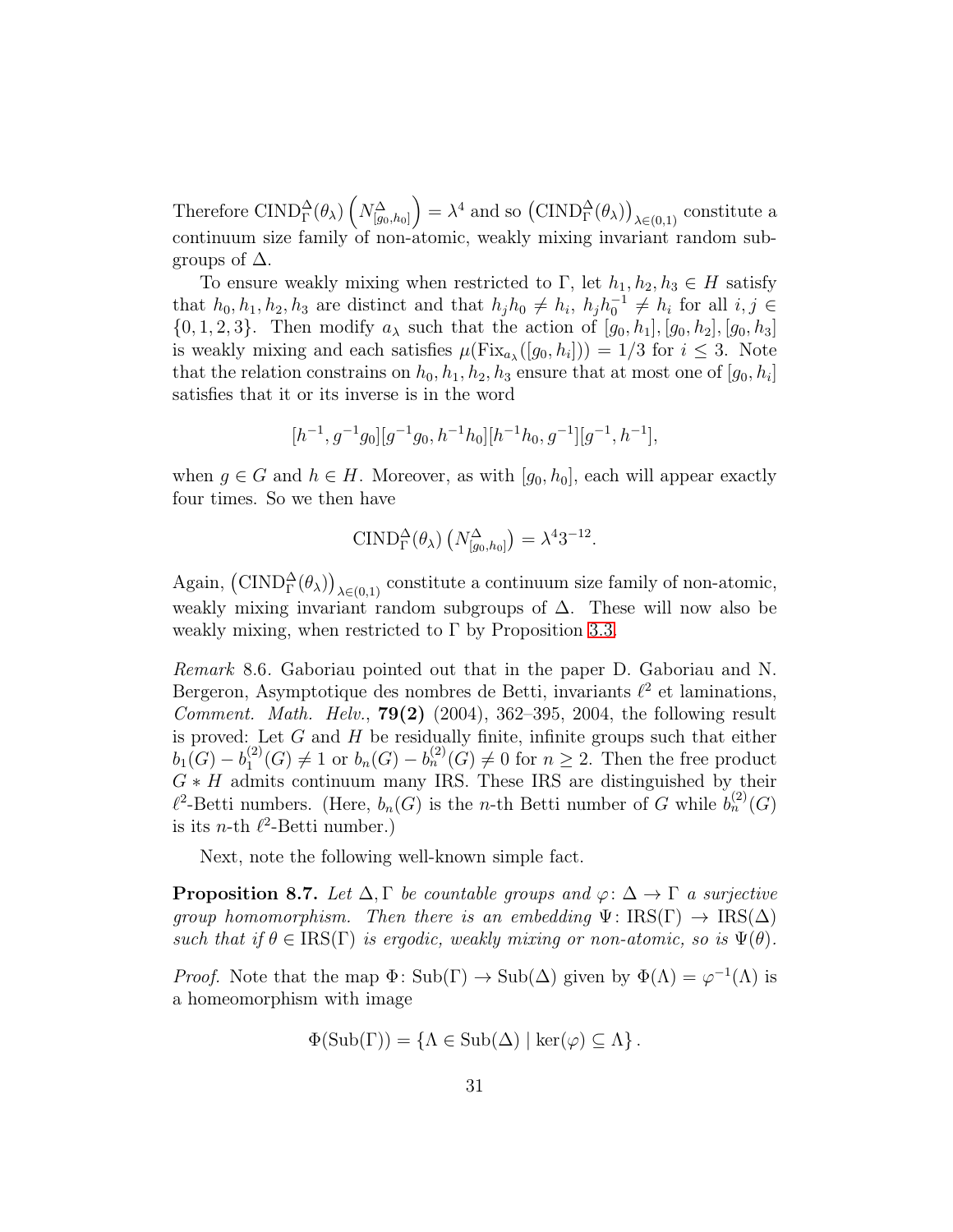Moreover, we have

$$
\Phi\left(\varphi(\delta)\Lambda\varphi(\delta)^{-1}\right) = \delta\Phi(\Lambda)\delta^{-1}
$$

for all  $\Lambda \in \text{Sub}(\Gamma)$  and  $\delta \in \Delta$ . So let  $\Psi \colon \text{IRS}(\Gamma) \to \text{IRS}(\Delta)$  be given by  $\Psi(\theta) = \Phi_* \theta$ . It is then clear that  $\Psi(\theta)$  is ergodic, weakly mixing or nonatomic if  $\theta$  is. Since

$$
\Psi(\theta)(N_F^{\Delta}) = \theta(N_{\varphi(F)}^{\Gamma}),
$$

it follows by Lemma [4.2](#page-12-0) that  $\Psi$  is continuous.

Now by use of the previous construction for free products and Proposition [8.7,](#page-30-0) we can construct continuum many non-atomic, weakly mixing invariant random subgroups for the groups  $G *_{A} H$ , where  $G, H$  and A are countable groups satisfying that  $A \subseteq G$ , H with  $G/A$  non-trivial and  $H/A$ infinite. This follows directly from Proposition [8.7](#page-30-0) applied to the surjective group homomorphism  $\varphi: G *_A H \to G/A * H/A$ .

The same applies to all the groups  $*_{i\in\mathbb{N}}H_i$ , where  $(H_i)_{i\in\mathbb{N}}$  is a countable family of countable groups with  $H_0$  infinite and  $H_1$  non-trivial, by looking at the natural surjective group homomorphism  $\varphi: *_{i\in\mathbb{N}} H_i \to H_0 * H_1$ .

## 8.E Automorphism invariant random subgroups of the free group of rank two

In this part we will use the co-induction operation to construct non-atomic invariant random subgroups on  $\mathbb{F}_2$  which are invariant under the action of the full automorphism group, as well. Moreover, these invariant random subgroups will be weakly mixing with respect to the action of the automorphism group.

Fix a basis  $\mathbb{F}_2 = \langle a, b \rangle$ . We think of an element of  $\mathbb{F}_2$  as represented by the induced reduced word in the letters  $\{a, b, a^{-1}, b^{-1}\}$ . Consider the automorphisms  $\chi, \xi, \varphi, \psi, \tau \in \text{Aut}(\mathbb{F}_2)$  given by

$$
\chi(a) = a,
$$
  $\chi(b) = b^{-1},$   $\xi(a) = a^{-1},$   $\xi(b) = b,$   $\tau(a) = b,$ 

$$
\tau(b) = a, \qquad \varphi(a) = ab, \qquad \varphi(b) = b, \qquad \psi(a) = a \quad \text{and} \quad \psi(b) = ba.
$$

Let  $\text{Fr}_+(\varphi, \psi)$  denote the set of automorphisms generated by using only  $\varphi$ and  $\psi$  (and not  $\varphi^{-1}, \psi^{-1}$ ). Then

$$
R = \{ \rho, \rho\tau, \xi\sigma, \xi\sigma\tau, \rho\xi, \rho\tau\xi, \xi\sigma\xi, \xi\sigma\tau\xi, \rho\chi, \rho\tau\chi, \xi\sigma\chi, \xi\sigma\tau\chi, \rho\xi\chi, \rho\tau\xi\chi, \xi\sigma\xi\chi, \xi\sigma\tau\xi\chi \mid \sigma, \rho \in \text{Fr}_+(\varphi, \psi), \sigma \neq 1 \}
$$

 $\Box$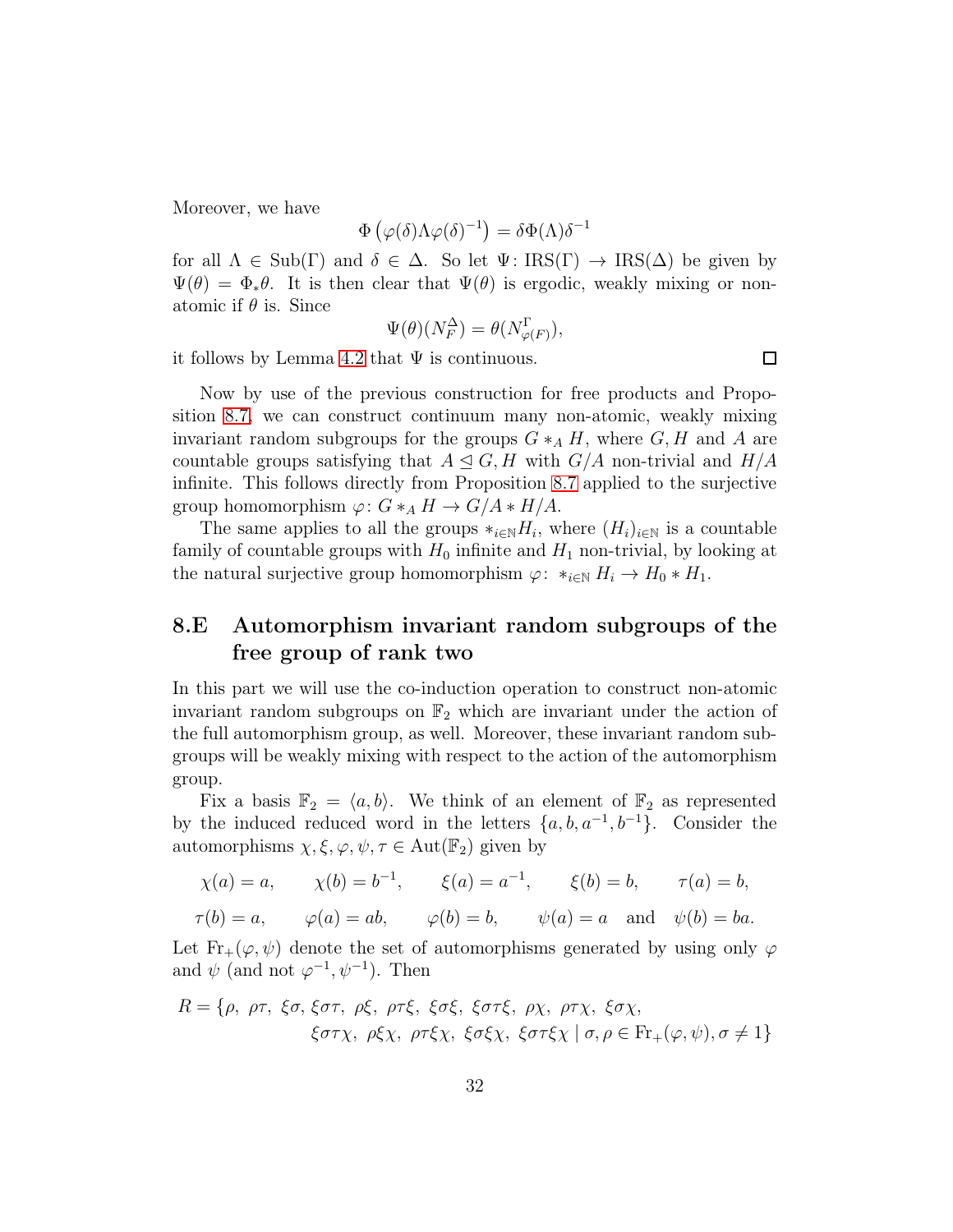is a set of representatives for the left cosets in  $Aut(\mathbb{F}_2)/\mathbb{F}_2$ , where  $\mathbb{F}_2$  is identified with the subgroup of inner automorphisms (see [\[CMZ81,](#page-46-18) Section 3]). Note that  $1 \in Fr_+(\varphi, \psi)$  denotes the identity map.

Consider the word  $w = aba^2b^2a^3b^3 \cdots a^nb^n$  for some  $n > 101$ . The first goal is to prove that the family

$$
\{\eta(w) \mid \eta \in R\}
$$

satisfies the  $C'(1/6)$  cancellation property. Recall that a subset of words  $S \subseteq \mathbb{F}_2$  has the  $C'(1/6)$  cancellation property if the set  $\tilde{S}$  of all cyclically reduced cyclic conjugates of the words in S and their inverses satisfies that if  $u \in \mathbb{F}_2$  is an initial segment of  $x, y \in \tilde{S}$  with  $x \neq y$ , then

$$
|u| < \frac{1}{6} \min \{|x|, |y|\}.
$$

Here  $|\cdot|$  denotes the length of a word in  $\mathbb{F}_2$ . In case S satisfies the  $C'(1/6)$ cancellation property and  $z \in \langle \langle S \rangle \rangle \setminus \tilde{S}$  is a cyclically reduced word, then there is  $x \in \tilde{S}$  such that  $|x| < |z|$ . For a proof of this see for example [\[LS77,](#page-46-14) Theorem 4.5 in Chapter V]. We will use this fact to ensure that condition (1) in Proposition [8.1](#page-22-0) is satisfied for  $\mathbb{F}_2 \le \text{Aut}(\mathbb{F}_2)$ .

Put

$$
w_0 = w = aba^2b^2 \cdots a^n b^n
$$
  
\n
$$
w_1 = \xi \chi(w) = a^{-1}b^{-1}a^{-2}b^{-2} \cdots a^{-n}b^{-n}
$$
  
\n
$$
w_2 = \xi(w) = a^{-1}ba^{-2}b^2 \cdots a^{-n}b^n
$$
  
\n
$$
w_3 = \chi(w) = ab^{-1}a^2b^{-2} \cdots a^nb^{-n}
$$
  
\n
$$
w_4 = \tau w = bab^2a^2 \cdots b^na^n
$$
  
\n
$$
w_5 = \tau \xi \chi(w) = b^{-1}a^{-1}b^{-2}a^{-2} \cdots b^{-n}a^{-n}
$$
  
\n
$$
w_6 = \tau \xi(w) = b^{-1}ab^{-2}a^2 \cdots b^{-n}a^n
$$
  
\n
$$
w_7 = \tau \chi(w) = ba^{-1}b^2a^{-2} \cdots b^na^{-n}.
$$

and let  $v_i = w_i^{-1}$  $i<sup>-1</sup>$  for all  $0 \le i \le 7$ . Below we will use the following terminology. For two words  $x, y \in \mathbb{F}_2$  a **cancellation** of x and y is a string  $u \in \mathbb{F}_2$ which appears in the reduced cycles of both  $x, y$ . We say that u is a **bad** cancellation of  $x$  and  $y$  if

$$
|u| \ge 1/6 \min \{||x||, ||y||\}.
$$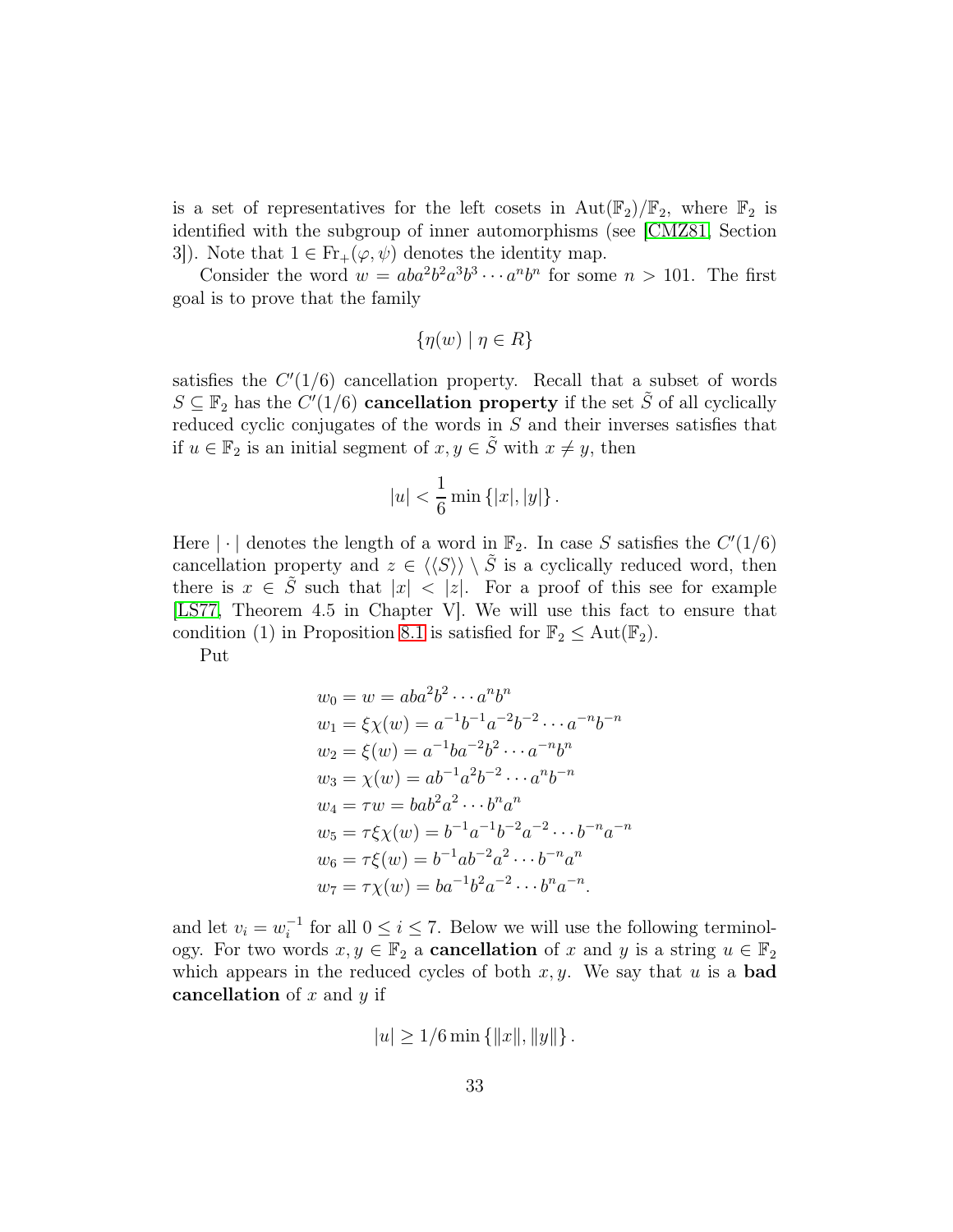Here  $\|\cdot\|$  denote the length of the induced cyclically reduced word. We call a cancellation for maximal if it cannot be extended. The goal is then to prove that there is no bad cancellation between any pair of words in the set

$$
B = \left\{ \rho(w_i), \xi \sigma(w_i), \rho(v_i), \xi \sigma(v_i) \mid \sigma, \rho \in \mathrm{Fr}_+(\varphi, \psi), \sigma \neq 1, 0 \leq i \leq 7 \right\}.
$$

Let

$$
B_0 = \{ \rho(w_i), \rho(v_i) \mid \rho \in \text{Fr}_+(\varphi, \psi), \ 0 \le i \le 7 \}
$$
  
\n
$$
B_1 = \{ \xi \sigma(w_i), \xi \sigma(v_i) \mid \sigma \in \text{Fr}_+(\varphi, \psi) \setminus \{1\}, \ 0 \le i \le 7 \}.
$$

Then it suffices to prove that there is no bad cancellation among the words in  $B_0$  and then prove that there cannot be any bad cancellation between a word from  $B_0$  and a word from  $B_1$ . We will begin with the former. Most of our arguments for this are based on the following two lemmas.

<span id="page-33-0"></span>For a word  $x \in \mathbb{F}_2$ , we let  $\overline{x} \in \mathbb{F}_2$  denote the word obtained from x by switching every negative power of  $a$  and  $b$  to be positive.

**Lemma 8.8.** Let  $x, y \in \mathbb{F}_2$ ,  $\rho \in \text{Fr}_+(\varphi, \psi)$  and let q be a cancellation of  $\rho(x), \rho(y)$ *.* Assume  $N \in \mathbb{N}$  satisfies that for any cancellation c of x, y the *total number of a*'s and the total number of b's in  $\bar{c}$  are both less than N. *Then*

$$
|q| \le (N+2) (|\rho(a)| + |\rho(b)|).
$$

*Proof.* First let  $S \in \{\varphi, \psi\}$  and  $u \in \{a, b\}$  be such that  $u = a \iff S = \psi$ . Assume q is a maximal cancellation of  $S(x)$ ,  $S(y)$ . Then there is a maximal cancellation c of x, y such that q is equal to one of the following strings:

 $S(c)$ ,  $uS(c)$ ,  $S(c)u^{-1}$  or  $uS(c)u^{-1}$ .

This can be seen by considering the pre-images through  $S$  of all possible strings of the form

 $t_0t_1t_2q_0t_3t_4t_5$ 

where  $t_0, \ldots, t_5 \in \{a, a^{-1}, b, b^{-1}\}\$  and  $q_0 \in \mathbb{F}_2$  are such that  $t_2q_0t_3 = q$  and  $t_0t_1t_2q_0t_3t_4t_5$  is a legal string in the reduced cycles induced by  $S(x)$  and  $S(y)$ , together with the cases where  $|q| \in \{0, 1\}, ||x|| \leq |q| + 3$  and  $||y|| \leq |q| + 3$ . The latter cases are handled by considering pre-images of strings as above where the relevant  $t_i$ 's are omitted.

Next, for  $\rho \in Fr_+(\varphi, \psi)$ , we let  $S_0, \ldots, S_N \in {\varphi, \psi}$  and  $u_0, \ldots, u_N \in$  $\{a, b\}$  be such that  $\rho = S_N \cdots S_0$  and  $u_i = a \iff S_i = \psi$ , for  $0 \le i \le N$ .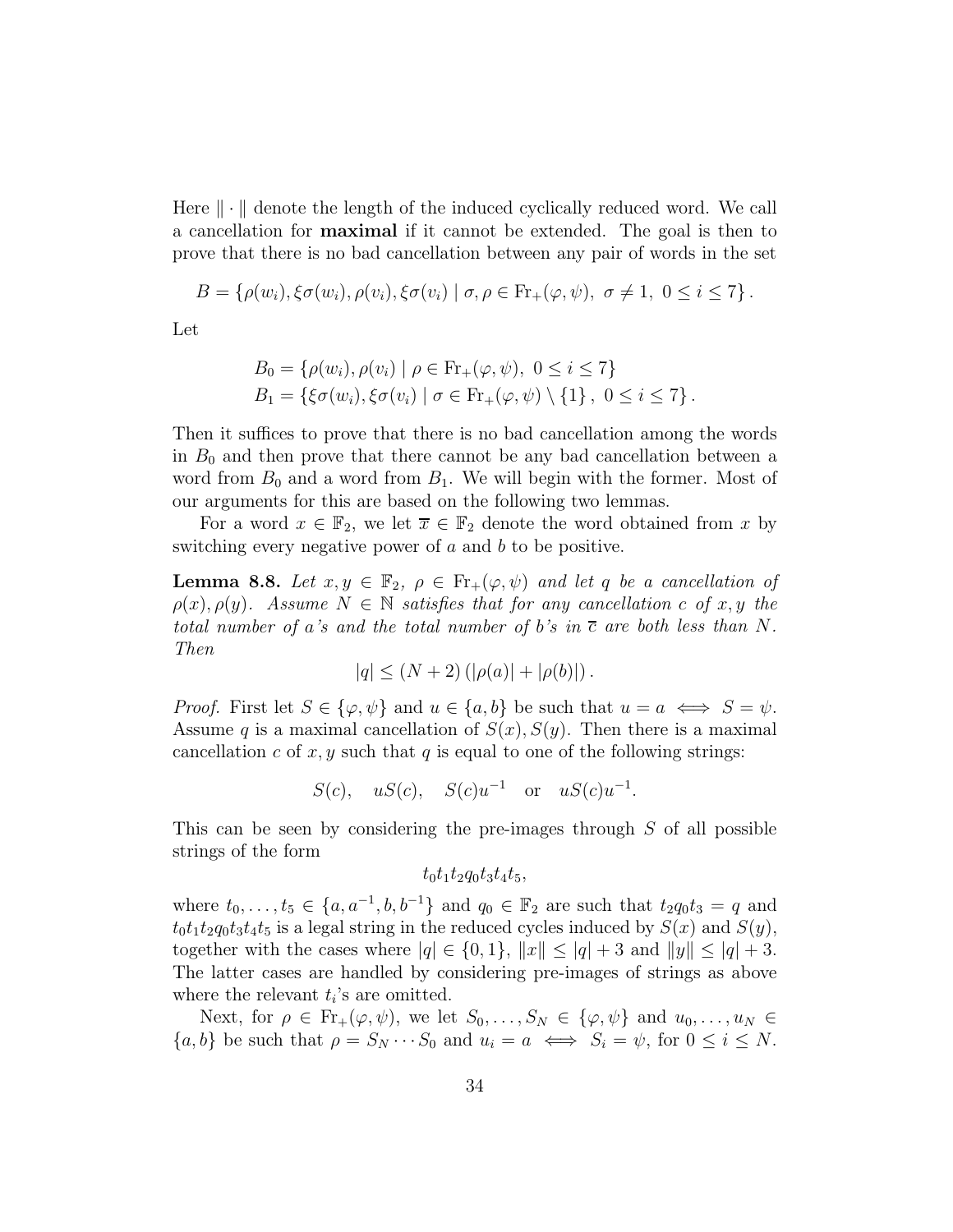Now let q be a maximal cancellation of  $\rho(x)$ ,  $\rho(y)$ . Then, by repeating the argument above, there is a maximal cancellation  $c$  of  $x, y$  such that

$$
|q| \le |u_N| + \sum_{j=1}^N |(S_N \cdots S_j)(u_{j-1})| + |\rho(c)| + \sum_{j=1}^N |(S_N \cdots S_j)(u_{j-1}^{-1})| + |u_N^{-1}|
$$
  
\n
$$
\le 2|\rho(ab)| + |\rho(c)|
$$
  
\n
$$
\le (N+2) (|\rho(a)| + |\rho(b)|),
$$

since

$$
\rho(ab) = abu_N S_N(u_{N-1})(S_N S_{N-1})(u_{N-2}) \cdots (S_N \cdots S_1)(u_0)
$$
  

$$
(\alpha b) |_{S_N} |_{S_N(u_{N-1})} |_{S_N(u_{N-1})} |_{S_N(u_{N-1})} |_{S_N(u_{N-1})} |_{S_N(u_{N-1})} |_{S_N(u_{N-1})} |_{S_N(u_{N-1})} |_{S_N(u_{N-1})} |_{S_N(u_{N-1})} |_{S_N(u_{N-1})} |_{S_N(u_{N-1})} |_{S_N(u_{N-1})} |_{S_N(u_{N-1})} |_{S_N(u_{N-1})} |_{S_N(u_{N-1})} |_{S_N(u_{N-1})} |_{S_N(u_{N-1})} |_{S_N(u_{N-1})} |_{S_N(u_{N-1})} |_{S_N(u_{N-1})} |_{S_N(u_{N-1})} |_{S_N(u_{N-1})} |_{S_N(u_{N-1})} |_{S_N(u_{N-1})} |_{S_N(u_{N-1})} |_{S_N(u_{N-1})} |_{S_N(u_{N-1})} |_{S_N(u_{N-1})} |_{S_N(u_{N-1})} |_{S_N(u_{N-1})} |_{S_N(u_{N-1})} |_{S_N(u_{N-1})} |_{S_N(u_{N-1})} |_{S_N(u_{N-1})} |_{S_N(u_{N-1})} |_{S_N(u_{N-1})} |_{S_N(u_{N-1})} |_{S_N(u_{N-1})} |_{S_N(u_{N-1})} |_{S_N(u_{N-1})} |_{S_N(u_{N-1})} |_{S_N(u_{N-1})} |_{S_N(u_{N-1})} |_{S_N(u_{N-1})} |_{S_N(u_{N-1})} |_{S_N(u_{N-1})} |_{S_N(u_{N-1})} |_{S_N(u_{N-1})} |_{S_N(u_{N-1})} |_{S_N(u_{N-1})} |_{S_N(u_{N-1})} |_{S_N(u_{N-1})} |_{S_N(u_{N-1})} |_{S_N(u_{N-1})} |_{S_N(u_{N-1})} |_{S_N(u_{N-1})} |_{S_N(u_{N-1})} |_{S_N(u_{N-1})} |_{S_N(u_{N-1})} |_{S_N(u_{N-1})} |_{S_N(u_{N-1})} |_{S_N(u_{N-1})} |_{S_N(u_{N-1})} |_{
$$

 $\Box$ 

and  $|\rho(ab)| = |\rho(a)| + |\rho(b)|$ .

Note that the proof above also shows that if  $C$  is the set of cancellations between x, y, then for any cancellation q of  $\rho(x)$ ,  $\rho(y)$  we have

$$
|q| \le \max\left\{ | \rho(c) | \mid c \in C \right\} + 2(|\rho(a)| + |\rho(b)|).
$$

Now we have a tool to bound the length of a cancellation between two words in  $B_0$  from above. The next lemma bounds the length of a word in  $B_0$  from below. We will in the following call  $x \in \mathbb{F}_2$  **positive** if x consists only of positive powers of  $a, b$ . Similarly, we say x is **negative** if x consists only of negative powers of  $a, b$ . Note that if x is either positive or negative then we clearly have  $|x| = ||x||$ .

<span id="page-34-0"></span>**Lemma 8.9.** *Let*  $\rho \in Fr_+(\varphi, \psi)$  *and*  $z \in \{w_0, v_0, \ldots, w_7, v_7\}$ *. Then* 

$$
\|\rho(z)\| \ge \left(\frac{n(n-1)}{2} - 2n\right) \left(|\rho(a)| + |\rho(b)|\right).
$$

*Proof.* It is enough to consider  $w_0, \ldots, w_7$ . Moreover, it is clear that if  $z \in$  $\{w_0, w_1, w_4, w_5\}$ , then

$$
\|\rho(z)\| = \frac{n(n-1)}{2} (|\rho(a)| + |\rho(b)|),
$$

since there is no cancellation due to the fact that  $z$  is either positive or negative.

For the remaining cases, we will begin with some observations. Assume  $p, p_+, p_- \in \mathbb{F}_2$  satisfy that  $p = p_+ p_-$  is reduced,  $p_+$  is positive and  $p_-$  is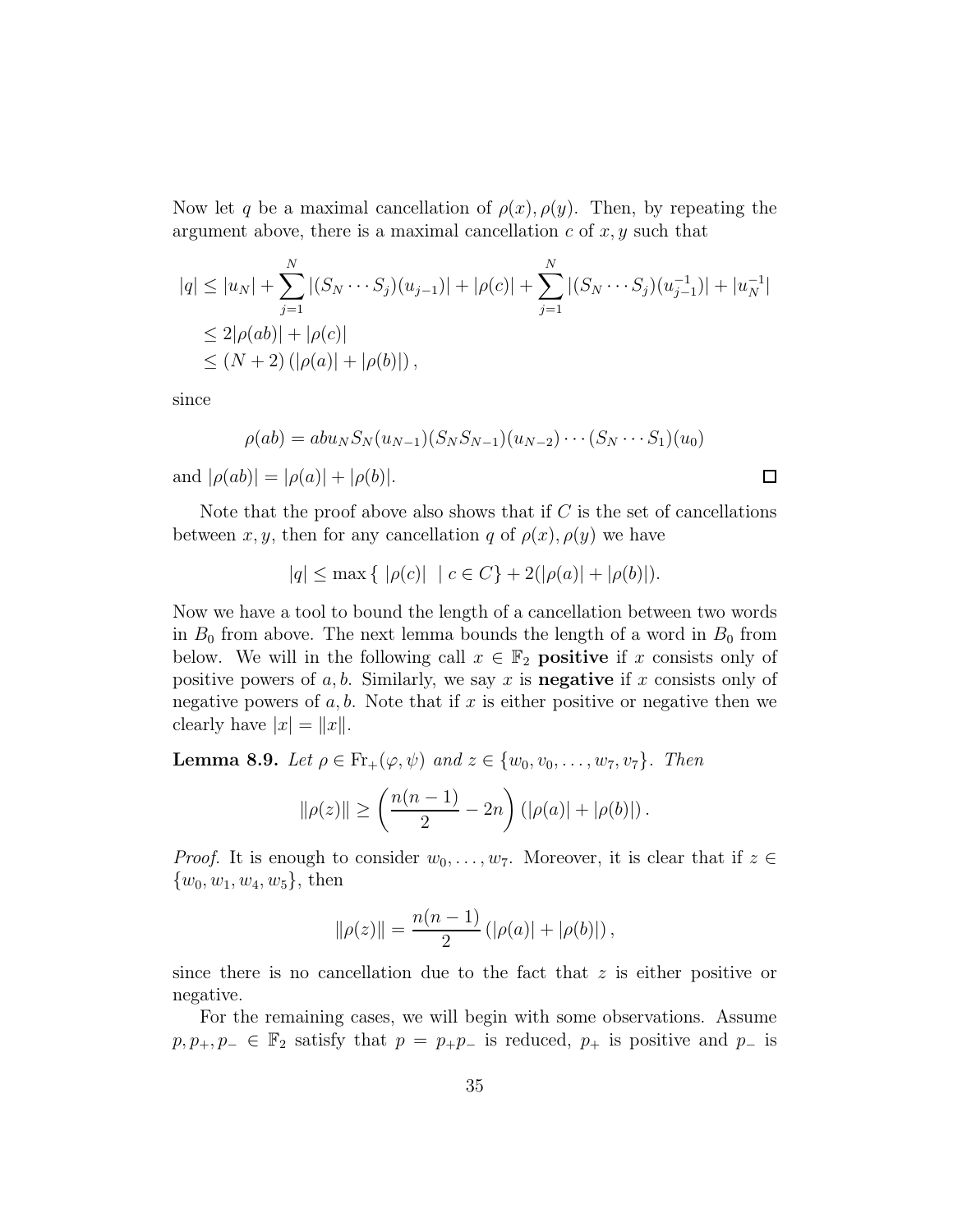negative. Moreover, let  $S \in \{\varphi, \psi\}$  and  $u \in \{a, b\}$  be such that  $u = a \iff$  $S = \psi$ . Then we have  $S(p) = S(p_+)S(p_-)$ . If both  $p_+$  and  $p_-$  are nontrivial,  $S(p_+)$  will end with u and  $S(p_-)$  will begin with  $u^{-1}$ . Thus  $uu^{-1}$ will be removed in the product. Since  $p_+p_-$  is reduced there will not be any other reduction in  $S(p_+)S(p_-)$ . Note also that  $S(p_+)$  is positive and  $S(p_+)$  is negative. Lastly, note that if instead  $p = p_-p_+$  is reduced, then  $S(p) = S(p_-)S(p_+)$  is also reduced.

Now let  $x \in \mathbb{F}_2$  be neither positive or negative and let  $\rho \in \mathrm{Fr}_+(\varphi, \psi)$ . Fix  $S_0 \ldots, S_N \in \{\varphi, \psi\}$  and  $u_0, \ldots, u_N \in \{a, b\}$  such that  $\rho = S_N \cdots S_0$  and  $u_i = a \iff S_i = \psi$ , for all  $0 \leq i \leq N$ .

Assume first that for all  $0 \leq j < N$  we have  $S_j \cdots S_0(x)$  is neither positive nor negative. Then for each  $0 \leq i \leq N$ , we may fix  $k_i \geq 1$  together with positive  $p_{(i,+)}^1, \ldots p_{(i,+)}^{k_i} \in \mathbb{F}_2 \setminus \{e\}$ , and negative  $p_{(i,-)}^1, \ldots, p_{(i,-)}^{k_i} \in \mathbb{F}_2 \setminus \{e\}$ , such that for each  $0 \leq i < N$  there is a cyclically reduced cyclic conjugate of x and of  $S_i \cdots S_0(x)$  of the form

$$
p_{(0,+)}^1 p_{(0,-)}^1 p_{(0,+)}^2 p_{(0,-)}^2 \cdots p_{(0,+)}^{k_0} p_{(0,-)}^{k_0}
$$

and

$$
p_{(i+1,+)}^1 p_{(i+1,-)}^1 p_{(i+1,+)}^2 p_{(i+1,-)}^2 \cdots p_{(i+1,+)}^{k_{i+1}} p_{(i+1,-)}^{k_{i+1}},
$$

respectively. Then  $k_0 \geq k_1 \geq \cdots \geq k_N$  and hence, by the observations above, we have

$$
\|\rho(x)\| = |\rho(\overline{x})| - 2k_N|u_N| - \sum_{i=0}^{N-1} 2k_i|S_N \cdots S_{i+1}(u_i)|
$$
  
\n
$$
\geq |\rho(\overline{x})| - 2k_0 (|\rho(a)| + |\rho(b)|).
$$

Next, assume that  $0 \leq j \leq N$  is least such that  $S_j \cdots S_0(x)$  is either positive or negative. Then, as before, we may for each  $0 \le i \le j$  chose  $l_i \ge 1$ together with positive  $q_{(i,+)}^1, \ldots, q_{(i,+)}^{l_i} \in \mathbb{F}_2 \setminus \{e\}$  and negative  $q_{(i,-)}^1, \ldots, q_{(i,-)}^{l_i} \in$  $\mathbb{F}_2 \setminus \{e\}$  such that for each  $0 \leq i < j$  there is a cyclically reduced cyclic conjugate of x and of  $S_i \cdots S_0(x)$  of the form

$$
q^1_{(0,+)}q^1_{(0,-)}q^2_{(0,+)}q^2_{(0,-)}\cdots q^{l_0}_{(0,+)}q^{l_0}_{(0,-)}
$$

and

$$
q_{(i+1,+)}^1 q_{(i+1,-)}^1 q_{(i+1,+)}^2 q_{(i+1,-)}^2 \cdots q_{(i+1,+)}^{l_{i+1}} q_{(i+1,-)}^{l_{i+1}},
$$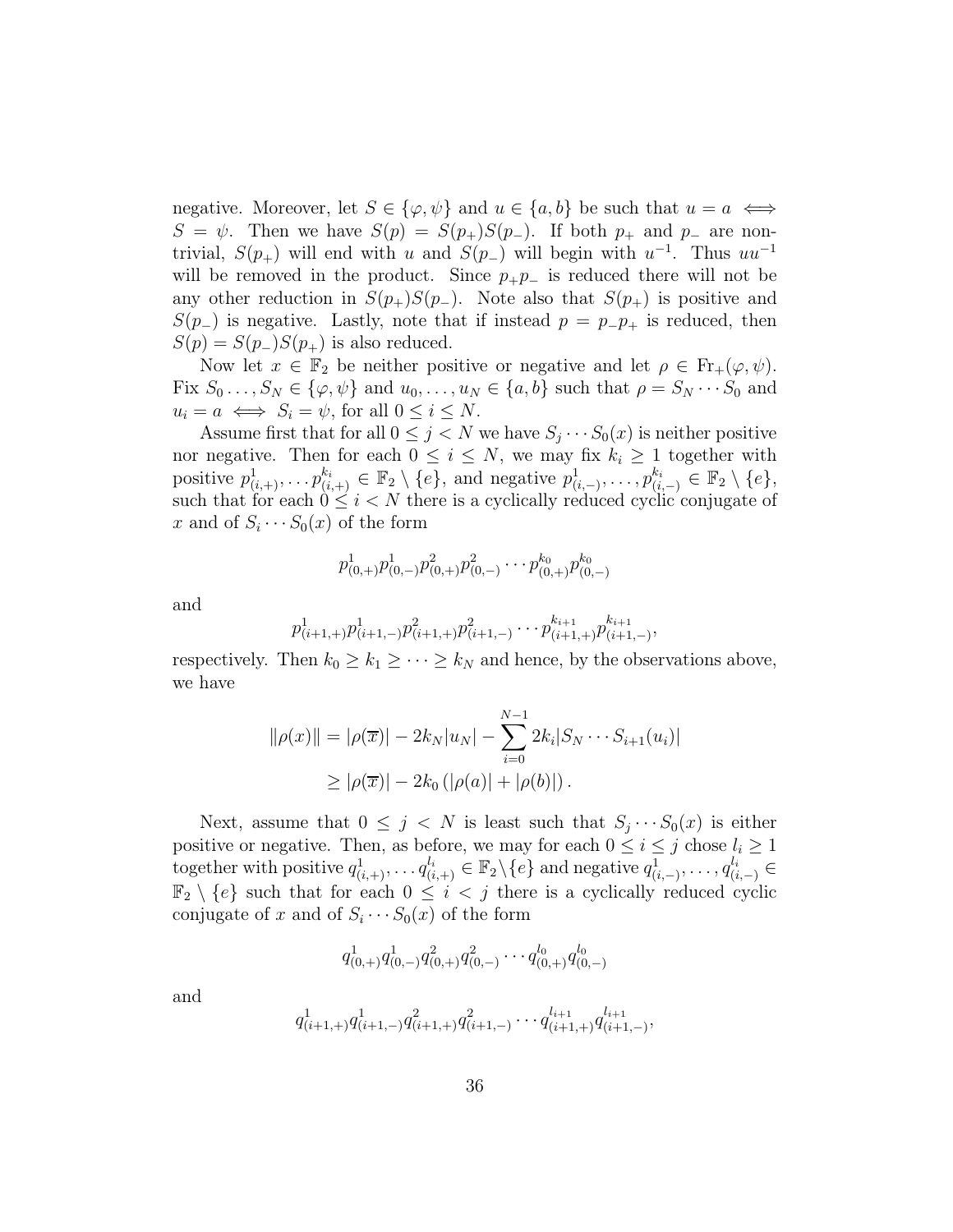respectively. Then  $l_0 \geq l_1 \geq \cdots \geq l_j$  and hence, by the observations above, we have

$$
\|\rho(x)\| = |\rho(\overline{x})| - \sum_{i=0}^{j} 2l_i |S_N \cdots S_{i+1}(u_i)|
$$
  
\n
$$
\geq |\rho(\overline{x})| - 2l_0 (|\rho(a)| + |\rho(b)|).
$$

Finally, to finish the proof, note that for any  $z \in \{w_2, w_3, w_6, w_7\}$ , we can chose  $k_0, l_0 = n$  in the argument above. Thus, as

$$
|\rho(\overline{z})| = \frac{n(n-1)}{2} (|\rho(a)| + |\rho(b)|),
$$

we obtain

$$
\|\rho(z)\| \ge \left(\frac{n(n-1)}{2} - 2n\right) \left(|\rho(a)| + |\rho(b)|\right),\,
$$

as wanted.

Note that

$$
8n < \frac{1}{6} \left( \frac{n(n-1)}{2} - 2n \right),
$$

since  $n > 101$ . This will be used all the time below to conclude that there is no bad cancellation in the various cases.

We will now begin to argue that there is no bad cancellation between two words from  $B_0$ . So let  $x, y \in \{w_0, v_0, \ldots, w_7, v_7\}$ . The following decomposition will be useful. For  $m \in \{1, \ldots, n\}$  let

$$
w_0^m = a^m b^m, \t w_1^m = a^{-m} b^{-m}, \t w_3^m = a^m b^{-m},
$$
  

$$
w_4^m = b^m a^m, \t w_5^m = b^{-m} a^{-m}, \t w_7^m = b^m a^{-m}
$$

and for  $m \in \{1, \ldots, n-1\}$  let

$$
w_2^m = b^m a^{-m-1}, \qquad w_2^n = b^n a^{-1}, \qquad w_6^m = a^m b^{-m-1}, \qquad w_6^n = a^n b^{-1}.
$$

Then for  $i \in \{0, \ldots, 7\}$  we have, up to cyclic permutation, that

$$
w_i = w_i^1 w_i^2 \cdots w_i^n
$$

 $\Box$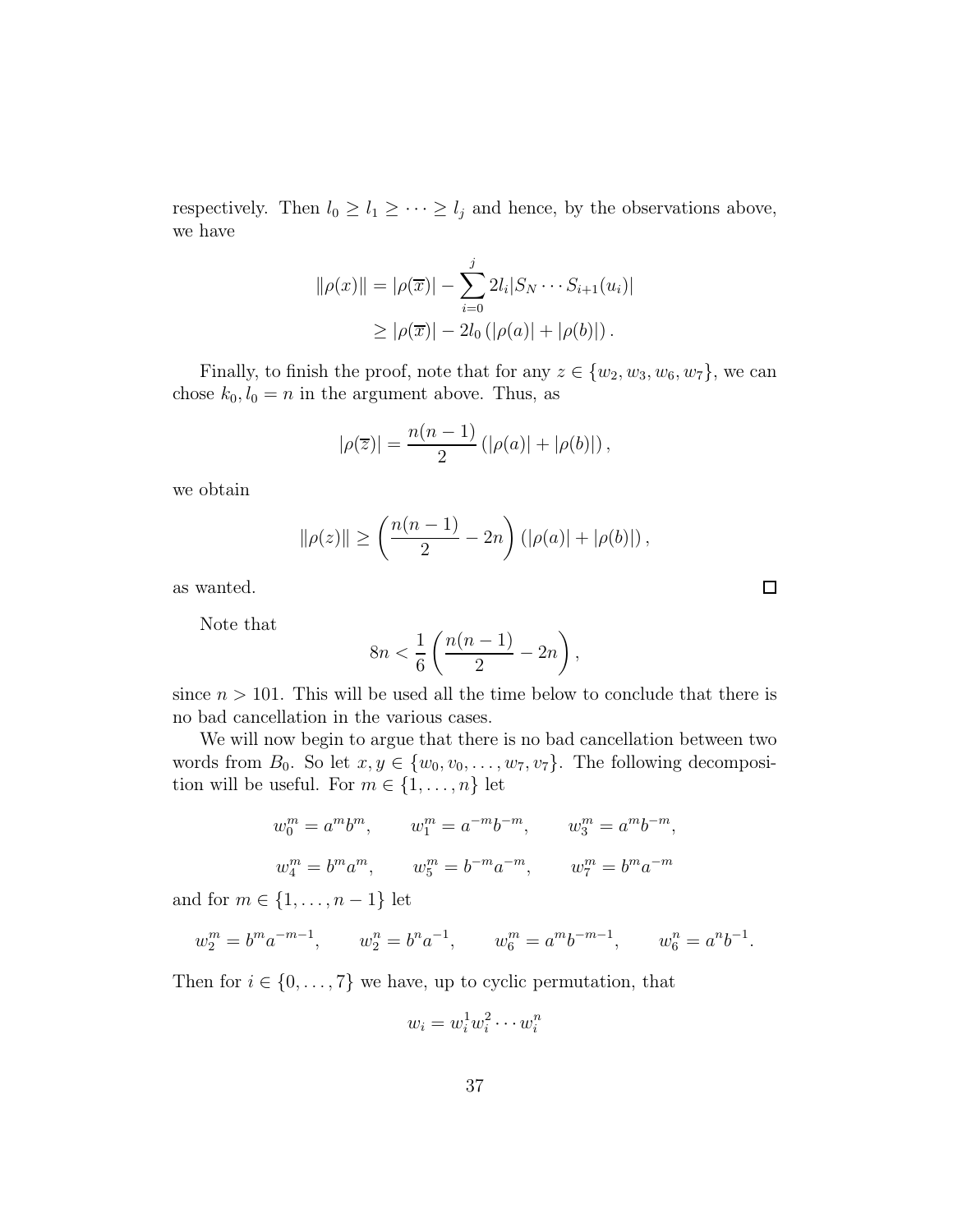and

$$
\rho(w_i^1)\rho(w_i^2)\cdots\rho(w_i^n)
$$

is a reduced word whenever each factor is reduced, for all  $\rho \in Fr_+(\varphi, \psi)$ . However, it is not necessarily cyclically reduced. If for some  $k \geq 1$  we have  $\rho = \varphi^k$  or  $\rho = \psi^k$  or  $i \in \{0, 1, 3, 4, 5, 7\}$ , then

$$
\rho(w_i^1)\rho(w_i^2)\cdots\rho(w_i^n)
$$

is cyclically reduced. If  $i \in \{2, 6\}$  and  $\rho \notin \{\varphi^k, \psi^k \mid k \in \mathbb{N}\}\,$ , then any possible reduction in the induced cycle of  $\rho(w_i^1)\rho(w_i^2)\cdots \rho(w_i^n)$  is contained in  $\rho(w_i^n)\rho(w_i^1)$ .

Claim 1: If  $\rho \in Fr_+(\varphi, \psi)$  and  $x \neq y$ , then there is no bad cancellation between  $\rho(x)$  and  $\rho(y)$ .

*Proof.* It is easy to check that  $N = 2n-2$  satisfies the assumption of Lemma [8.8,](#page-33-0) since  $x \neq y$ . Thus any cancellation, q, between  $\rho(x)$  and  $\rho(y)$  satisfies

$$
|q| \le 2n (|\rho(a)| + |\rho(b)|).
$$

So, by Lemma [8.9,](#page-34-0) there cannot be any bad cancellation between  $\rho(x)$  and  $\rho(y).$  $\Box$ 

In the following, we let

$$
A_{\varphi} = \{\varphi \rho \mid \rho \in \text{Fr}_{+}(\varphi, \psi)\} \text{ and } A_{\psi} = \{\psi \rho \mid \rho \in \text{Fr}_{+}(\varphi, \psi)\}.
$$

Note that  $\text{Fr}_+(\varphi, \psi) \setminus \{1\} = A_{\varphi} \sqcup A_{\psi}.$ 

**Claim 2:** If  $\rho, \sigma, \eta \in Fr_+(\varphi, \psi)$  with  $\rho = \eta \sigma$  and  $\sigma \neq 1$ , then there is no bad cancellation between  $\rho(x)$  and  $\eta(y)$ .

*Proof.* Note that either  $\sigma \in A_{\varphi}$  or  $\sigma \in A_{\psi}$ . Assume without loss of generality that we are in the first case. Then the only powers of a occurring in  $\sigma(x)$ are  $a^1$  and  $a^{-1}$ . Thus any cancellation between  $\sigma(x)$  and y is a substring of the cycle induced by  $y$ , which only contains these powers. Therefore it is easily seen that  $N = n + 1$  satisfies the assumptions of Lemma [8.8.](#page-33-0) So any cancellation, q, between  $\rho(x)$  and  $\eta(y)$  satisfies

$$
|q| \leq (n+3) (|\eta(a)| + |\eta(b)|).
$$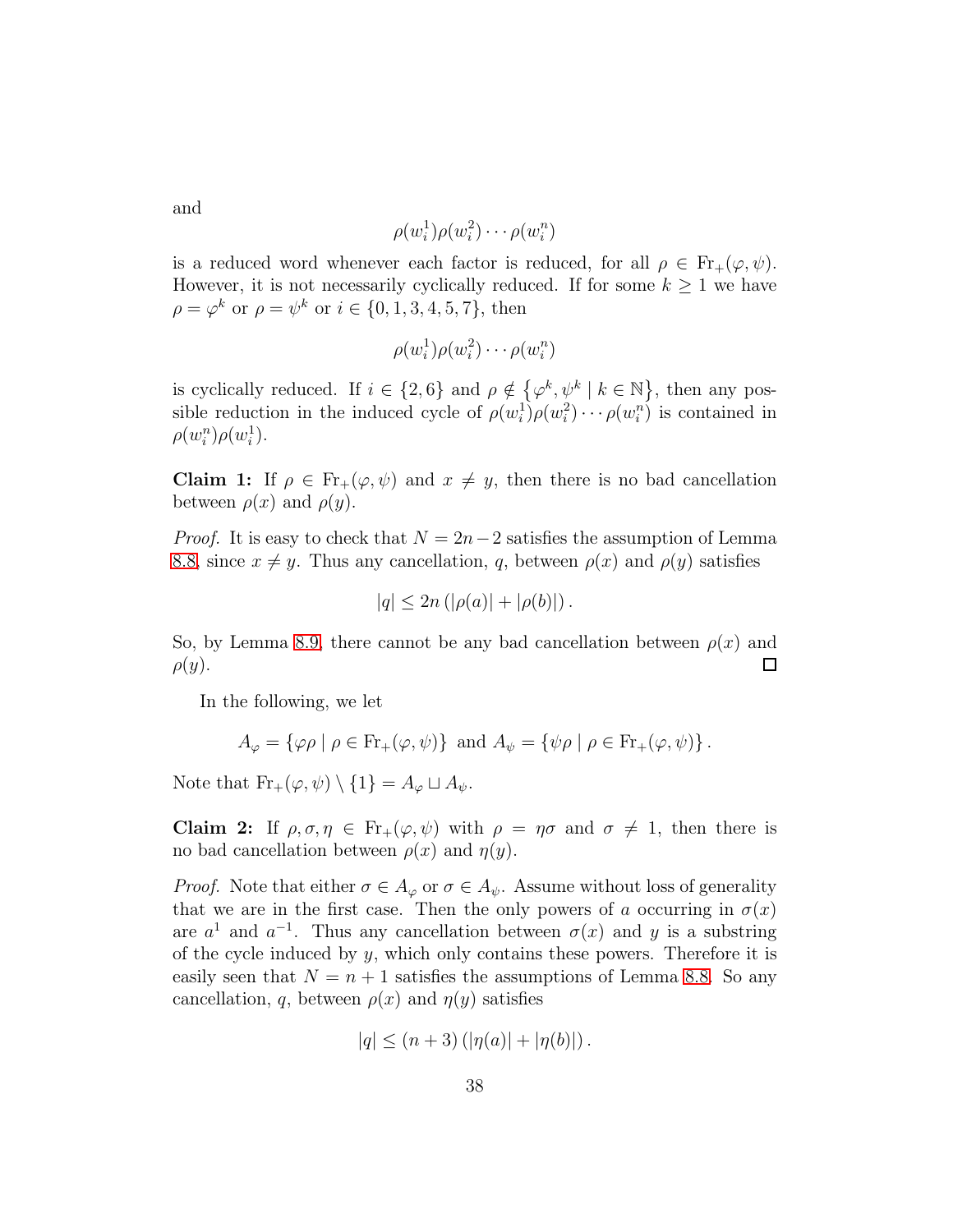Moreover, by Lemma [8.9,](#page-34-0) it holds that

$$
\|\rho(x)\|, \|\eta(y)\| \ge \left(\frac{n(n-1)}{2} - 2n\right) (\|\eta(a)\| + \|\eta(b)\|),
$$

since  $|\rho(a)| + |\rho(b)| \ge |\eta(a)| + |\eta(b)|$ . Thus there is no bad cancellation between  $\rho(x)$  and  $\eta(y)$ .  $\Box$ 

Now we will take care of the case where  $\rho_1, \rho_2 \in Fr_+(\varphi, \psi)$  are different, but none of them extends the other.

Claim 3: If  $\rho_1, \rho_2, \sigma_1, \sigma_2, \eta_1, \eta_2 \in Fr_+(\varphi, \psi)$  with  $\sigma_1 \in A_\varphi$ ,  $\sigma_2 \in A_\psi$ ,

 $\rho_1 = \eta_1 \sigma_1$  and  $\rho_2 = \eta_2 \sigma_2$ ,

then there is no bad cancellation between  $\rho_1(x)$  and  $\rho_2(y)$ .

*Proof.* First note that  $\sigma_1(x)$  will only contain  $a, a^{-1}$  as powers of a, while  $\sigma_2(y)$  will only contain  $b, b^{-1}$  as powers of b.

We now claim that for each  $i \in \{0, \ldots, 7\}$  and  $m \in \{3, \ldots, n-1\}$  we have  $\sigma_1(w_i^m)$  contains the string  $b^l$  or  $b^{-l}$ , for some  $l \geq 2$ . Indeed  $\sigma_1$  is of one of the forms  $\varphi^k$ ,  $\sigma_1^0 \psi \varphi^k$ ,  $\varphi \psi^k$  or  $\sigma_1^0 \varphi \psi^k$ , for some  $k \ge 1$  and  $\sigma_1^0 \in A_{\varphi}$ . By straightforward calculation the statement is clearly true for  $\sigma_1 = \varphi^k$  or  $\sigma_1 = \varphi \psi^k$ . To see that the statement also holds in the remaining cases, one may consider  $\varphi \psi^k(w_i^m)$  and  $\psi \varphi^k(w_i^m)$  and then use the fact that  $\sigma_1^0(a) = aub$ and  $\sigma_1^0(b) = bzb$  or  $\sigma_1^0(b) = b$ , for some positive  $u, z \in \mathbb{F}_2$ .

Similarly, for each  $i \in \{0, \ldots, 7\}$  and  $m \in \{3, \ldots, n-1\}$ , we have  $\sigma_2(w_i^m)$ contains the string  $a^l$  or  $a^{-l}$  for some  $l \geq 2$ .

Now let  $i, j \in \{0, \ldots, 7\}$  satisfy that  $x \in \{w_i, v_i\}$  and  $y \in \{w_j, v_j\}$ . Then from the above it follows that any cancellation, q, between  $\sigma_1(x)$  and  $\sigma_2(y)$ is contained in either

$$
\sigma_1(w_i^{n-1})\sigma_1(w_i^n)\sigma_1(w_i^1)\sigma_1(w_i^2)\sigma_1(w_i^3),
$$

$$
\sigma_1(w_i^m)\sigma_1(w_i^{m+1}),
$$

or in one of their inverses, for some  $m \in \{3, \ldots, n-2\}$ . Therefore, by Lemma [8.8,](#page-33-0) we have

$$
|q| \leq 3n(|\rho_1(a)| + |\rho_1(b)|).
$$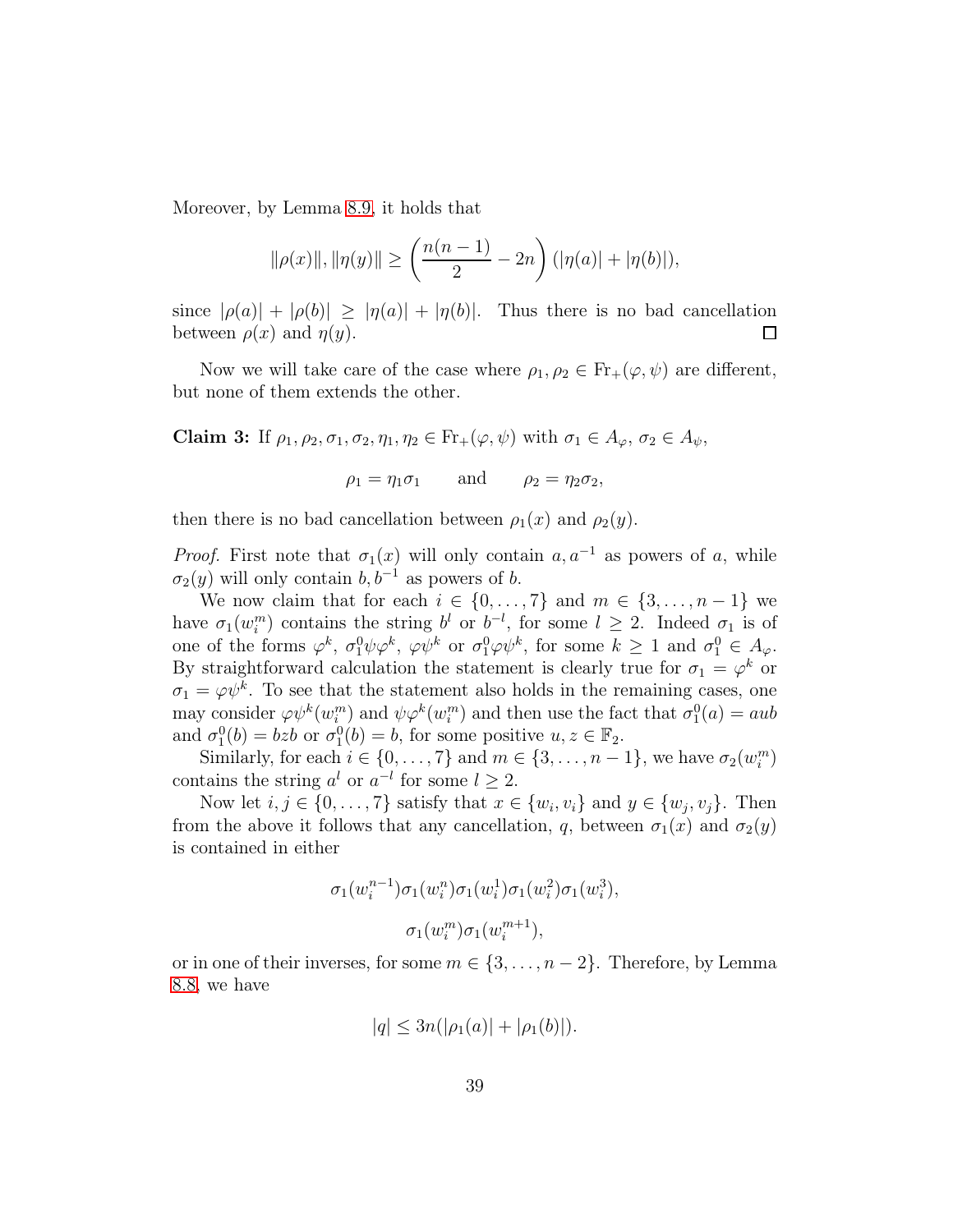So, by Lemma [8.9,](#page-34-0) we have  $|q| < \frac{1}{6}$  $\frac{1}{6} \|\rho_1(x)\|$ .

Similarly any cancellation, q, between  $\sigma_1(x)$  and  $\sigma_2(y)$  is contained in either

$$
\sigma_2(w_j^{n-1})\sigma_2(w_j^{n})\sigma_2(w_j^{1})\sigma_2(w_j^{2})\sigma_2(w_j^{3}),\\ \sigma_2(w_j^{m})\sigma_2(w_j^{m+1})
$$

or in one of their inverses, for some  $m \in \{3, \ldots, n-2\}$ . So, by Lemma [8.8](#page-33-0) and Lemma [8.9,](#page-34-0) we also have  $|q| < \frac{1}{6}$  $\frac{1}{6} \|\rho_2(y)\|$ . Thus there cannot be any bad cancellation between  $\rho_1(x)$  and  $\rho_2(y)$ .  $\Box$ 

From Claim 1, Claim 2 and Claim 3 we may conclude that there is no bad cancellation between two words in  $B_0$ , i.e., that  $B_0$  satisfies the  $C'(1/6)$ cancellation property.

We will now prove that there is no bad cancellation between a word from  $B_0$  and a word from  $B_1$ . To do so, let  $A^0_\varphi = \{ \varphi^k \mid k \ge 1 \}, A^0_\psi = \{ \psi^k \mid k \ge 1 \}$ and

$$
A^1 = \left\{ \eta \varphi \psi^k, \eta \psi \varphi^k \mid k \geq 1, \eta \in \operatorname{Fr}_+(\varphi,\psi) \right\}.
$$

Then  $\text{Fr}_+(\varphi, \psi) \setminus \{1\} = A^0_\varphi \sqcup A^0_\psi \sqcup A^1$ . We will again consider fixed  $x, y \in$  $\{w_0, v_0, \ldots, w_7, v_7\}$ . Let  $i, j \in \{0, \ldots, 7\}$  be fixed such that  $x \in \{w_i, v_i\}$  and  $y \in \{w_j, v_j\}.$ 

Claim 4: If  $\rho, \sigma \in Fr_+(\varphi, \psi)$  with  $\rho = 1$  and  $\sigma \neq 1$ , then there is no bad cancellation between  $\rho(x)$  and  $\xi\sigma(y)$ .

*Proof.* This follows by the same arguments as the ones used in the beginning of the proof of Claim 2.  $\Box$ 

Claim 5: If  $\rho \in A_{\varphi}, \sigma \in A_{\psi}$  or  $\rho \in A_{\psi}, \sigma \in A_{\varphi}$ . Then there is no bad cancellation between  $\rho(x)$  and  $\xi\sigma(y)$ .

*Proof.* This follows by arguments similar to those in the beginning of the proof of Claim 3.  $\Box$ 

From Claim 4, we may assume that both  $\rho, \psi \in A^0_\varphi \sqcup A^0_\psi \sqcup A^1$ . Moreover, by Claim 5, there is no bad cancellation between  $\rho(x)$  and  $\xi\sigma(y)$  in the case  $\rho \in A^0_\varphi$  and  $\sigma \in A^0_\psi$  or in the case  $\rho \in A^0_\psi$  and  $\sigma \in A^0_\varphi$ . In the next three claims, we prove that there is no bad cancellation within each of these sets.

**Claim 6:** If  $k, l \geq 1$ , then there is no bad cancellation between  $\varphi^k(x)$  and  $\xi \varphi^l(y)$ .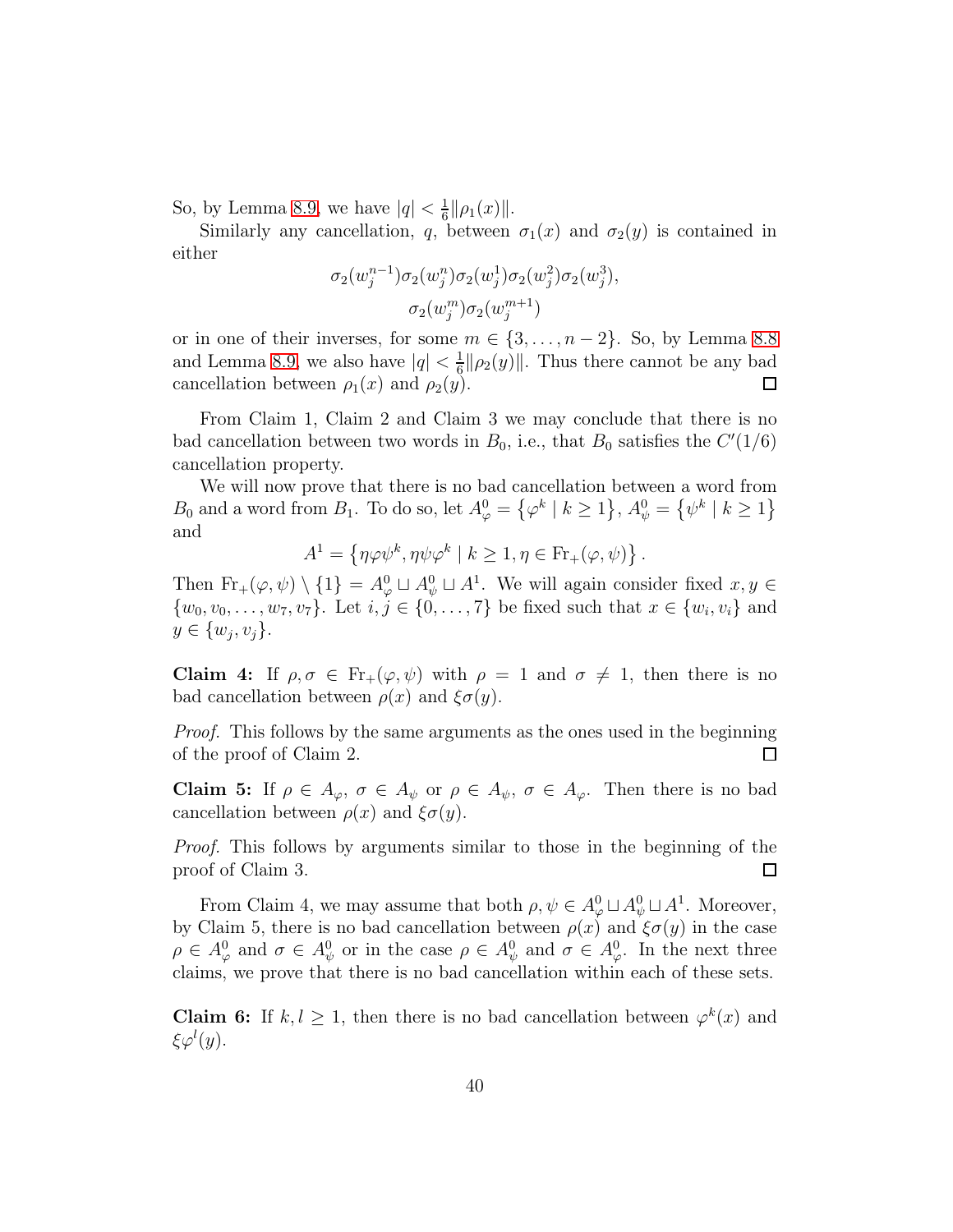*Proof.* Consider  $\varphi^t(u), \xi \varphi^t(z)$  for  $u, z \in \{w_0, v_0, \ldots, w_7, v_7\}$  and  $t \ge 1$ . Either all the powers of  $a$  are positive or all the powers of  $a$  are negative. Below we have put these observations into a table. Here  $+$  and  $-$  refer to the sign of the occurring powers of a.

|                                                        |                                                     |  | $\  w_0 \  w_1 \  w_2 \  w_3 \  w_4 \  w_5 \  w_6 \  w_7$ |  |                                          |  |  |  |                                                      |  |  |  |  |  |  |
|--------------------------------------------------------|-----------------------------------------------------|--|-----------------------------------------------------------|--|------------------------------------------|--|--|--|------------------------------------------------------|--|--|--|--|--|--|
|                                                        |                                                     |  |                                                           |  | $\sqrt{\varphi^k}$ + - - - + + - + - + - |  |  |  |                                                      |  |  |  |  |  |  |
|                                                        |                                                     |  |                                                           |  |                                          |  |  |  | $\{\varphi^l\  -  \overline{+}  +  -  -   +  -  +  $ |  |  |  |  |  |  |
|                                                        |                                                     |  |                                                           |  |                                          |  |  |  | $\  v_0  _{v_1}   v_2   v_3   v_4   v_5   v_6   v_7$ |  |  |  |  |  |  |
|                                                        |                                                     |  |                                                           |  |                                          |  |  |  |                                                      |  |  |  |  |  |  |
|                                                        | $\boxed{\varphi^k}$   -   +   +   -   -   +   -   + |  |                                                           |  |                                          |  |  |  |                                                      |  |  |  |  |  |  |
| $\mathcal{E}\varphi^l$   +   -   -   +   +   -   +   - |                                                     |  |                                                           |  |                                          |  |  |  |                                                      |  |  |  |  |  |  |

It is easily seen that if the signs of the powers of  $a$  do not match, then there is no bad cancellation between  $\varphi^k(z)$  and  $\xi \varphi^l(u)$  for the corresponding  $u, z \in \{w_0, v_0, \ldots, w_7, v_7\}$ . So assume that the sign of the powers of a in  $\varphi^k(x)$  and the sign of the powers of a in  $\xi \varphi^l(y)$  match. Then the signs of the powers of a in x and  $\gamma$  do not match. Assume without loss of generality that the powers of  $a$  in  $x$  are negative and the powers of  $a$  in  $y$  are positive. Then, if  $x = w_i$ , the string  $(\varphi^k(a^{-1}))^2 = (b^{-k}a^{-1})^2$  is contained in  $\varphi^k(w_i^m)$ , for  $m \in \{3, \ldots, n-1\}$ . If  $x = v_i$ , the string  $(b^{-k}a^{-1})^2$  is contained in  $\varphi^k(w_i^m)^{-1}$ , i for all  $m \in \{3, \ldots, n-1\}$ . Similarly, if  $y = w_j$ , the string  $(\xi \varphi^l(a))^2 = (a^{-1}b^l)^2$ is contained in  $\xi \varphi^l(w_j^m)$ , for  $m \in \{3, \ldots, n-1\}$ . If  $y = v_j$ , the string  $(a^{-1}b^l)^2$ is contained in  $\xi \varphi^l(w_j^m)^{-1}$ , for all  $m \in \{3, \ldots, n-1\}$ . Moreover, the string  $(b^{-k}a^{-1})^2$  does not appear in  $\xi \varphi^l(y)$  and the string  $(a^{-1}b^l)^2$  does not appear in  $\varphi^k(x)$ . Therefore any cancellation, q, between  $\varphi^k(x)$  and  $\xi \varphi^l(y)$  is contained in either

$$
\varphi^k(w_i^{n-1})\varphi^k(w_i^n)\varphi^k(w_i^1)\varphi^k(w_i^2)\varphi^k(w_i^3),
$$
  

$$
\varphi^k(w_i^m)\varphi^k(w_i^{m+1})
$$

or in one of their inverses, for some  $m \in \{3, \ldots, n-2\}$ . Similarly, q is also contained in either

$$
\xi \varphi^l(w_j^{n-1}) \xi \varphi^l(w_j^n) \xi \varphi^l(w_j^1) \xi \varphi^l(w_j^2) \xi \varphi^l(w_j^3),
$$
  

$$
\xi \varphi^l(w_j^m) \xi \varphi^l(w_j^{m+1})
$$

or in one of their inverses for some  $m \in \{3, \ldots, n-2\}$ . Thus, by Lemma [8.8,](#page-33-0) we have

$$
|q| \leq 3n \min \left\{ |\varphi^k(a)| + |\varphi^k(b)|, |\xi \varphi^l(a)| + |\xi \varphi^l(b)| \right\},\,
$$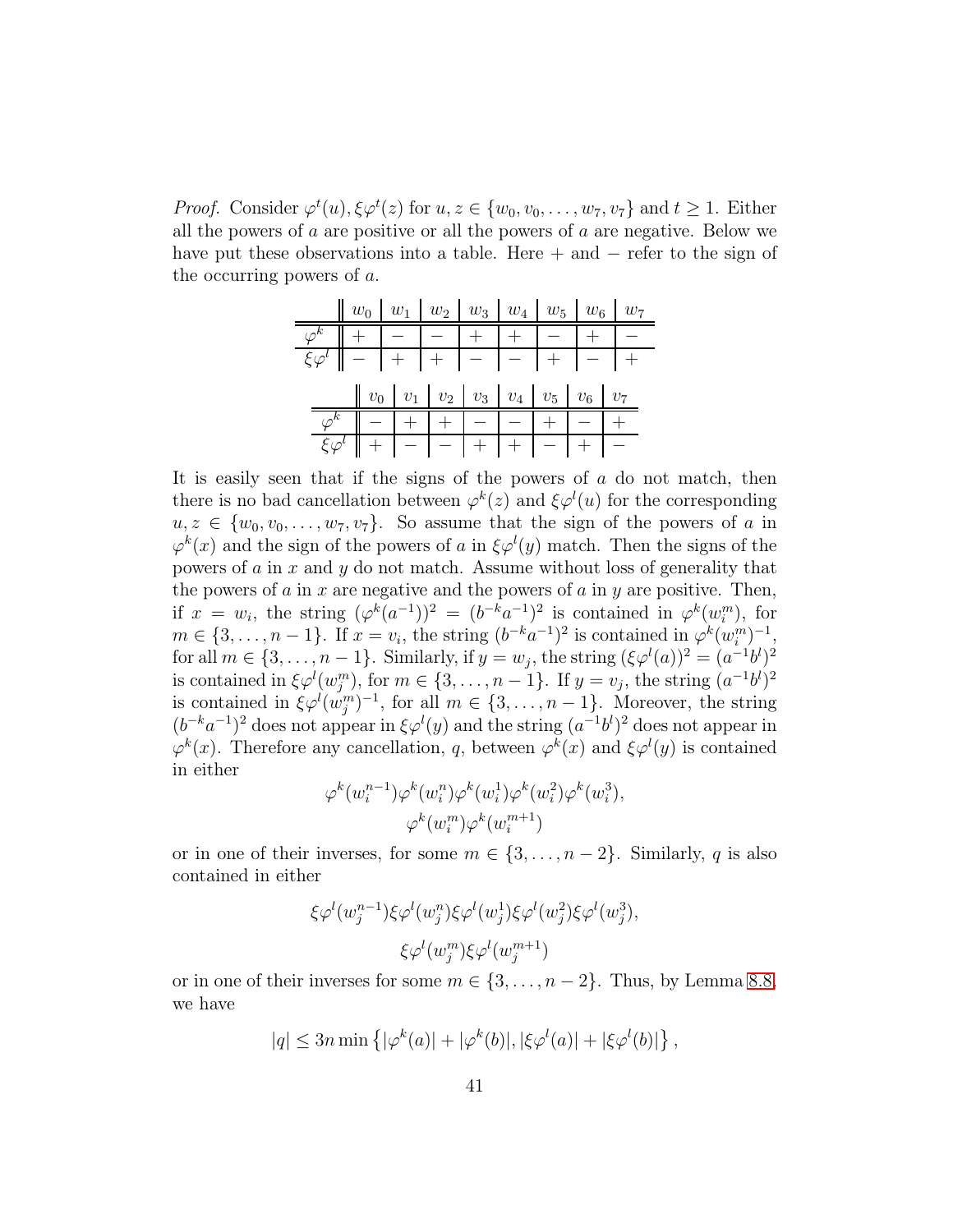and hence, by Lemma [8.9,](#page-34-0) there is no bad cancellation between  $\varphi^k(x)$  and  $\xi \varphi^l(y)$ .  $\Box$ 

**Claim 7:** If  $k, l \geq 1$ , then there is no bad cancellation between  $\psi^k(x)$  and  $\xi \psi^l(y)$ .

*Proof.* First, consider the sign of the powers of b occurring in  $\psi^k(u)$  and  $\xi \psi^{l}(z)$  for  $u, z \in \{w_0, v_0, \ldots, w_7, v_7\}.$ 

|  |                                                                                                                                          |  | $\parallel w_0 \mid w_1 \mid w_2 \mid w_3 \mid w_4 \mid w_5 \mid w_6 \mid w_7$ |                                                      |  |  |  |  |  |  |  |  |  |  |  |  |  |
|--|------------------------------------------------------------------------------------------------------------------------------------------|--|--------------------------------------------------------------------------------|------------------------------------------------------|--|--|--|--|--|--|--|--|--|--|--|--|--|
|  |                                                                                                                                          |  |                                                                                |                                                      |  |  |  |  |  |  |  |  |  |  |  |  |  |
|  |                                                                                                                                          |  | $\frac{\psi^k}{\xi\psi^l}$ + - + - + - + - - +                                 |                                                      |  |  |  |  |  |  |  |  |  |  |  |  |  |
|  |                                                                                                                                          |  |                                                                                |                                                      |  |  |  |  |  |  |  |  |  |  |  |  |  |
|  |                                                                                                                                          |  |                                                                                | $\  v_0  _{v_1}   v_2   v_3   v_4   v_5   v_6   v_7$ |  |  |  |  |  |  |  |  |  |  |  |  |  |
|  |                                                                                                                                          |  |                                                                                |                                                      |  |  |  |  |  |  |  |  |  |  |  |  |  |
|  | $\begin{array}{c c c c c c c c} \psi^k & - & + & - & + & - & + & + & - \\ \hline \xi \psi^l & - & + & - & + & - & + & + & - \end{array}$ |  |                                                                                |                                                      |  |  |  |  |  |  |  |  |  |  |  |  |  |

It is easily seen that if the sign in two cells does not match, then there is no bad cancellation between  $\psi^k(u)$  and  $\xi \psi^l(z)$ , for the corresponding  $u, z \in$  $\{w_0, v_0, \ldots, w_7, v_7\}$ . In case the signs of the powers of b are the same, one may use a similar argument as the one in Claim 7. Assume first that the signs of b are both positive. Then, if  $x = w_i$ , the string  $(ba^k)^2$  is contained in  $\psi^k(w_i^m)$ , for  $m \in \{3, \ldots, n-1\}$ . If  $x = v_i$ , the string  $(ba^k)^2$  is contained in  $\psi^k(w_i^m)^{-1}$ , for all  $m \in \{3, \ldots, n-1\}$ . Similarly, if  $y = w_j$ , the string  $(ba^{-l})^2$ is contained in  $\xi \psi^l(w_j^m)$ , for  $m \in \{3, \ldots, n-1\}$ . If  $y = v_j$ , the string  $(ba^{-l})^2$ is contained in  $\xi \psi^l(w_j^m)^{-1}$ , for all  $m \in \{3, \ldots, n-1\}$ . Moreover, the string  $(ba^k)^2$  will not be contained in  $\xi \psi^l(y)$ , while the string  $(ba^{-l})^2$  will not be contained in  $\psi^k(x)$ . Thus one may deduce, as in the proof of Claim 6, that there cannot be any bad cancellation between  $\psi^k(x)$  and  $\xi \psi^l(y)$  in this case. In case the powers of b are both negative a similar argument will work.  $\Box$ 

**Claim 8:** If  $\rho, \sigma \in A^1$ , then there is no bad cancellation between  $\rho(x)$  and  $\xi\sigma(y)$ .

*Proof.* First, by considering the form of  $\psi \varphi^k(z)$  and  $\varphi \psi^k(z)$  for the words  $z \in \{w_0, v_0, \ldots, w_7, v_7\}$ , one finds that for all  $\eta \in \text{Fr}_+(\varphi, \psi)$ , we have  $\eta \psi \varphi^k(z)$ and  $\eta \varphi \psi^k(z)$  will contain at most one occurrence of one of the strings

 $ab^{-t}a, \t a^{-1}b^ta^{-1}, \t ba^{-t}b \text{ or } b^{-1}a^tb^{-1},$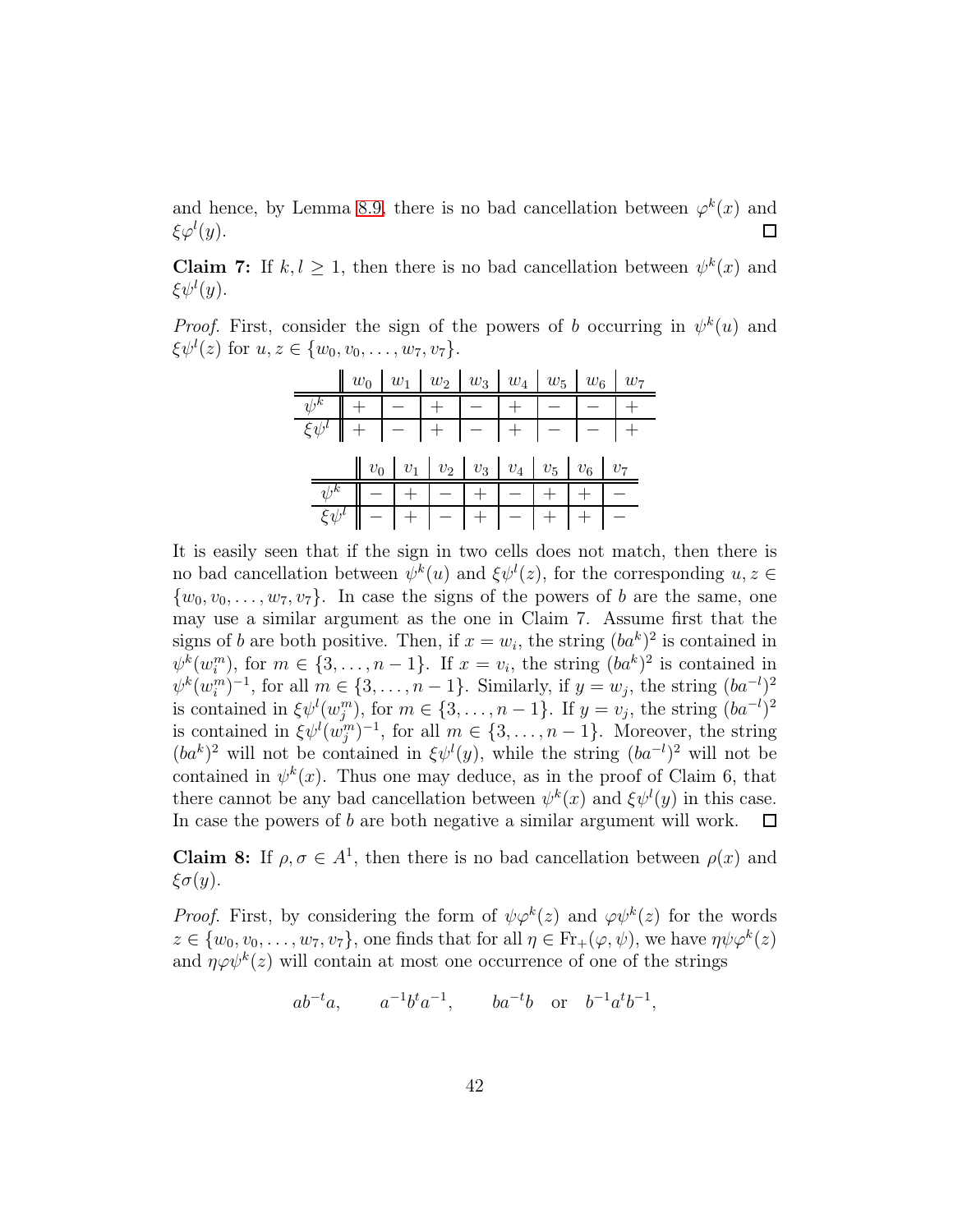for some  $t \geq 1$ . Moreover, for all  $r \in \{0, \ldots, 7\}$  and  $m \in \{2, \ldots, n-1\}$ , we have that  $\eta \varphi \psi^k(w_r^m)$  and  $\eta \psi \varphi^k(w_r^m)$  contain at least one of the strings

$$
ab^t a
$$
,  $a^{-1}b^{-t}a^{-1}$ ,  $ba^t b$  or  $b^{-1}a^{-t}b^{-1}$ ,

for some  $t \geq 1$ . This is again straightforward to check, by considering the form of  $\psi \varphi^k(w_r^m)$  and  $\varphi \psi^k(w_r^m)$ .

Note that the above implies that  $\rho(x)$  contains at most one of the strings

$$
ab^{-t}a
$$
,  $a^{-1}b^{t}a^{-1}$ ,  $ba^{-t}b$  or  $b^{-1}a^{t}b^{-1}$ ,

for some  $t \geq 1$ . Moreover, for all  $m \in \{2, \ldots, n-1\}$ , we have that  $\rho(w_i^m)$ contains at least one of the strings

$$
ab^t a
$$
,  $a^{-1}b^{-t}a^{-1}$ ,  $ba^t b$  or  $b^{-1}a^{-t}b^{-1}$ ,

for some  $t \geq 1$ .

Conversely, the above also implies that  $\xi \sigma(y)$  contains at most one of the strings

 $ab^t a$ ,  $a^{-1}b^{-t}a^{-1}$ ,  $ba^t b$  or  $b^{-1}a^{-t}b^{-1}$ ,

for some  $t \geq 1$ . Moreover, for all  $m \in \{2, \ldots, n-1\}$ , we have that  $\xi \sigma(w_j^m)$ contains at least one of the strings

$$
ab^{-t}a
$$
,  $a^{-1}b^{t}a^{-1}$ ,  $ba^{-t}b$  or  $b^{-1}a^{t}b^{-1}$ ,

for some  $t \geq 1$ .

Thus, by making considerations and use of Lemma [8.8](#page-33-0) and Lemma [8.9,](#page-34-0) as in the proof of the earlier claims, we may conclude that there cannot be any bad cancellation between  $\rho(x)$  and  $\xi\sigma(y)$ .  $\Box$ 

**Claim 9:** If  $\rho \in A^1$  and  $\sigma \in A^0_{\varphi} \cup A^0_{\psi}$ , then there is no bad cancellation between  $\rho(x)$  and  $\xi\sigma(y)$ .

*Proof.* From earlier results it is enough to consider the case where  $\rho, \sigma \in$  $A_{\varphi}$  or  $\rho, \sigma \in A_{\psi}$ . Assume without loss of generality that we are in the first case. Then there exist  $l, k \geq 1$  such that  $\sigma = \varphi^k$  and  $\rho = \varphi^l \eta$ , for some  $\eta \in A_{\psi}$ . Then the only possible powers of b occurring in  $\rho(x)$  are  $b, b^{-1}, b^l, b^{-l}, b^{l+1}, b^{-l-1}$ . Thus, if q is a cancellation between  $\rho(x)$  and  $\sigma(y)$ , then there is  $m \in \{1, n-7\}$  or  $t \in \{0, \ldots, 6\}$  such that q is contained in either

> $\sigma(w_j^m)\sigma(w_j^{m+1}$  $\sigma_j^{m+1})\cdots \sigma(w_j^{m+7})$  $_{j}^{m+7}),$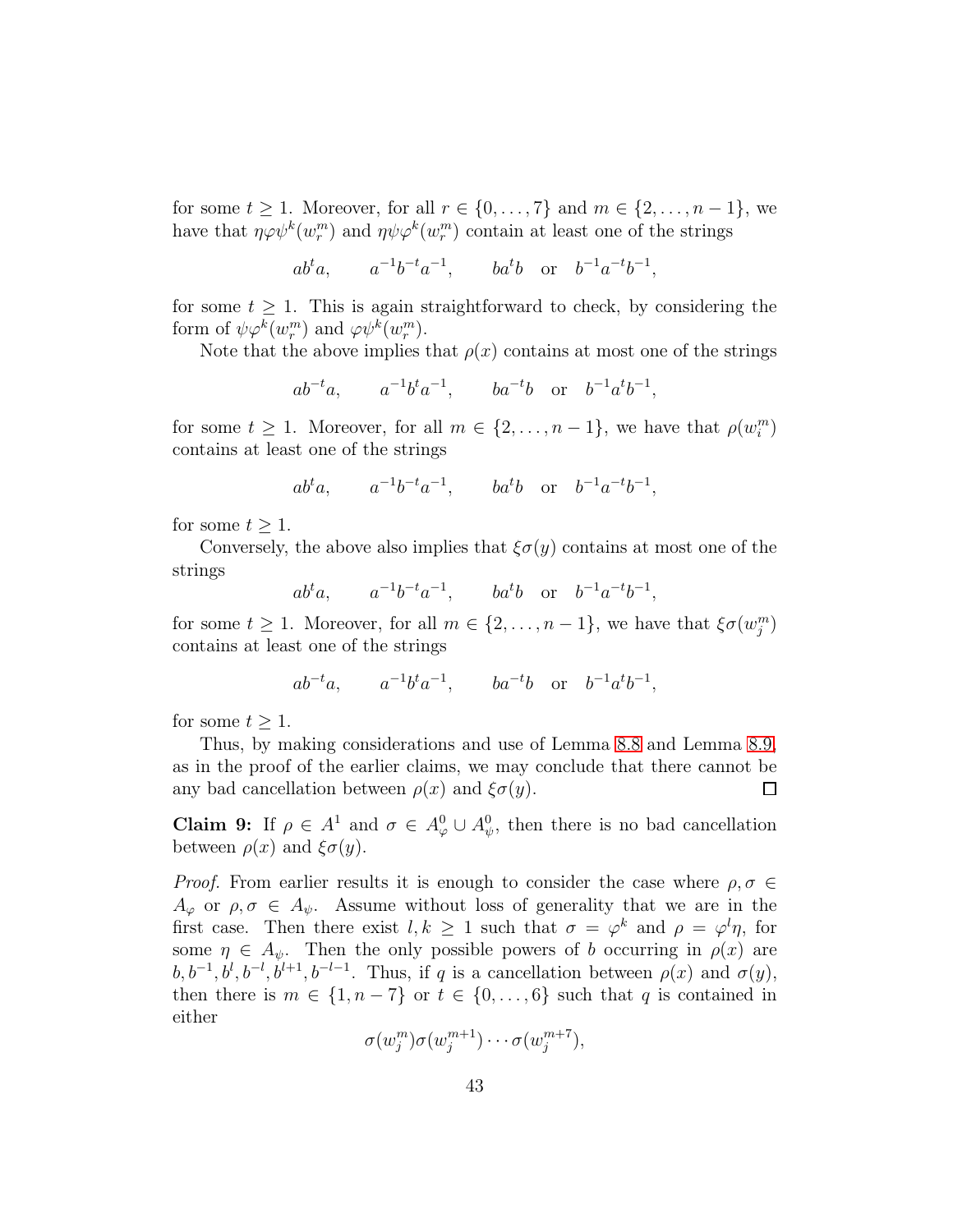$$
\sigma(w_j^{n-t}\sigma(w_j^{n-t+1})\cdots\sigma(w_j^{n})\sigma(w_j^{1})\sigma(w_j^{2})\cdots\sigma(w_j^{8-t-1})
$$

or in one of their inverses.

Therefore, by Lemma [8.8](#page-33-0) we obtain

$$
|q| \leq 8n(|\sigma(a)| + |\sigma(b)|)
$$

and hence, by Lemma [8.9,](#page-34-0) we have  $|q| < \frac{1}{6}$  $\frac{1}{6} \|\sigma(y)\|$ . If  $l \geq k$ , then by Lemma [8.9](#page-34-0) and the fact that  $|\rho(a)| + |\rho(b)| \geq |\sigma(a)| + |\sigma(b)|$ , we also have

$$
\|\rho(x)\| \ge \left(\frac{n(n-1)}{2} - 2n\right) (|\rho(a)| + |\rho(b)|)
$$
  
 
$$
\ge \left(\frac{n(n-1)}{2} - 2n\right) (|\sigma(a)| + |\sigma(b)|)
$$
  
 
$$
> 6|q|.
$$

So assume  $l \leq k$ . Then we have that each of  $b^l$  and  $b^{-l}$  occurs at most once in  $\sigma(y)$ . But by the arguments in Claim 3, we have that for all  $m \in$  $\{3,\ldots,n-1\}$  there is  $t\geq 2$  such that  $a^t$  or  $a^{-t}$  occur in  $\eta(w_i^m)$ . Thus  $b^l$  or  $b^{-l}$  occur in  $\rho(w_i^m)$  for all  $m \in \{3, \ldots, n-1\}.$ 

Therefore  $q$  is contained in either

$$
\rho(w_i^{n-3})\rho(w_i^{n-2})\rho(w_i^{n-1})\rho(w_i^n)\rho(w_i^1)\rho(w_i^2)\rho(w_i^3)\rho(w_i^4)\rho(w_i^5),
$$

$$
\rho(w_i^{m-1})\rho(w_i^m)\rho(w_i^{m+1})\rho(w_i^{m+1})
$$

or in one of their inverses, for some  $m \in \{4, \ldots, n-3\}$ . Thus we obtain

$$
|q| \leq 5n (|\rho(a)| + |\rho(b)|).
$$

So, by Lemma [8.9,](#page-34-0) we have  $|q| < \frac{1}{6}$  $\frac{1}{6} \|\rho(x)\|$ , as well. We may therefore conclude that there is no bad cancellation between  $\rho(x)$  and  $\xi\sigma(y)$ .  $\Box$ 

<span id="page-43-0"></span>Putting all the claims together we finally have a proof of the following theorem.

**Theorem 8.10.** Let  $w = aba^2b^2 \cdots a^n b^n$  for some  $n > 101$ . Then there is a *transversal* T *for the left cosets in*  $Aut(\mathbb{F}_2)/\mathbb{F}_2$  *such that the set* 

$$
\{\eta(w) \mid \eta \in T\}
$$

satisfies the  $C'(1/6)$  *cancellation property.*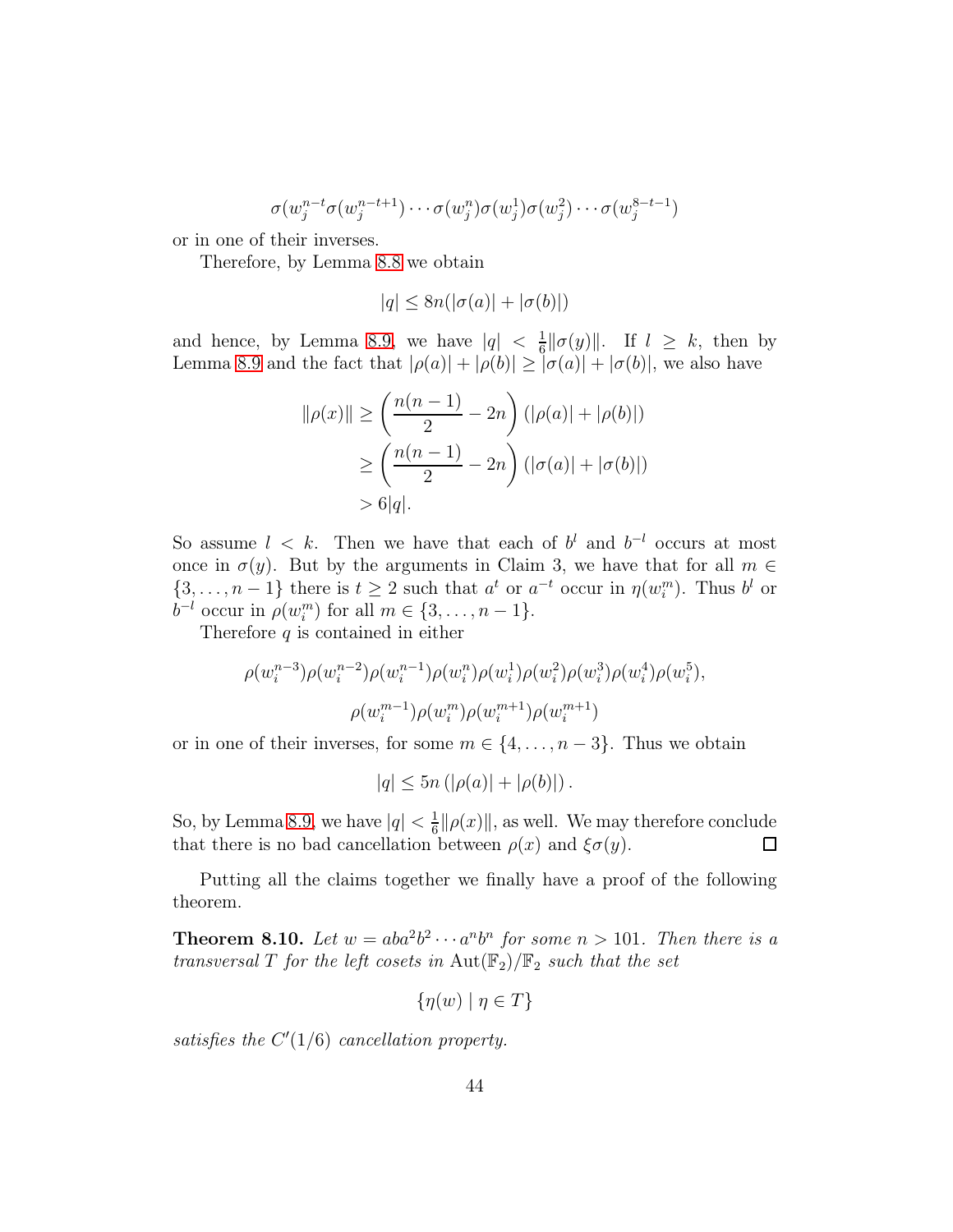Using this, and the criterion in Proposition [8.1,](#page-22-0) it is now easy to construct continuum many non-atomic invariant random subgroups of  $\mathbb{F}_2$ , which are Aut( $\mathbb{F}_2$ )-invariant and weakly mixing with respect to the action of Aut( $\mathbb{F}_2$ ).

Fix by Theorem [8.10](#page-43-0) a transversal T for the left cosets in  $Aut(\mathbb{F}_2)/\mathbb{F}_2$ such that the set  $\{\eta(w) \mid \eta \in T\}$  satisfies the  $C'(1/6)$  cancellation property. Moreover, fix an enumeration  $T = \{\eta_i \mid i \in \mathbb{N}\}\$  such that  $\eta_0$  is the identity. Then we have

$$
\eta_0(w) \notin \langle \langle \eta_i(w) \mid i \geq 1 \rangle \rangle_{\mathbb{F}_2},
$$

since it follows by Lemma [8.9](#page-34-0) that  $\|\eta_i(w)\| \geq |\eta_0(w)|$  for all  $i \geq 1$ . Thus, by Remark [8.2,](#page-24-0) condition (1) in Proposition [8.1](#page-22-0) is satisfied, and hence the proof of  $(1) \implies (2)$  in Proposition [8.1](#page-22-0) provides a family as the one described above.

There is also another consequence of Theorem [8.10.](#page-43-0) Let C denote the set of conjugacy classes of  $\mathbb{F}_2$  and let  $G = Out(\mathbb{F}_2) = Aut(\mathbb{F}_2)/\mathbb{F}_2$  be the outer automorphism group of  $\mathbb{F}_2$ . Now consider the natural action  $G \curvearrowright^a C$ . It is well known that there is a conjugacy class  $c \in C$  such that  $stab_a(c) = \{e\}$ (see [\[LS77,](#page-46-14) page 45]). Therefore for such  $c \in C$  we have

$$
c \cap \bigcup \{ g \cdot^a c \mid g \in G \setminus \{e\} \} = \emptyset.
$$

<span id="page-44-0"></span>With Theorem [8.10](#page-43-0) we obtain the following strengthening of this result.

**Corollary 8.11.** *There exists a conjugacy class*  $c \in C$  *such that* 

$$
c \cap \langle g \cdot^a c \mid g \in G \setminus \{e\} \rangle_{\mathbb{F}_2} = \emptyset,
$$

*that is,* c *is disjoint from the (normal) subgroup generated by the conjugacy classes*  $g \cdot^a c$  *for*  $g \neq e$ *.* 

*Proof.* Let c be the conjugacy class of  $w = aba^2b^2 \cdots a^n b^n$  for some  $n > 101$ and assume towards contradiction that

$$
c \cap \langle g \cdot^a c \mid g \in G \setminus \{e\} \rangle_{\mathbb{F}_2} \neq \emptyset.
$$

Now choose by Theorem [8.10](#page-43-0) a transversal T for the left cosets in  $Aut(\mathbb{F}_2)/\mathbb{F}_2$ such that  $\{\eta(w) \mid \eta \in T\}$  satisfies the  $C'(1/6)$  cancellation property. Fix  $t_0 \in T$  such that  $t_0 \in \mathbb{F}_2$ . Then we have

$$
w \in \langle g^{a} c \mid g \in G \setminus \{e\} \rangle_{\mathbb{F}_2} = \langle \langle \eta(w) \mid \eta \in T \setminus \{t_0\} \rangle \rangle_{\mathbb{F}_2},
$$

 $\Box$ 

which contradicts that  $\|\eta(w)\| \ge |w|$  for all  $\eta \in T \setminus \{t_0\}.$ 

We do not know if the analogs of Theorem [8.10](#page-43-0) and Corollary [8.11](#page-44-0) hold for any  $\mathbb{F}_n$  with  $n > 2$ .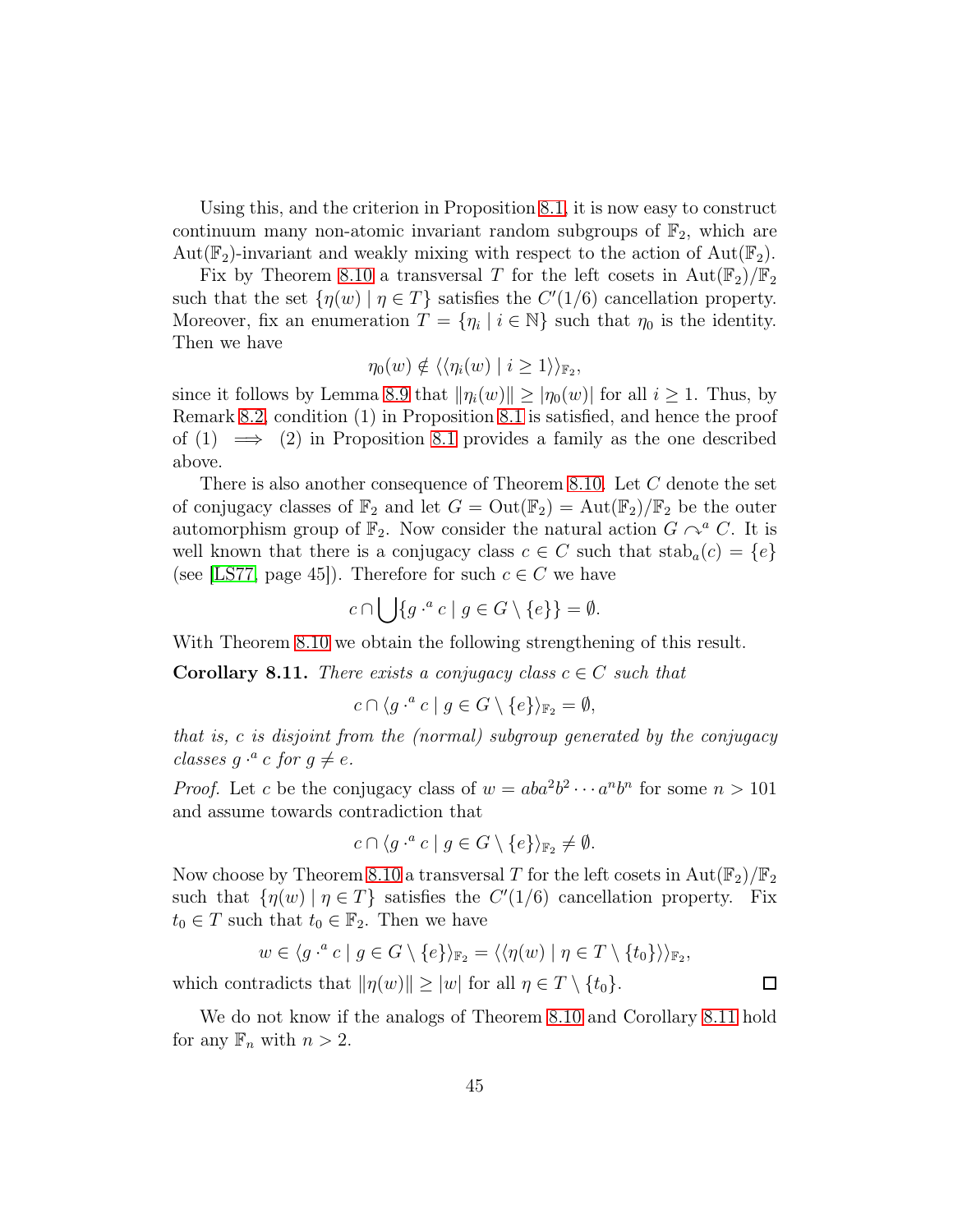## References

- <span id="page-45-14"></span>[AE11] M. Abért and G. Elek, The space of actions, partition metric and combinatorial rigidity, *[arXiv:1108.2147v](http://arxiv.org/abs/1108.2147)1*. pages 6, 10, 13
- <span id="page-45-13"></span><span id="page-45-11"></span>[AGV14] M. Abért, Y. Glasner and B. Virá, Kersten's theorem for invariant random subgroups , *Duke Math. J.*, 163(3) (2014), 465–488. pages 3, 12, 20
	- [A79] S.I. Adian, *The Burnside Problem and Identities in Groups*, Springer-Verlag, (1979). pages 5
- <span id="page-45-16"></span><span id="page-45-15"></span><span id="page-45-12"></span><span id="page-45-10"></span><span id="page-45-9"></span><span id="page-45-8"></span><span id="page-45-7"></span><span id="page-45-6"></span><span id="page-45-5"></span><span id="page-45-4"></span><span id="page-45-3"></span><span id="page-45-2"></span><span id="page-45-1"></span><span id="page-45-0"></span>[BDLW16] U. Bader, B. Duchesne, J. Lécureux and P. Wesolek, Amenable invariant random subgroups , *Israel J. Math.*, 213(1) (2016), 399–422. pages 2
	- [BLT18] O. Becker, A. Lubotzky and A. Thom, Stability and invariant random subgroups, *arXiv: 1801.08381v2*. pages 2
	- [BT18] F. Bencs and L. Márton Tóth, Invariant random subgroups acting on trees, *arXiv: 1801.05801v1*. pages 2
	- [BGN15] M.G. Benli, R. Grigorchuk and T. Nagnibeda, Universal groups of intermediate growth and their invariant random subgroups, *Funct. Anal. and Appl.*, 49(3) (2015), 159–174. pages 2
		- [B18] A. Bernshteyn, Multiplication of weak equivalence classes may be discontinuous, *arXiv: 1803.09307v1*. pages 1, 7, 20
	- [BBT17] I. Biringer, L. Bowen and O. Tamuz, Invariant random subgroups of semidirect products, *arXiv: 1703.01282v1*. pages 2
	- [BT17] I. Biringer and O. Tamuz, Unimodularity of invariant random subgroups, *Trans. Amer. Math. Soc.*, 369(6) (2017), 4043–4061. pages 2
	- [B08] O. Bogopolski, *Introduction to Group Theory*, Europ. Math. Soc., (2008). pages 27
	- [Bo14] L. Bowen, Random walks on random coset spaces with applications to Furstenberg entropy, *Invent. Math.*, 196(2) (2014), 485–510. pages 2
	- [Bo15] L. Bowen, Invariant random subgroups of the free group, *Groups Geom. Dyn.*, 19(3) (2015), 891–916. pages 2
	- [B16] P.J. Burton, Topology and convexity in the space of actions modulo weak equivalence, *[arXiv:1501.04079v](http://arxiv.org/abs/1501.04079)2*. pages 7, 13
	- [BK18] P.J. Burton and A.S. Kechris, Weak containment of measure preserving group actions, preprint, (2018). pages 1, 6, 7
	- [BGK15] L. Bowen, R. Grigorchuk and R. Kravchenko, Invariant random subgroups of lamplighter groups, *Israel J. Math.*, 207(2) (2015), 763–782. pages 5
	- [BGK17] L. Bowen, R. Grigorchuk and R. Kravchenko, Characteristic random subgroups of geometric groups and free abelian groups of infinite rank, *Trans. Amer. Math. Soc.*, 369 (2017), 755–781. pages 2, 5, 18, 27, 29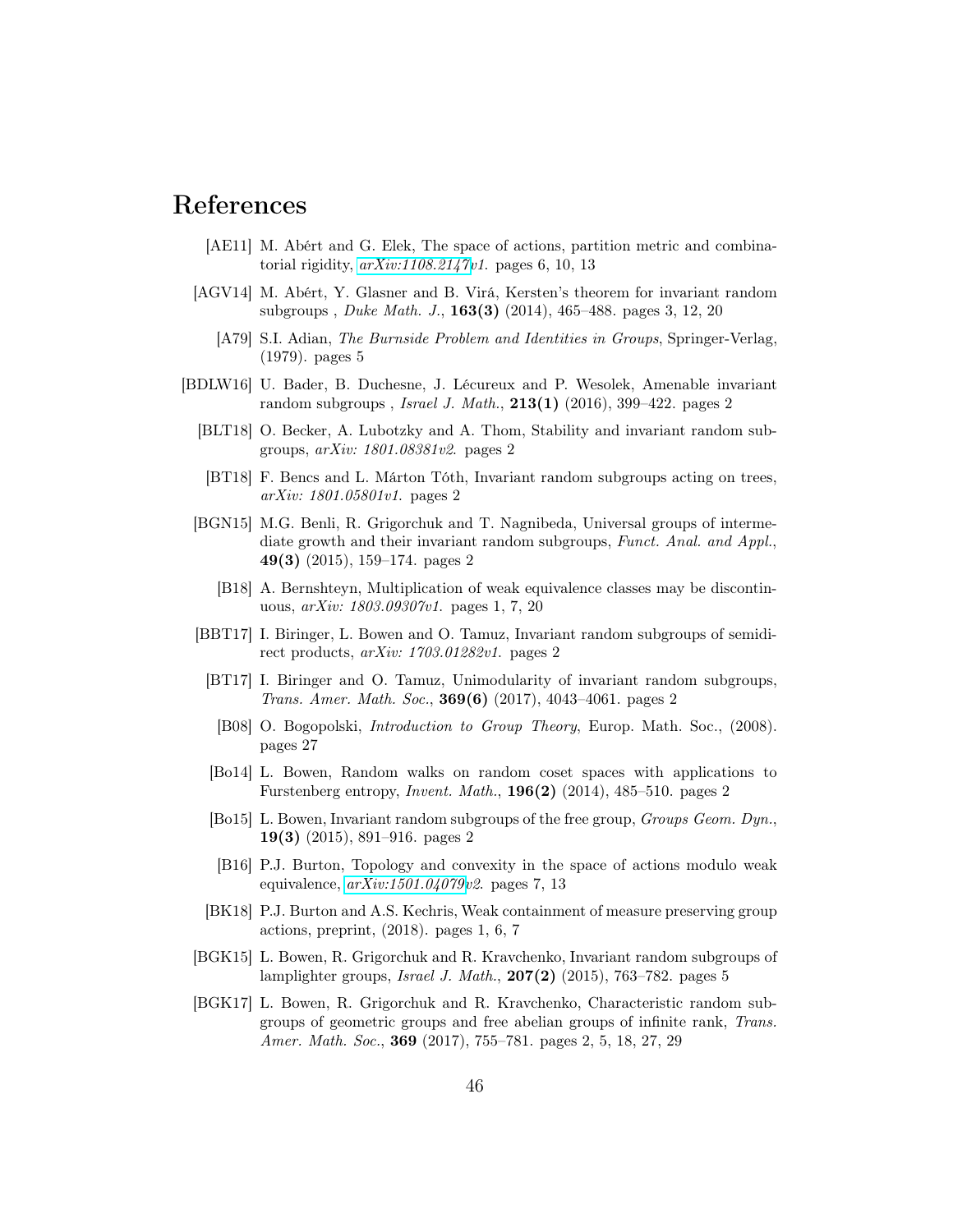- <span id="page-46-18"></span>[CMZ81] M. Cohen, W. Metzler and A. Zimmermann, What Does a Basis of  $F(a, b)$ Look Like?, *Math. Ann.*, 257 (1981), 435–445. pages 33
- <span id="page-46-8"></span>[DM17] A. Dudko and K. Medynets, On invariant random subgroups of block-diagonal limits of symmetric groups, *arXiv: 1711.01653v1*. pages 2
- <span id="page-46-17"></span><span id="page-46-6"></span>[EG16] A. Eisenmann and Y. Glasner, Generic invariant random subgroups, after Bowen, *Proc. Amer. Math. Soc.*, 144(10) (2016), 4231–4246. pages 2
	- [E12] G. Elek, Finite graphs and amenability, *J. Funct. Anal.*, 263 (2012), 2593– 2614. pages 13
- <span id="page-46-11"></span>[GeL18] I. Gekhtman and A. Levit, Critical exponents of invariant random subgroups in negative curvature, *arXiv: 1804.02995v3*. pages 2
- <span id="page-46-2"></span>[Ge15] T. Gelander, Lecture notes on invariant random subgroups and lattices in rank one and higher rank, *arXiv: 1503.08402v2*. pages 2
- <span id="page-46-10"></span>[Ge18] T. Gelander, The Kazhdan-Margulis theorem for invariant random subgroups, *Adv. Math.*, 327 (2018), 47–51. pages 2
- <span id="page-46-4"></span>[GL16] T. Gelander and A. Levit, Invariant random subgroups over non-archimedean local fields, *arXiv: 1707.03578v2*. pages 2
- <span id="page-46-0"></span>[G03] E. Glasner, *Ergodic Theory via Joinings*, Amer. Math. Soc., (2003). pages 2
- <span id="page-46-7"></span>[G17] Y. Glasner, Invariant random subgroups of linear groups, *Israel J. Math.*, 219 (2017), 215–270. pages 2
- <span id="page-46-5"></span>[HT16] Y. Hartman and O. Tamuz, Stabilizer rigidity in irreducible group actions *Israel J. Math.*, 216(2) (2016), 679–705. pages 2
- <span id="page-46-13"></span><span id="page-46-9"></span>[HY17] Y. Hartman and A.Yadin, Furstenberg entropy of intersectional invariant random subgroups, *arXiv: 1701.08350v1*. pages 2, 5
	- [I11] A. Ioana, Orbit inequivalent actions for groups containing a copy of  $\mathbb{F}_2$ , *Inventiones mathematicae*, 185 (2011), 55–73. pages 3, 11
	- [K95] A.S. Kechris, Classical Descriptive Set Theory, *Springer*, (1995). pages 9, 13
	- [K10] A.S. Kechris, Global Aspects of Ergodic Group Actions, *Amer. Math. Soc.*, (2010). pages 2, 3, 6, 8, 11
- <span id="page-46-16"></span><span id="page-46-15"></span><span id="page-46-12"></span>[K12] A.S. Kechris, Weak containment in the space of actions of a free group, *Israel J. Math.*, 189 (2012), 461–507. pages 12
- <span id="page-46-1"></span>[LM15] F. Le Maître, Highly faithful actions and dense free subgroups in full groups, *arXiv: 1509.03584v2*. pages 2
- <span id="page-46-14"></span>[LS77] R. C. Lyndon and P. E. Schupp, Combinatorial Group Theory, *Springer*, (1977). pages 6, 33, 45
- <span id="page-46-3"></span>[O15] D. Osin, Invariant random subgroups of groups acting on hyperbolic spaces, *arXiv: 1510.07710v3*. pages 2